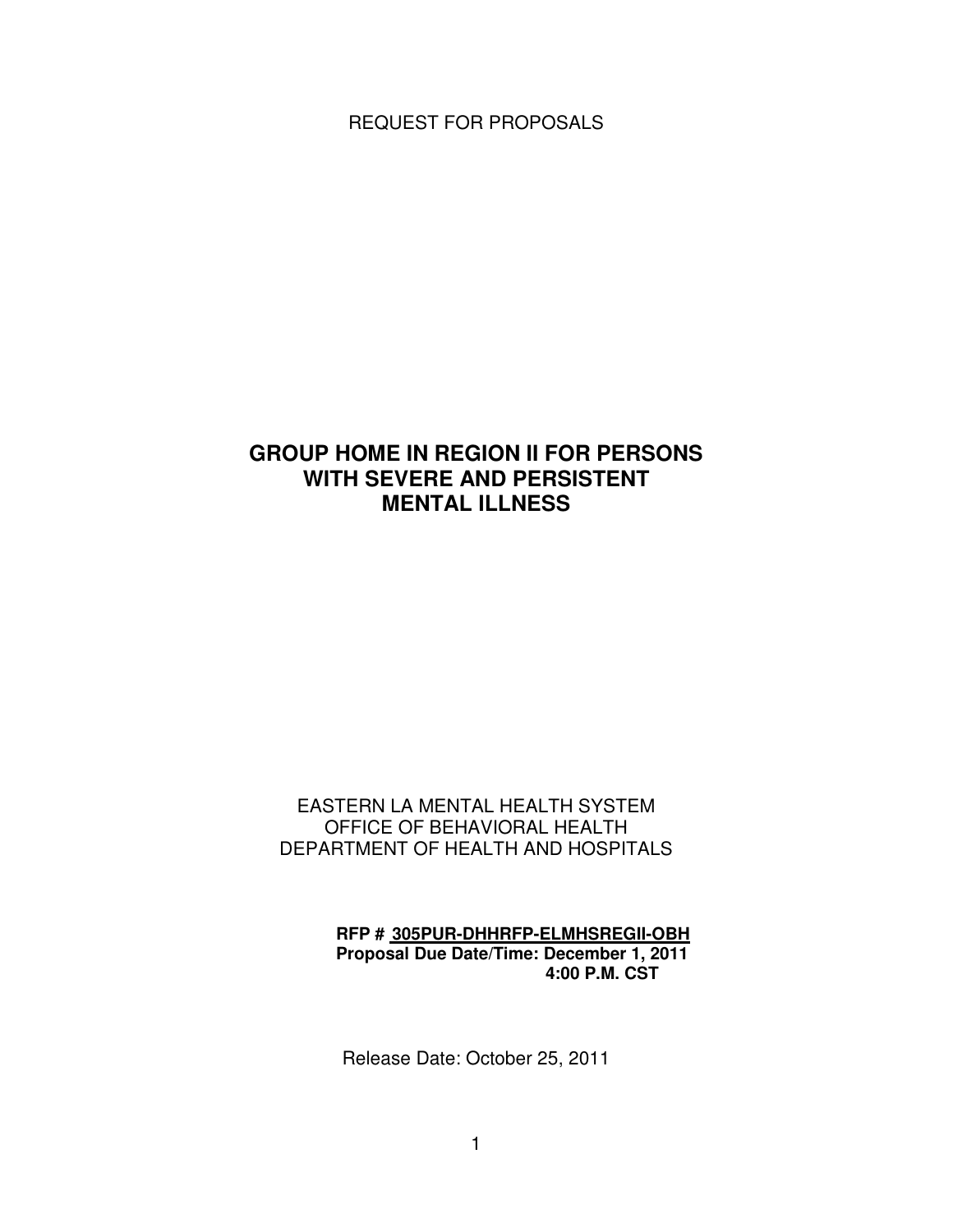| Section                 | Content                                     | Page                    |
|-------------------------|---------------------------------------------|-------------------------|
|                         | Glossary                                    | 3                       |
| I                       | <b>General Information</b>                  |                         |
| A                       | Background                                  | 4                       |
| B                       | Purpose of RFP                              | $\overline{\mathbf{4}}$ |
| C                       | Invitation to Propose                       | $\overline{5}$          |
| D                       | <b>RFP Coordinator</b>                      | $\overline{5}$          |
| E                       | Proposer Inquiries                          | $\overline{5}$          |
| F                       | Pre-Proposal Conference                     | $\overline{5}$          |
| G                       | Schedule of Events                          | $\overline{6}$          |
| H                       | <b>RFP Addenda</b>                          | 6                       |
|                         |                                             |                         |
| Ш                       | <b>Scope of Work</b>                        |                         |
| A                       | Project Overview                            | 6                       |
| B                       | Deliverables                                | $\overline{7}$          |
| C                       | <b>Liquidated Damages</b>                   | 14                      |
| D                       | Fraud and Abuse                             | 14                      |
| E                       | <b>Technical Requirements</b>               | 15                      |
| F                       | Subcontracting                              | 15                      |
| G                       | Insurance Requirements                      | 15                      |
| H                       | Resources Available to Contractor           | 16                      |
| $\mathbf{I}$            | <b>Contact Personnel</b>                    | $\overline{17}$         |
| J                       | Term of Contract                            | 17                      |
| K.                      | <b>Payment Terms</b>                        | 17                      |
| Ш                       | <b>Proposals</b>                            |                         |
| Α                       | General Information                         | 17                      |
| B                       | <b>Contact After Solicitation Deadlines</b> | 17                      |
| C                       | Rejection and Cancellation                  | 17                      |
| D                       | Award Without Discussion                    | 18                      |
| E                       | Assignments                                 | 18                      |
| F                       | <b>Proposal Cost</b>                        | 18                      |
| G                       | Ownership of Proposal                       | 18                      |
| H                       | Procurement Library/Resources for Proposer  | 18                      |
| $\mathbf{I}$            | <b>Proposal Submission</b>                  | 18                      |
| J                       | Proprietary and/or Confidential Information | 19                      |
| Κ                       | Proposal Format                             | 20                      |
|                         | <b>Requested Proposal Outline</b>           | 20                      |
| $\overline{\mathsf{M}}$ | <b>Proposal Content</b>                     | 20                      |
| N                       | <b>Evaluation Criteria</b>                  | 24                      |
| O                       | On Site Presentation/Demonstration          | 25                      |
| P                       | Announcement of Award                       | 25                      |
| IV                      | <b>Contractual Information</b>              | 25                      |
|                         | <b>Attachments</b>                          |                         |
|                         | Veteran and Hudson Initiatives<br>ı.        |                         |
|                         | Ш.<br><b>Certification Statement</b>        |                         |
|                         | III.<br>DHH Standard Contract Form (CF-1)   |                         |
|                         | IV.<br><b>HIPAA</b>                         |                         |
|                         | V.<br>Sample Cost Breakdown Template        |                         |
|                         |                                             |                         |

# TABLE OF CONTENTS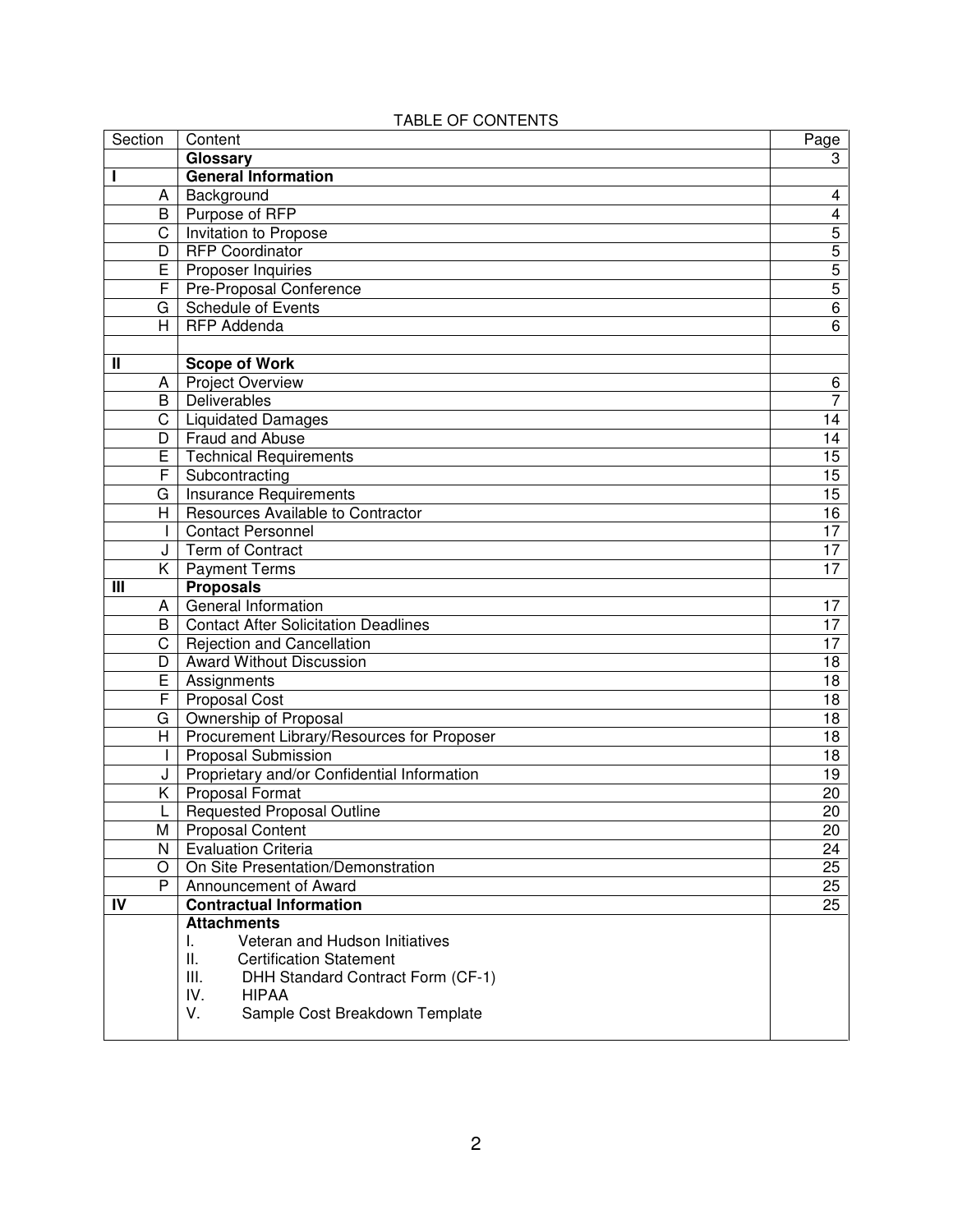#### **Glossary**

ACT/ FACT: Assertive Community Treatment/ Forensic Assertive Community Treatment: Regionally contracted wrap around services provided by an outpatient treatment team consisting of a psychiatrist, nurse, social worker, job specialist and other service providers, utilized in providing face to face contact to a persistently mentally ill person in their home/ PSH. The visits occur three or more times per week with the purpose of increased monitoring to increase treatment compliance for persons requiring more supervision and services than a monthly MHC appointment, but less supervision than a residential group home setting, while preventing recidivism to a hospital.

Array of services: to include 24 hour supervision with a 10 patient to 1 staff ratio from 5:00 PM – 8:00 AM and 20:1 from 8:00 AM- 5:00PM. Other services are community groups, independent living skills (meal preparation, shopping, household chores), crisis services, medication monitoring, and transportation to appointments, recreational outings and other social activities

DHH: Department of Health and Hospitals

ELMHS: Eastern Louisiana Mental Health System

Must: Denotes a mandatory requirement

OBH: Office of Behavioral Health

PSH: Permanent Supportive Housing

Redacted Proposal: The removal of confidential and/or proprietary information from one copy of the proposal for public records purposes.

Shall: Denotes a mandatory requirement

Should, May, Can: Denotes a preference, but not a mandatory requirement

Will: Denotes a mandatory requirement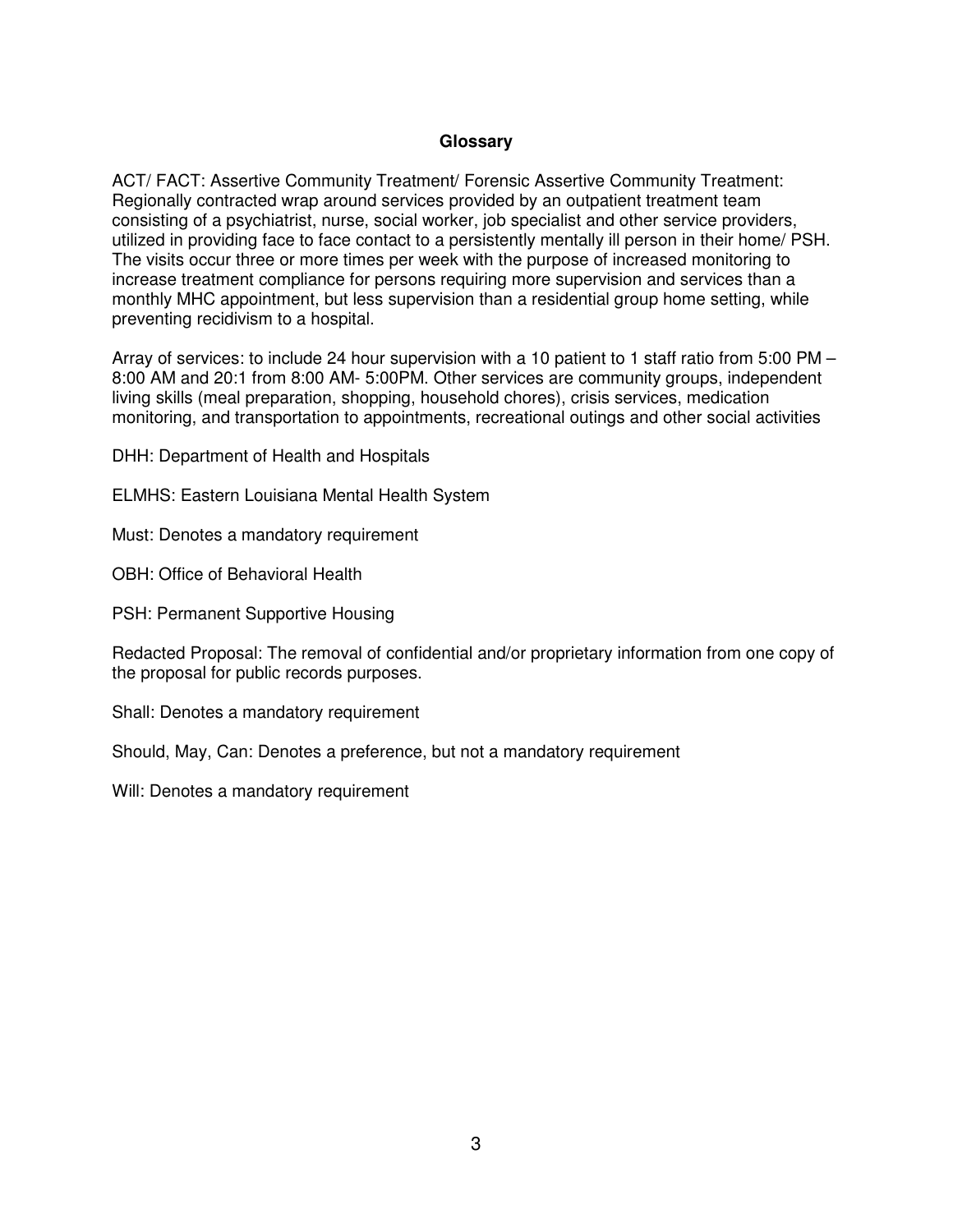### **I. GENERAL INFORMATION**

#### **A. Background**

- 1. The mission of the Department of Health and Hospitals (DHH) is to protect and promote health and to ensure access to medical, preventive, and rehabilitative services for all citizens of the State of Louisiana. The Department of Health and Hospitals is dedicated to fulfilling its mission through direct provision of quality services, the development and stimulation of services of others, and the utilization of available resources in the most effective manner.
- 2. DHH is comprised of Medical Vendor Administration (Medicaid), Office for Citizens with Developmental Disabilities, Office of Behavioral Health, Office of Aging and Adult Services, and the Office of Public Health. Under the general supervision of the Secretary, these principal offices perform the primary functions and duties assigned to DHH.
- 3. DHH, in addition to encompassing the program offices, has an administrative office known as the Office of the Secretary, a financial office known as the Office of Management and Finance, and various bureaus and boards. The Office of the Secretary is responsible for establishing policy and administering operations, programs, and affairs.
- 4. Eastern Louisiana Mental Health System (ELMHS) is a 24 hour health care facility with multi-treatment and administrative areas, 600 licensed beds, and located in 3 geographic areas, in addition to several outreach programs located throughout the State of Louisiana. ELMHS is under the DHH/ OBH umbrella and shares a common mission: "The Office of Behavioral Health (OBH) ensures care and support to improve quality of life for people with mental illness and addictive disorders." DHH/ OBH/ ELMHS treats those persons with severe and persistent mental illness who require more supervision than community services can provide, and/or are forensically involved, until they can be served in the least restrictive setting within the community.

### **B. Purpose of RFP**

- 1. The purpose of this RFP is to solicit proposals from qualified proposers that provide a DHH Licensed, (# AC10503, expires 11/30/2011), Shelter care **Group Home In Region II** with an array of services to include: 24 hour supervision with a 10 patient to 1 staff ratio from 5:00 PM – 8:00 AM and 20:1 from 8:00 AM- 5:00PM. Other services are community groups, independent living skills (meal preparation, shopping, household chores), crisis services, medication monitoring, and transportation to appointments, recreational outings and other social activities for male adults with severe and persistent mental illness.
- 2. A contract is necessary to provide services for a less restrictive housing option for the patients of Eastern Louisiana Mental Health System with severe and persistent mental illness who are ready for discharge and will require more supervision than regular housing or PSH. The primary objectives for the group home are safe housing with supervision and promote the development of skills necessary to live, socialize, be productive in the community; ultimately transition the person to more independent housing when appropriate.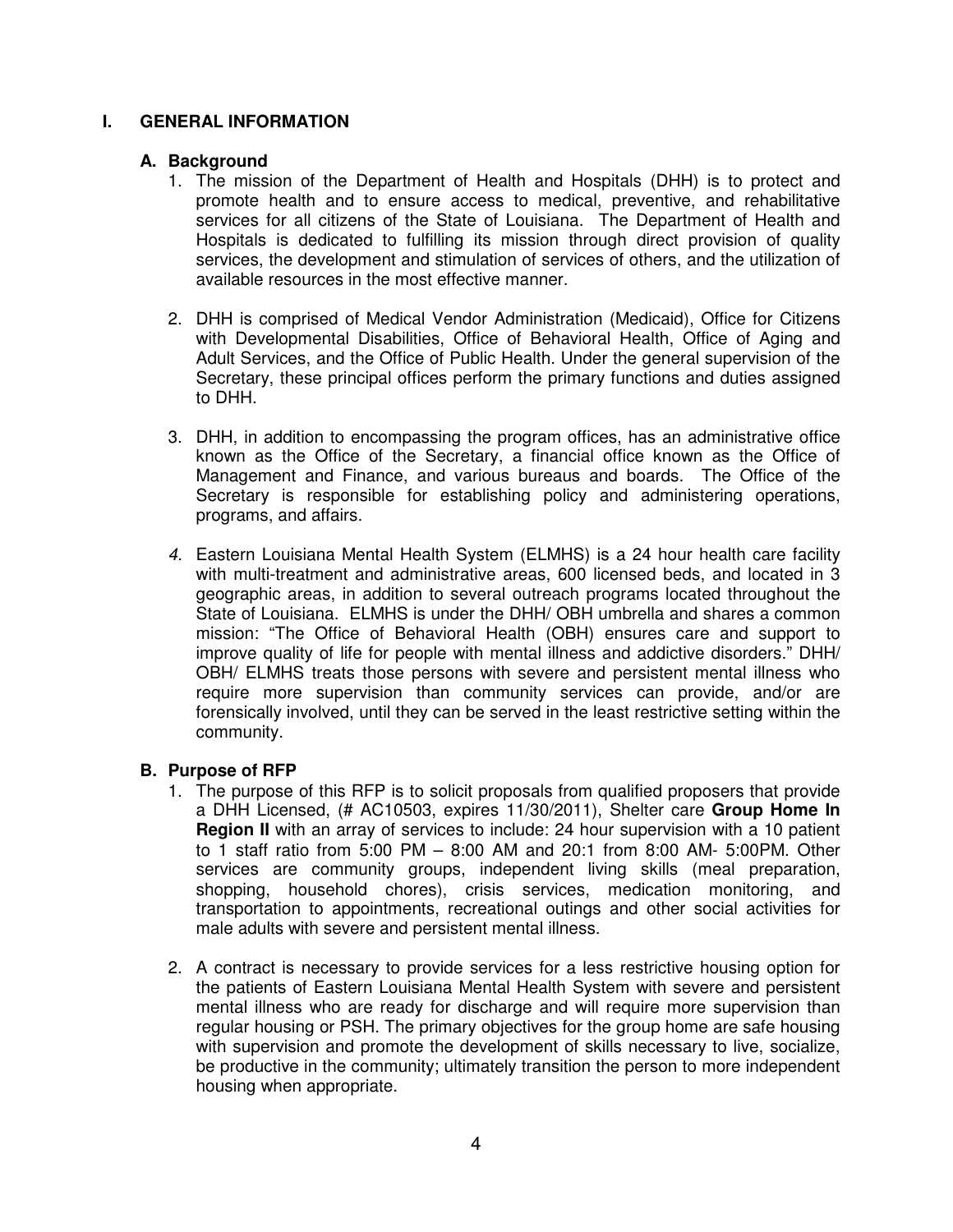# **C. Invitation to Propose**

DHH/OBH/ELMHS is inviting qualified proposers to submit proposals for services to provide a **Group Home in Region II,** to provide adults with severe and persistent mental illness an array of services in accordance with the specifications set forth herein. Region II consists of the following parishes: East and West Feliciana, East and West Baton Rouge, Iberville, Pointe Coupee, Ascension. in accordance with the specifications and conditions set forth herein.

# **D. RFP Coordinator**

1. Requests for copies of the RFP and written questions or inquiries must be directed to the RFP coordinator listed below:

Renee Lane (Mascarella) Contract Administrator Eastern Louisiana Mental Health System Department of Health and Hospitals 4502 Highway 951 Jackson, LA 70748 225-634-0227 (office) 225-634-0187 (fax) Renee.Mascarella@la.gov

- 2. This RFP is available in pdf at the following weblinks: http://new.dhh.louisiana.gov/index.cfm/newsroom/category/47 and http://wwwprd.doa.louisiana.gov/OSP/LaPAC/bidlist.asp?department=4
- 3. All communications relating to this RFP must be directed to the DHH RFP contact person named above. All communications between Proposers and other DHH staff members concerning this RFP shall be strictly prohibited. Failure to comply with these requirements shall result in proposal disqualification.

### **E. Proposer Inquiries**

- 1. The Department will consider written inquiries regarding the requirements of the RFP or Scope of Services to be provided before the date specified in the Schedule of Events. To be considered, written inquiries and requests for clarification of the content of this RFP must be received at the above address or via the above fax number or email address by the date specified in the Schedule of Events. Any and all questions directed to the RFP coordinator will be deemed to require an official response and a copy of all questions and answers will be posted by the date specified in the Schedule of Events to both of the following web links: http://new.dhh.louisiana.gov/index.cfm/newsroom/category/47 and http://wwwprd.doa.louisiana.gov/OSP/LaPAC/bidlist.asp?department=4
- 2. Action taken as a result of verbal discussion shall not be binding on the Department. Only written communication and clarification from the RFP Coordinator shall be considered binding.

### **F. Pre-Proposal Conference**

1. A pre-proposal conference will be held at Eastern Louisiana Mental Health System, Center Building, in Jackson, LA on the date and time listed on the Schedule of Events. Prospective proposers are encouraged to participate in the conference to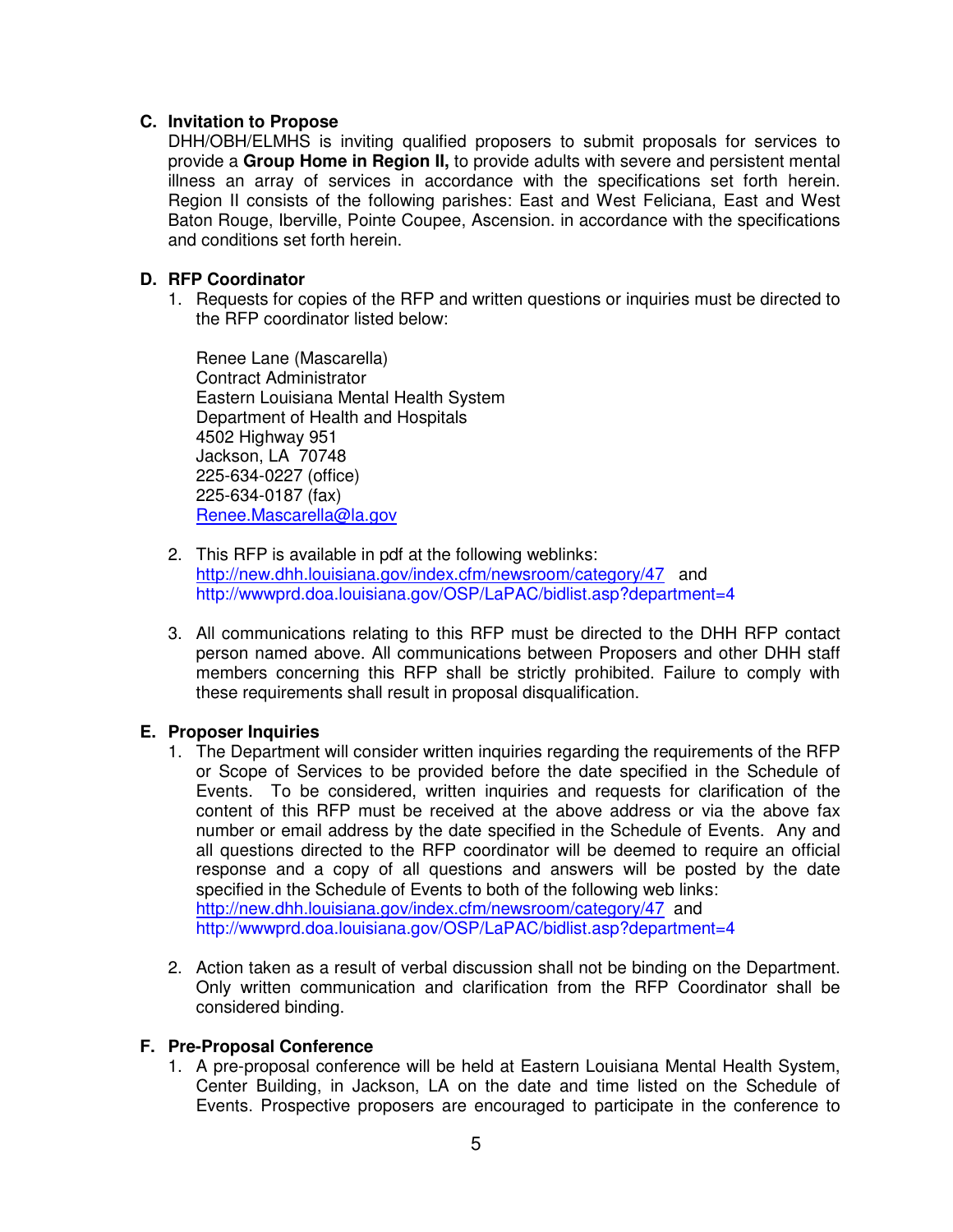obtain clarification of the requirements of the RFP and to receive answers to relevant questions.

2. Although impromptu questions will be permitted and spontaneous answers will be provided during the conference, the only official answer or position of the state will be stated in writing in response to written questions. Therefore, proposers should submit all questions in writing (even if an answer has already been given to an oral question). After the conference, questions will be researched and the official response will be posted on the Internet at the following links: http://new.dhh.louisiana.gov/index.cfm/newsroom/category/47and http://wwwprd.doa.louisiana.gov/OSP/LaPAC/bidlist.asp?department=4.

#### **G. Schedule of Events**

DHH reserves the right to deviate from this Schedule of Events

| <b>Schedule of Events</b>                 |                   |
|-------------------------------------------|-------------------|
| Public Notice of RFP                      | October 25, 2011  |
| Pre-proposal conference                   | November 1, 2011  |
|                                           | 10:00 AM CST      |
| Deadline for Receipt of Written Questions | November 8, 2011  |
| <b>Response to Written Questions</b>      | November 15, 2011 |
| Deadline for Receipt of Written Proposals | December 1, 2011  |
|                                           | 4:00 PM CST       |
| <b>Proposal Evaluation Begins</b>         | December 2, 2011  |
| <b>Contract Award Announced</b>           | December 12, 2011 |
| <b>Contract Negotiations Begin</b>        | December 13, 2011 |
| <b>Contract Begins</b>                    | January 10, 2011  |

### **H. RFP Addenda**

In the event it becomes necessary to revise any portion of the RFP for any reason, the Department shall post addenda, supplements, and/or amendments to all potential proposers known to have received the RFP. Additionally, all such supplements shall be posted at the following web address:

http://new.dhh.louisiana.gov/index.cfm/newsroom/category/47 and http://wwwprd.doa.louisiana.gov/OSP/LaPAC/bidlist.asp?department=4

It is the responsibility of the proposer to check the websites for addenda to the RFP, if any.

### **II. SCOPE OF WORK**

#### **A. Project Overview**

Adults with severe and persistent mental illness, who are undergoing treatment at ELMHS, may stay at ELMHS for a protracted length of time due in part to a lack of suitable housing options. Most of these clients will become disabled if they do not continue treatment after discharge. Many have a history of violence or unpredictable behavior and/or a forensic involvement which will require more supervision than a Permanent Supportive Housing option with wrap-around (Assertive Community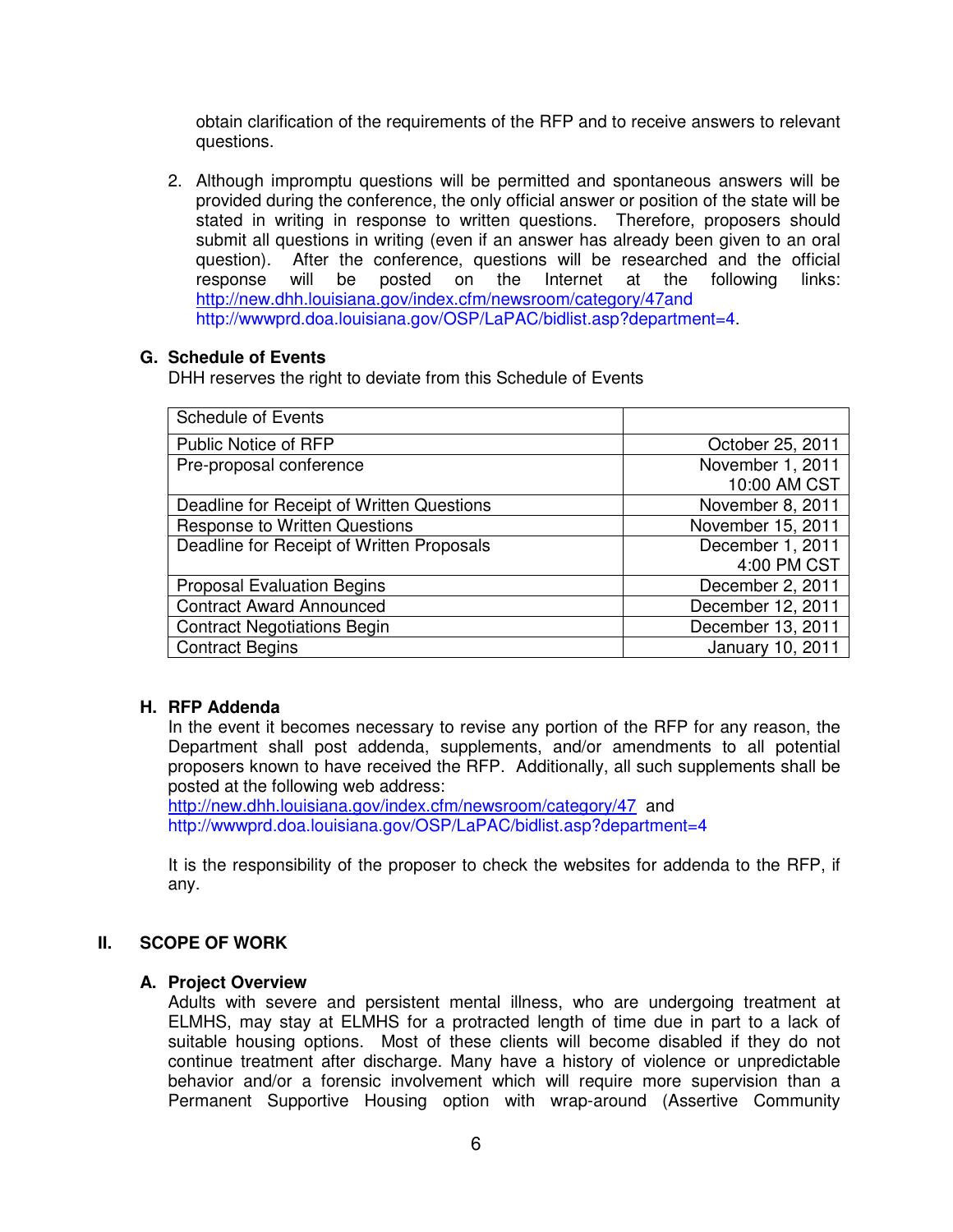Treatment/ Forensic Assertive Community Treatment) services can provide. Having a continuum of housing services, including group home services, increases discharge options and allows patients to transition into the community with a gradual step down approach in structure for persons requiring 24 hour supervision upon discharge from the hospital setting. For these reasons, supervised, stable, safe housing provided in a group home setting is a priority for some clients who are going to live outside of a restrictive hospital setting. Although many of these clients will never live independently, they can function in communities with appropriate supervision, support and a housing option fit for their needs until they are ready for a PSH option.

The purpose of this contract is to help provide appropriate housing options with 24 hour supervision for eligible clients of ELMHS with severe and persistent mental illness that have been deemed by ELMHS to be ready for discharge but who will need more structure than a PSH or ACT/ FACT can provide. The primary objectives are that the housing be safe and supervised. The clients, most of whom are unable to care for themselves independently, will need an entire spectrum of services to include mental health treatment and related services, medication administration, basic food and clothing provision, structure in their daily routine, advocacy so they receive entitled benefits, transportation, and crisis support to prevent re-hospitalization.

Planning must be designed to tolerate the episodic nature of mental illness with its uncertainties, capacity for growth, and its propensity for setbacks, false starts, disagreements, and periods of rapid or minimal change which are significant stressors for the affected individual.

#### **B. Deliverables**

The contractor will provide a 20 bed **group home in Region II** with an array of services to adults with severe and persistent mental illness. The contractor must insure appropriate fiscal accountability.

### 1. **Housing**

The primary objective of this RFP is to provide 20 adequate, safe, stable, supervised group home beds for adult patients of ELMHS with severe and persistent mental illness ready for discharge from the hospital and group home placement. The physical plant of the building must be located in Region II and provide privacy for 20 adult clients and meet State DCFS licensure requirements for a shelter care home.

#### 2. **Administrative**

- a. The contractor must be a Mental Health Rehabilitation services provider at the effective date of the contract and must meet all licensing requirements.
- b. The contractor must implement a 24 hour crisis service.
- c. The contractor must have cooperative agreements with medical and mental health facilities to provide for emergency and ongoing medical/mental services.
- d. The contractor must negotiate linkages with community resources for needed services and evaluations, and as required, develop formal affiliation agreements with other community agencies to provide essential services.
- e. The contractor shall submit a Transition Plan that describes how clients already receiving Mental Health Contract Services will be smoothly transitioned into new programs with minimal disruption.
- f. The contractor shall meet on a quarterly basis with ELMHS clinical staff to provide information regarding clients served. At these meetings, review of services provided will help evaluate the progress of services and lead to the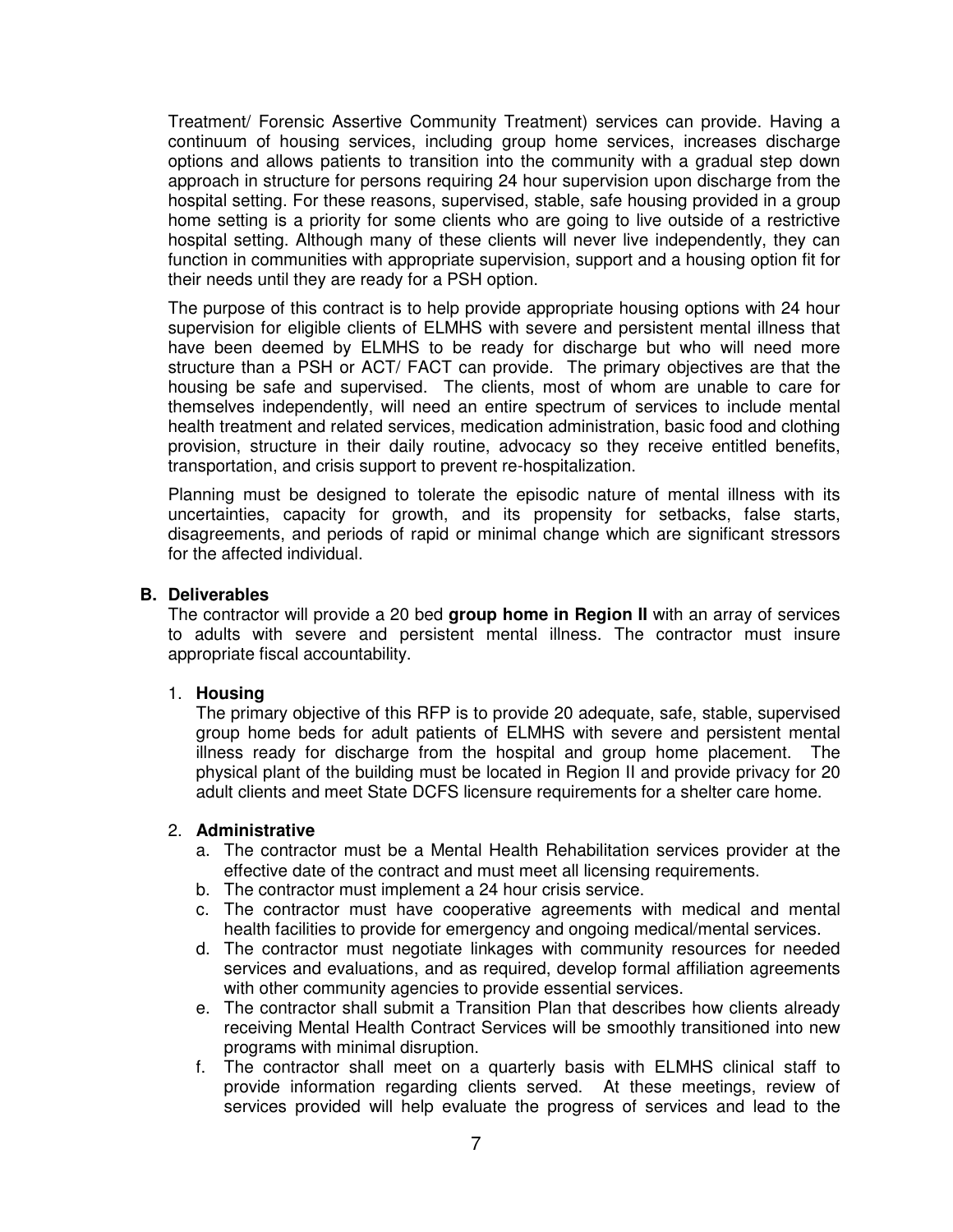modification of service plans as needed.

- g. The Administrative/Management office of contractor should be located within Region II.
- h. The contractor shall coordinate all efforts closely with all ELMHS Mental Health programs.
- i. The contractor shall ensure that programs meet all applicable licensing and certification requirements of the State of Louisiana.

#### 3. **Population To Be Served**

In order to be eligible for services, a person must be a client of ELMHS and an adult who is severely and persistently mentally ill who meets the following criteria:

- a. **Age:** 18 years or older; **AND**
- b. **DIAGNOSIS:** Severe non-organic mental illnesses including, but not limited to, schizophrenia, schizoaffective disorders, mood disorders, and severe personality disorders that substantially interfere with a person's ability to carry out such primary aspects of daily living as self-care, household management, interpersonal relationships and work or school; **AND**
- c. **DISABILITY:** Impaired role functioning, caused by mental illness, as indicated by at least **two** of the following functional areas:
	- i) Unemployed or has markedly limited skills and a poor work history, or if retired is unable to engage in normal activities to manage income; **OR**
	- ii) Employed in a sheltered setting; **OR**
	- iii) Requires public financial assistance for out-of-hospital maintenance (e.g., SSI) and/or is unable to procure such without help (does not apply to regular retirement benefits); **OR**
	- iv) Severely lacks social support systems in the natural environment (e.g., no close friends or group affiliations, lives alone, or is highly transient); **OR**
	- v) Requires assistance in basic life skills (e.g., must be reminded to take medicine, and or engage in activities of daily living, must have transportation arranged for them, needs assistance or structural support with household management tasks); **OR**
	- vi) Exhibits social behavior which results in demand for intervention by the mental and/or judicial or legal system.
- d. **DURATION:** Must meet at least **one** of the following indicators of duration:
	- i) Psychiatric hospitalizations of at least six (6) months in the last five (5) years (cumulative total); **OR**
	- ii) Two (2) or more hospitalizations for mental disorders in the last twelve (12) month period; **OR**
	- iii) A single episode of continuous structural supportive residential care other than hospitalization for a duration of at least six (6) months; **OR**
	- iv) A previous psychiatric evaluation indicating a history of treatment for severe psychiatric disability of at least six (6) months duration.

#### 4. **Mental Health Services**

All mental health services shall be provided by the contractor to the client in accordance with an individualized service agreement, based on a comprehensive assessment that addresses all major life areas and focuses on the strengths and needs of the client with primary direction from the client in shaping the planning process.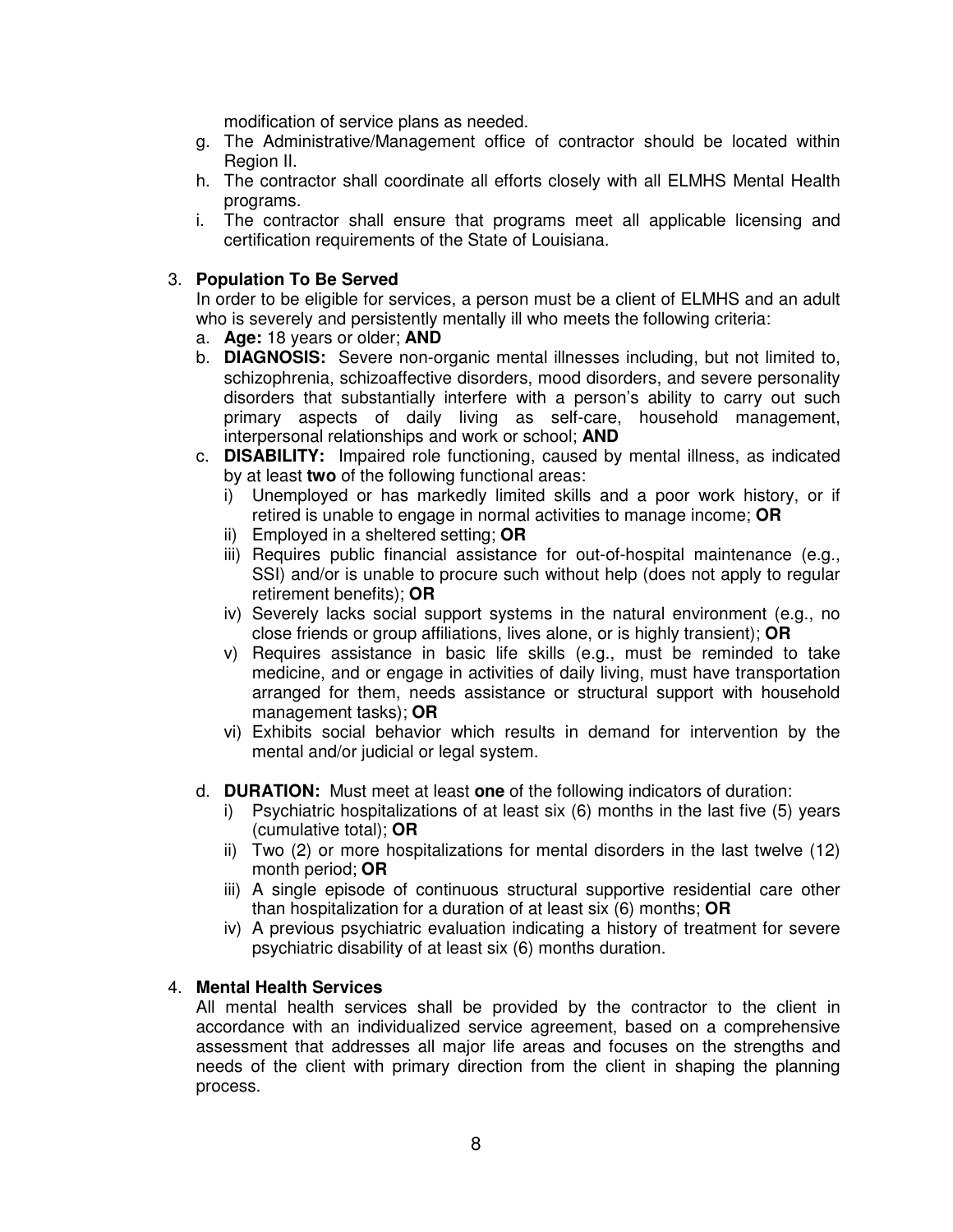The contractor will:

- a. Develop and maintain on an annual basis, specific, measurable, and time-limited programmatic goals/outcomes with planned action steps toward their completion.
- b. Service provision shall involve a collaborative process utilizing the team approach including program manager, mental health specialist, dual diagnosis treatment program manager, psychosocial rehabilitation program manager, mental health staff as appropriate, and, most importantly, the client and his/her family.
- c. Based on the individualized needs of the client and his/her family, services should reflect an appropriate mix of professional services (e.g., clinical management, medication management, supportive counseling, parent/family intervention, group counseling, behavior intervention development) and paraprofessional services (e.g., individual group psychosocial skills development, service integration, clinical management team, clinical management coordination).
- d. Mental health services shall be designed to bridge the gap between already existing services and those necessary to provide for the needs of the client while assisting in the client's progress towards becoming a productive and contributing individual. The focus is on helping client's identify, access, and utilize those resources needed while receiving the support and training needed to assist in their recovery.
- e. Develop program evaluation methods which will incorporate objectives and reflect programmatic growth, achievement of outcomes, or an explanation for failure to progress.
- f. Provide ongoing clinical direction, oversight, and coordination of services for all clients including assurance of the clients' active involvement, coordination and management of services and access and coordination of all services not provided by the contractor including clinic based mental health services.
- g. Contractor will complete a comprehensive evaluation and identification of client's strengths and deficits in relation to the skill demands and supports required in the particular environment in which the client wants or needs to function.
- h. Provide or assure the provision of support services necessary to enable the client to maintain and succeed in community living, including but not limited to:
	- i) Supportive counseling and companionship
	- ii) Provide transportation to community services.
	- iii) Learning and performing basic daily living skills
	- iv) Building a personal social network
	- v) Support services needed for the client to attain vocational goals
	- vi) Assist client in obtaining benefits for which he/she may be eligible
	- vii) Linkage with other community services
	- viii) Prevocational training and accompanying vocational assessments
	- ix) Parenting skills, collaboration with families, communities, and inpatient facilities
	- x) Social, leisure time access to parks, movies, restaurants, etc.
	- xi) Utilize/Develop social support system
	- xii) Assist the client in the integration of therapeutic principles and psychosocial skills into his/her natural environment and daily routine.

# 5. **Crisis Services**

a. Crisis intervention and support services shall be provided 24 hours per day, 7 days per week. Crisis services are necessary to assist clients in controlling and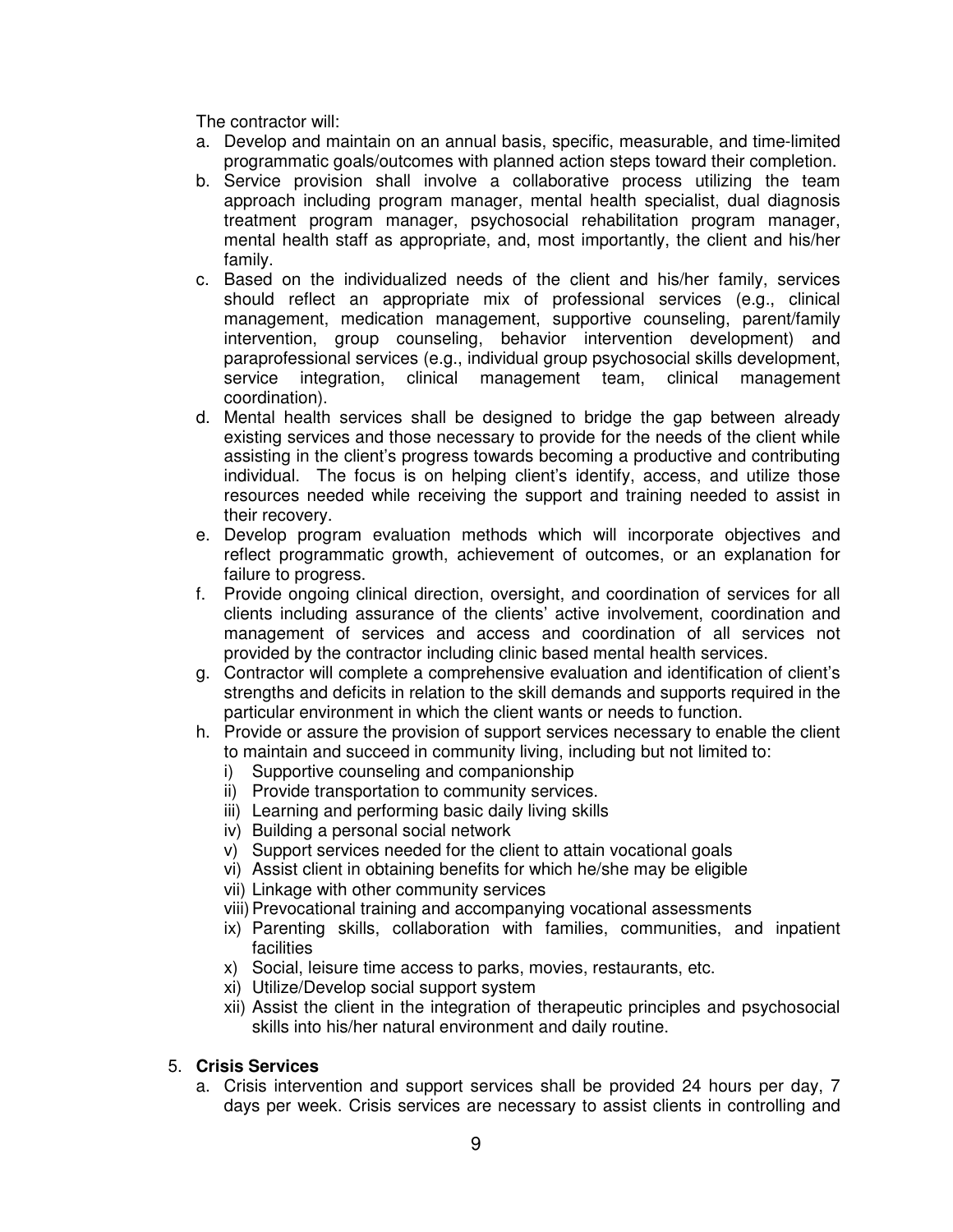resolving critical or dangerous problems that threaten personal safety or well being. The focus of crisis intervention is on problems or barriers to recovery that threaten the person's life or functioning.

b. A crisis assistance plan shall be developed within first 30 days of awarded contract describing 24-hour accessibility of staff; in addition, each client shall have an individualized crisis contingency plan that focuses on natural supports to provide assistance and stabilization.

### 6. **Rehabilitation**

Contractor will provide social rehabilitation services that are available in the community and will be offered to clients based on their assessment needs.

Social rehabilitation is directed at helping individuals gain or regain the practical skills needed to live and socialize in the community. Services shall include activities that teach daily and community living skills and addresses diet, personal hygiene, cooking, shopping, budgeting, housekeeping, use of transportation, and use of other community resources in the natural settings where clients live, learn, and socialize. Educational approaches will teach clients how to cope with and compensate for their disabilities, how to manage medications, recognize danger signs, and utilize professional resources when necessary. Social rehabilitation also involves assistance in developing interpersonal skills and leisure time activities and interests, which provide a sense of participation and personal satisfaction. Opportunities will be provided for age-appropriate, culturally sensitive and appropriate daytime and evening activities, which offer the chance for companionship, socialization, and enjoyment. One of the pervasive problems that persons with severe and persistent mental illness face is that of isolation. The use of social and recreational opportunities available in the community should be maximized. The contractor shall assist clients in and educate them towards the goal of preparing their own meals, cleaning, and caring for their own clothes, managing their own medications, and other activities of daily living moving them toward a goal of independence.

### 7. **Outcome Measures: (Programmatic)**

All services provided must be individualized, appropriate, and aimed at improving the functioning of the client. The following outcome measures will be employed to determine the efficacy of programs and their success in achieving established goals:

- 50% decrease in hospital recidivism within the first year for persons placed in the group home;
- **E** Evidence of compliance with requirements of the program;
- Results indicating a more socialized, integrated person (social relations);
- **Increase of natural supports and social integration and activities with family,** friends, co-workers and neighbors;
- **Increased sense of individualism and increased sense of self-respect/dignity, as** indicated by a client satisfaction report;
- **Increased capacity for independent functioning; a greater capacity for** independent community living;
- Increased movement toward financial stability; **OR**
- Decrease in legal problems that may threaten or jeopardize the recovery process

The services should provide for greater participation in self-help activities, minimize recurrence of problems, bring noted improvement in client's quality of life, and gain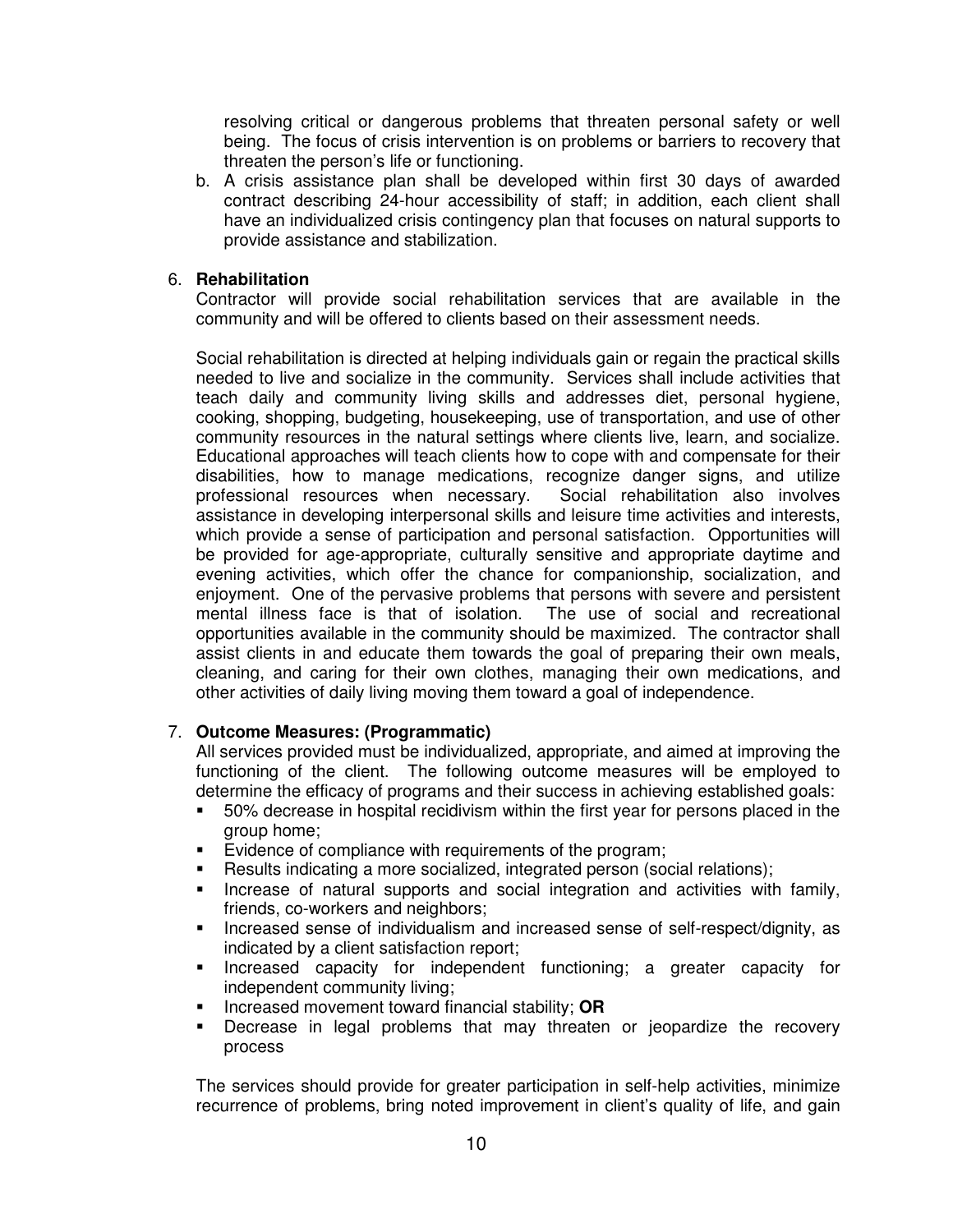client satisfaction. Another monitoring method will be the completion of contract/evaluation reviewers' reports to be done at least annually by the ELMHS Contract Monitor. Other unscheduled visits by the Adult Coordinator to evaluate and oversee the contract may occur.

In addition to the measures outlined above, a client satisfaction survey may be utilized to determine the satisfaction with services provided.

#### 8. **Rights Protection**

#### Client Rights Protection

The contractor will identify barriers and disadvantages that threaten the exercise of equal rights and equal opportunities of persons with severe and persistent mental illness in the areas of housing, education and employment and will identify and when possible implement the means of eliminating those barriers for the clients served through this contract. Contractor will use a systematic approach to ensure the protection of rights, and equal opportunity of this population. Contractor shall provide education in personal advocacy to clients served through the contract and their families to aid them in understanding their rights, and make them aware of the availability of external resources to assist in upholding these rights.

The contractor shall assist clients in efforts to ensure that clients receive appropriate housing and educational services and employment consideration, supporting the goal of the Americans with Disabilities Act of 1990 as well as the 1973 Vocational Rehabilitation Act and subsequent amendments. Contractor shall assist clients to eliminate unfair treatment and discrimination against qualified workers with disabilities, to improve access to mainstream resources and to obtain consideration of disabled applicants' qualifications taking into account reasonable accommodations and support services.

Under no circumstances shall contractor provide legal counsel or representation to clients through this contract

#### 9. **Staffing Requirements**

- a. Recruit and hire qualified staff, resulting in efficient and effective delivery of service.
- b. Maintain job descriptions for each job position, containing minimal criteria for the position, as well as specific job functions and responsibilities.
- c. Support staff, including clerks and secretarial personnel, must have work experience and be sufficiently trained in data processing.
- d. Each job position shall have a defined pay range.
- e. Training:
	- i) The contractor shall implement and maintain, on an on-going basis, an inservice training program for the staff, with training sessions in keeping with licensing requirements.
	- ii) Provide for intensive initial training of staff relevant to their program component.
	- iii) Additionally, staff will be required to participate in all training and intervention programs as deemed appropriate by Eastern La. Mental Health System.
- f. Written job evaluations are to be completed annually on each staff member.
- g. The contractor shall identify, hire and train at a minimum, the following staff: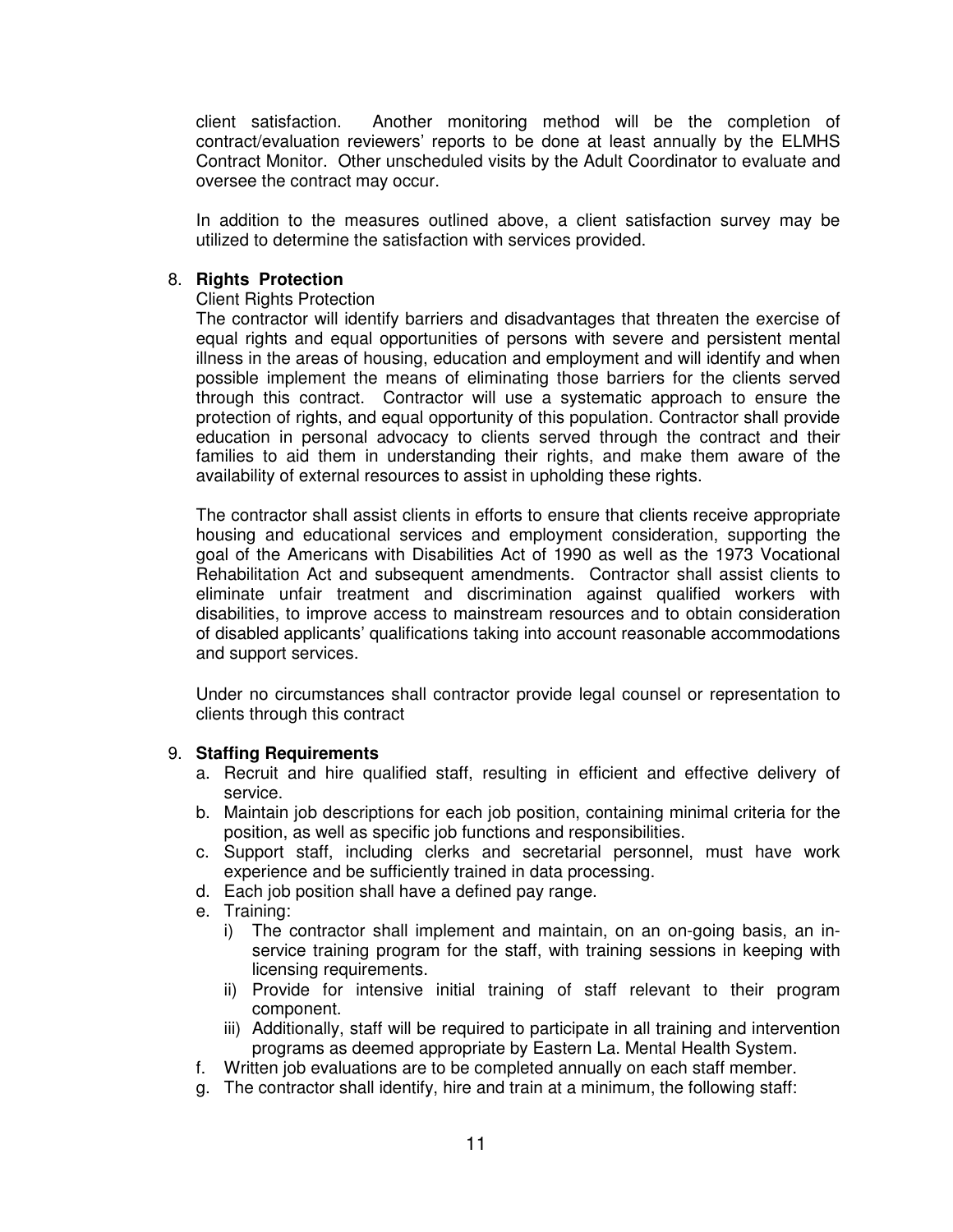#### **Program Director:** Minimum Qualifications

Licensed Mental Health Professional (LMHP) **or** six (6) years experience working with mentally ill adults along with supervisory/administrative experience.

#### **Program Manager:** Minimum Qualifications

A Board certified or Board eligible psychiatrist **or**

A psychologist who is licensed as a practicing psychologist under the provisions of Louisiana R.S. 28: **or**

A Board Certified Social Worker **or**

A Licensed Professional counselor **or**

A RN who meets the qualifications for LMHP

#### **Psychosocial Rehab Program Manager:** Minimum Qualifications

Paraprofessional under the Supervision of a LMHP **and** has a Bachelor of Arts Degree in a mental health related field **or** has a Bachelor of Science degree in a mental health related field **or** has a Bachelors degree in a mental health related field **and** has four years experience providing direct services in a mental health/physical health/social service educational/correctional setting **or** has two years experience as a Mental Health Assistant in a mental health rehabilitation setting.

#### **Psychosocial Rehab Mental Health Specialist:** Minimum Qualifications

An individual who is supervised by a LMHP **and** meets the following three criteria:

Has a high school degree or GED **and** has two years experience working with Adult, Severely and Persistently Mentally Ill **and** has completed Certified Medication Administration Training.

#### 10. **Programmatic Recordkeeping**

- a. Each client will have a case record which includes, at a minimum, the following information:
	- i) Identifying information Sex/race/address of the client; birth date and birthplace of the client; name and address of the client's current place of employment or school; court and/or legal status and name of person authorized to give consent, if applicable; the names, addresses and phone numbers of other persons or providers involved with the client case/plan; the client's physician's address and phone number.
	- ii) Health record Must include any serious or life-threatening medical condition of the client, including a description of any current treatment or medication necessary for the treatment of serious or life-threatening condition(s) and/or any known allergies.
	- iii) Complete history of the client including, where applicable: Family data; employment record; prior medical history; medications; known allergies; as well as any other such pertinent information.
	- iv) The client assessments, evaluation and individualized plan(s).
	- v) Any incident reports involving the client.
	- vi) Any other record keeping requested or mandated by State Licensing.
- b. Client records shall be stored (secured) in such a manner as to be accessible to all staff involved with the client and still protect the client's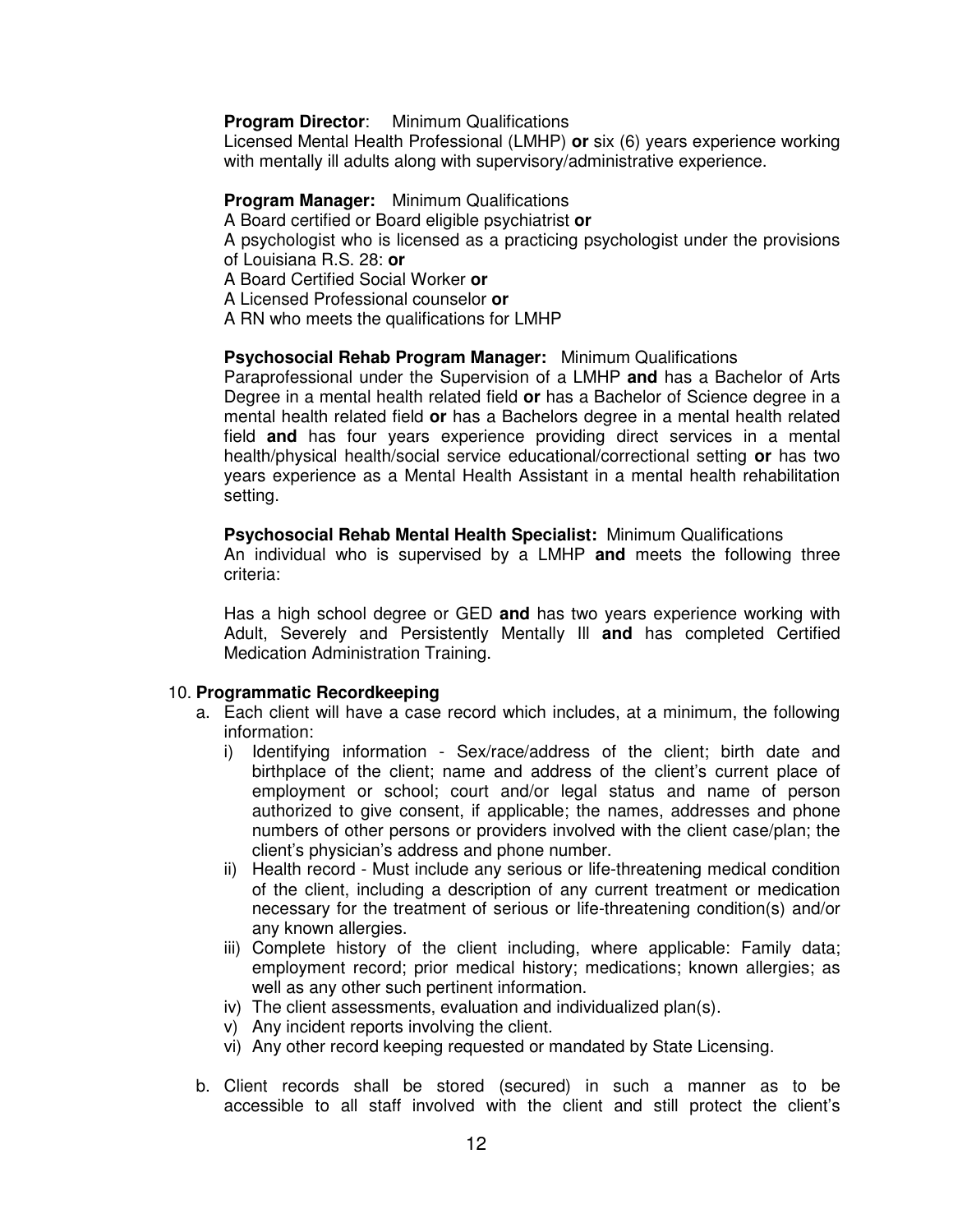confidentiality. Closed client records will be retained for the period prescribed by law.

c. Written comprehensive evaluations, service agreements, and quarterly summaries are to be maintained on each client. New service agreements are to be accomplished every six months reflecting changes/updates as outcomes are achieved. Quarterly summaries are to provide documentation of services provided, including outcomes achieved and/or barriers with plans to address them. Copies of quarterly summaries are to be provided to referring ELMHS clinician and contract monitor.

#### 11. **Required Documentation**

- a. The contractor will employ record-keeping procedures which will provide an audit trail for expenditures and income received. Appropriate financial documentation for reimbursement must be submitted monthly to ELMHS. Failure to establish and retain adequate documentation of all expenditures represents a contractual breach and will result in disallowance of such expenditures.
- b. All work under the contract shall be monitored by ELMHS. Program review of contract conditions of the Statement of Work will be conducted by ELMHS on a semi-annual basis, and more frequently as necessary. Contractor shall respond to issues of concern raised by ELMHS clinicians within 15 days of receipt. ELMHS will be responsible for conducting site visits as a means for conducting any program reviews of the contract.
- c. Results of program evaluations will be made available for annual evaluation by State Office of Behavioral Health staff as well as ongoing evaluation by ELMHS.
- d. ELMHS is responsible for the technical direction of the contract, which includes reviewing and accepting all reports relative to client services, financial documentation and verification, and other reports as requested. Notwithstanding any other terms of the contract, failure of the contractor to submit required reports when due or failure to perform or deliver required work or services will result in the withholding of payments under the contract.

#### 12. **Admissions And Discharge**

a. Admissions / Referrals for Admission:

All referrals for admission will come from ELMHS. A Referral Packet on a client referred for discharge by the ELMHS Treatment Team will be sent for contractor's review to determine eligibility. All appropriate clients shall be accepted, or discussion of denial shall be held, with the ELMHS clinical director.

b. Discharges:

Discharge Planning is a dynamic process which shall be developed with active participation of the client and is initiated when discharge criteria (i.e., the conditions under which services are considered no longer medically necessary) is identified during the development of the Service Agreement. Discharge Plans shall include a written summary of the client's program, progress, date and reason for discharge and recommendations and referrals for further treatment and services. Discharge Plans must be completed within 30 days of discharge,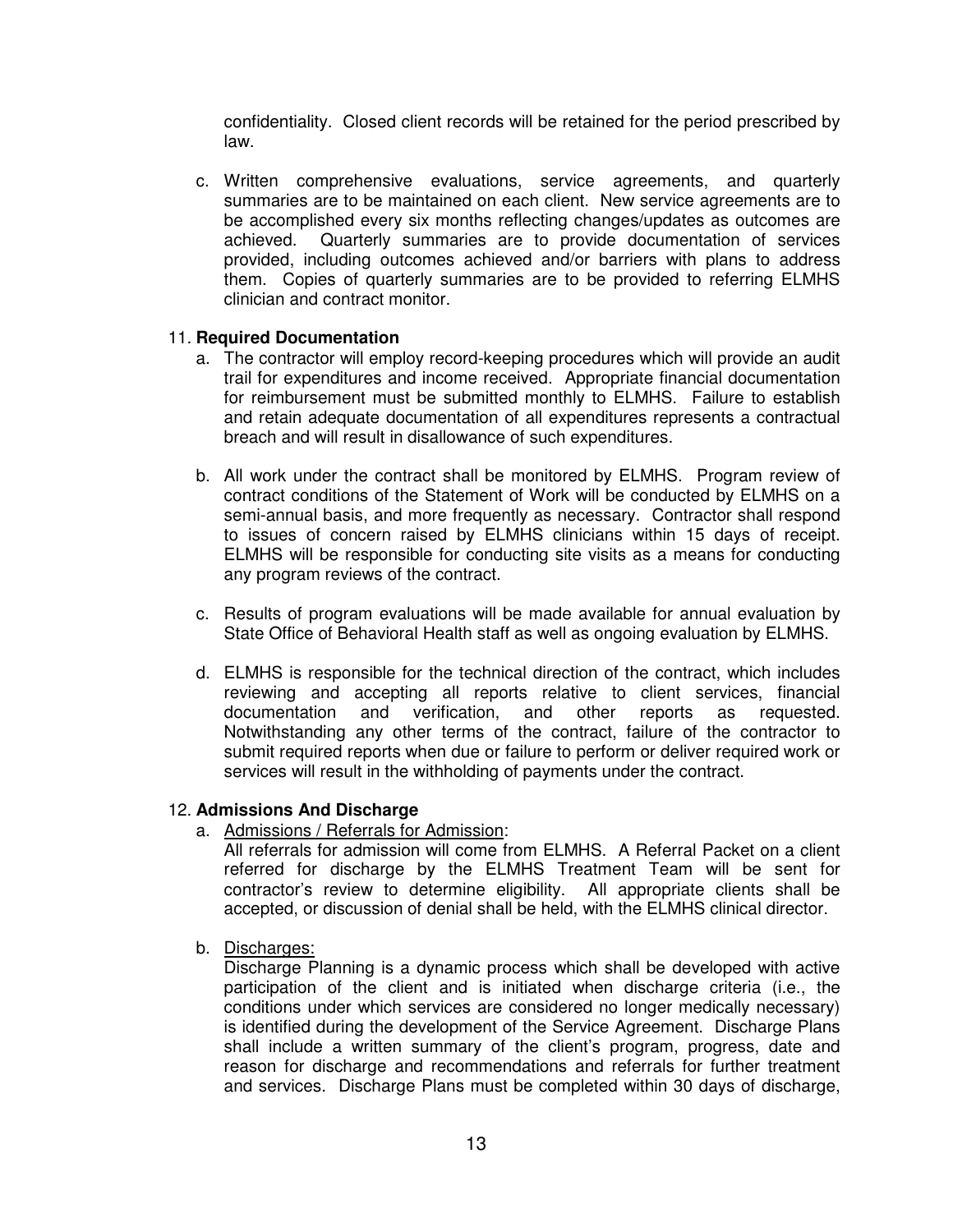be signed by the Clinical Manager and client, and a copy forwarded to the referring ELMHS clinician.

- i) **PLANNED** The client is discharged from the program according to time frames established in the service agreement with consensus of the client, contractor and treatment personnel.
- ii) **UNPLANNED** If a client elopes or voluntarily leaves, contractor must make every effort to find the client and assist in finding appropriate alternative housing if recommended. Efforts could include (but are not limited to) contacting law enforcement and family.
- iii) **EMERGENCY The Contractor shall have an emergency management plan in place which covers events to include: elopement, criminal behavior, medical and psychiatric emergencies and natural and manmade disasters. The plan shall include the mitigation, preparedness, staff orientation of the plan, response and recovery.** A client may be removed from the program by the contractor when the client's continued presence poses danger to self, other clients, staff or members of the community. Formal notice of the emergency discharge must be provided to treatment personnel and OBH within 24 hours after discharge.

### **C. Liquidated Damages**

- 1. In the event the Contractor fails to meet the performance standards specified within the contract, the liquidated damages defined below may be assessed. If assessed, the liquidated damages will be used to reduce the Department's payments to the Contractor or if the liquidated damages exceed amounts due from the Department, the Contractor will be required to make cash payments for the amount in excess.
	- a. Late submission of any required report \$50 per working day, per report.
	- b. Failure to fill vacant contractually required key staff positions within 90 days \$500 per working day from 91st day of vacancy until filled with an employee approved by the Department.
	- c. Failure to maintain all client files and perform all file updates according to the requirements in the contract, as evidenced in client files when reviewed during monitoring site visit - \$100 per client.
	- d. Late submission of invoices beginning 10 business days after the stated due date - \$50 per working day per invoice.
- 2. The decision to impose liquidated damages may include consideration of some or all of the following factors:
	- a. The duration of the violation;
	- b. Whether the violation (or one that is substantially similar) has previously occurred;
	- c. The Contractor's history of compliance;
	- d. The severity of the violation and whether it imposes an immediate threat to the health or safety of the consumers;
	- e. The "good faith" exercised by the Contractor in attempting to stay in compliance.

### **D. Fraud and Abuse**

1. The Contractor shall have internal controls and policies and procedures in place that are designed to prevent, detect, and report known or suspected fraud and abuse activities.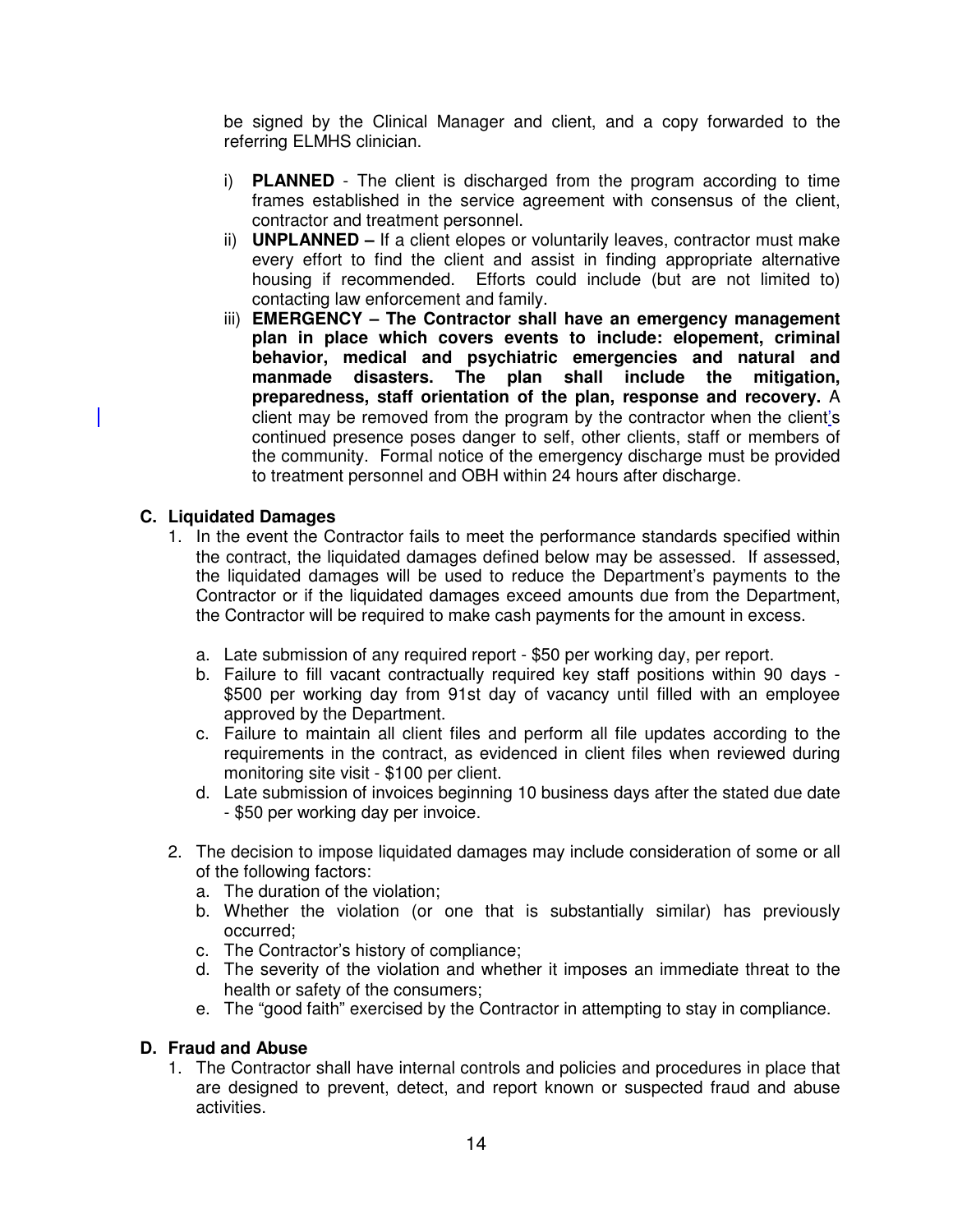2. Such policies and procedures must be in accordance with state and federal regulations. Contractor shall have adequate staffing and resources to investigate unusual incidents and develop and implement corrective action plans to assist the Contractor in preventing and detecting potential fraud and abuse activities.

# **E. Technical Requirements**

The Contractor must maintain hardware and software compatible with current DHH requirements which are as follows:

- IBM compatible PC.
- Pentium 4, Celeron or equivalent processor (or compatible successors),
- 2 Gig of RAM memory,
- Enough spare USB ports to accommodate thumb drives, etc.
- 10 Gig free hard drive space (suggest 80 Gig hard drive for the system);
- Ethernet LAN interface for laptop and desktop PCs
- Color monitor;
- Printer compatible with hardware and software required;
- High speed internet with email;
- CD ROM;
- Windows XP, SP3 or later version of operating system (minimum);
- Windows Internet Explorer 7.0 (or later)
- Microsoft Office 2003 or later;
- Appropriate firewalls for internet security.
- Compliant with industry-standard physical and procedural safeguards for confidential information (NIST 800-53A, ISO 17788, etc.).

### **F. Subcontracting**

The contractor shall not contract with any other party for furnishing any of the work and professional services required by the contract without the express prior written approval of the Department. The contractor shall not substitute any subcontractor without the prior written approval of the Department. For subcontractor(s), before commencing work, the contractor will provide letters of agreement, contracts or other forms of commitment which demonstrates that all requirements pertaining to the contractor will be satisfied by all subcontractors through the following:

- 1. The subcontractor(s) will provide a written commitment to accept all contract provisions.
- 2. The subcontractor(s) will provide a written commitment to adhere to an established system of accounting and financial controls adequate to permit the effective administration of the contract.

### **G. Insurance Requirements**

Insurance shall be placed with insurers with an A.M. Best's rating of no less than A-: VI. This rating requirement shall be waived for Worker's Compensation coverage only.

1. Contractor's Insurance

The Contractor shall not commence work under this contract until it has obtained all insurance required herein. Certificates of Insurance, fully executed by officers of the Insurance Company shall be filed with the Department for approval. The Contractor shall not allow any subcontractor to commence work on subcontract until all similar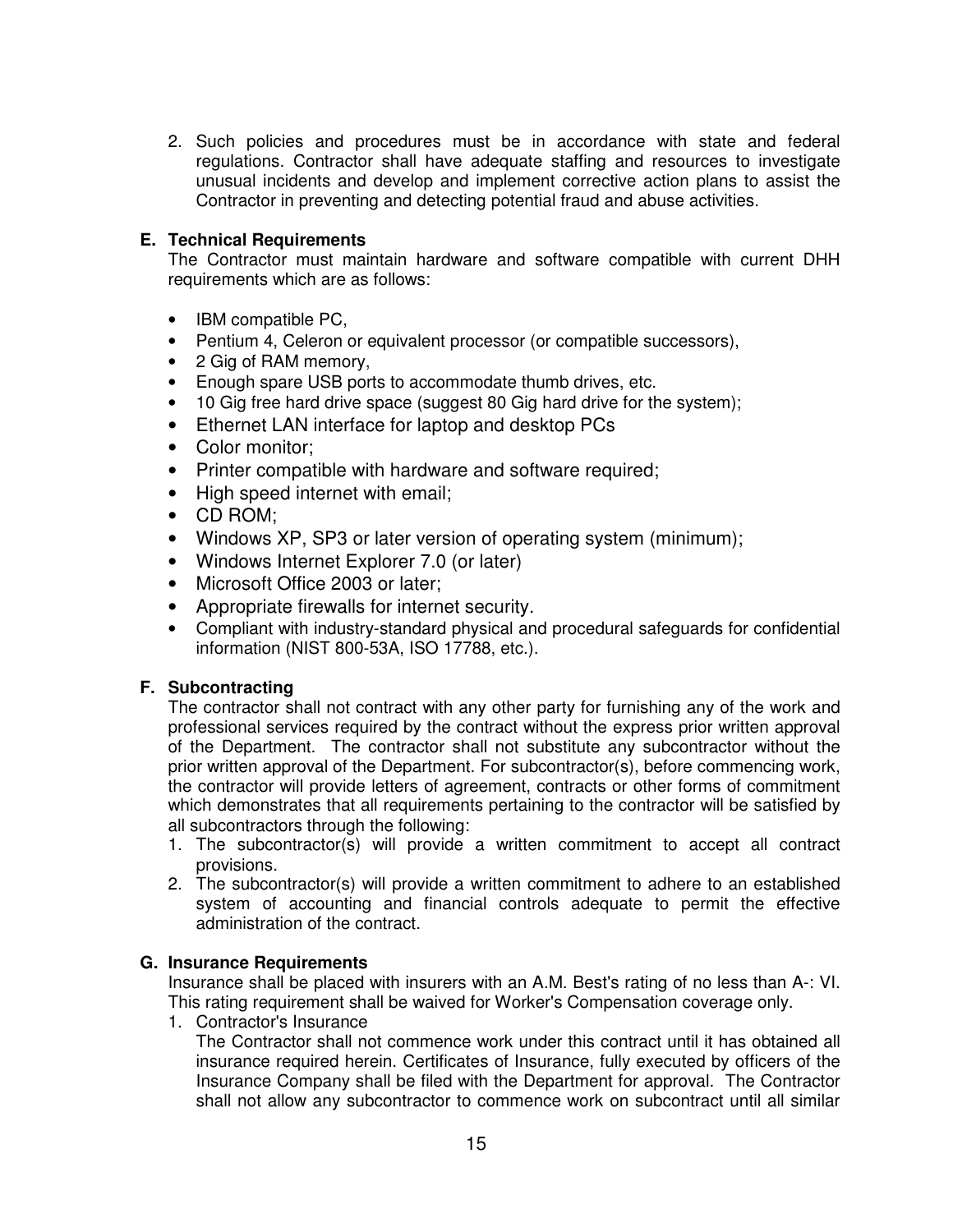insurance required for the subcontractor has been obtained and approved. If so requested, the Contractor shall also submit copies of insurance policies for inspection and approval of the Department before work is commenced. Said policies shall not be canceled, permitted to expire, or be changed without thirty (30) days notice in advance to the Department and consented to by the Department in writing and the policies shall so provide.

2. Compensation Insurance

Before any work is commenced, the Contractor shall obtain and maintain during the life of the contract, Workers' Compensation Insurance for all of the Contractor's employees employed to provide services under the contract. In case any work is sublet, the Contractor shall require the subcontractor similarly to provide Workers' Compensation Insurance for all the latter's employees, unless such employees are covered by the protection afforded by the Contractor. In case any class of employees engaged in work under the contract at the site of the project is not protected under the Workers' Compensation Statute, the Contractor shall provide for any such employees, and shall further provide or cause any and all subcontractors to provide Employer's Liability Insurance for the protection of such employees not protected by the Workers' Compensation Statute.

- 3. Commercial General Liability Insurance
	- The Contractor shall maintain during the life of the contract such Commercial General Liability Insurance which shall protect Contractor, the Department, and any subcontractor during the performance of work covered by the contract from claims or damages for personal injury, including accidental death, as well as for claims for property damages, which may arise from operations under the contract, whether such operations be by the Contractor or by a subcontractor, or by anyone directly or indirectly employed by either of them, or in such a manner as to impose liability to the Department. Such insurance shall name the Department as additional insured for claims arising from or as the result of the operations of the Contactor or its subcontractors. In the absence of specific regulations, the amount of coverage shall be as follows: Commercial General Liability Insurance, including bodily injury, property damage and contractual liability, with combined single limits of \$1,000,000.
- 4. Insurance Covering Special Hazards Special hazards as determined by the Department shall be covered by rider or riders in the Commercial General Liability Insurance Policy or policies herein elsewhere required to be furnished by the Contractor, or by separate policies of insurance in the amounts as defined in any Special Conditions of the contract included therewith.
- 5. Licensed and Non-Licensed Motor Vehicles

The Contractor shall maintain during the life of the contract, Automobile Liability Insurance in an amount not less than combined single limits of \$1,000,000 per occurrence for bodily injury/property damage. Such insurance shall cover the use of any non-licensed motor vehicles engaged in operations within the terms of the contract on the site of the work to be performed thereunder, unless such coverage is included in insurance elsewhere specified.

6. Subcontractor's Insurance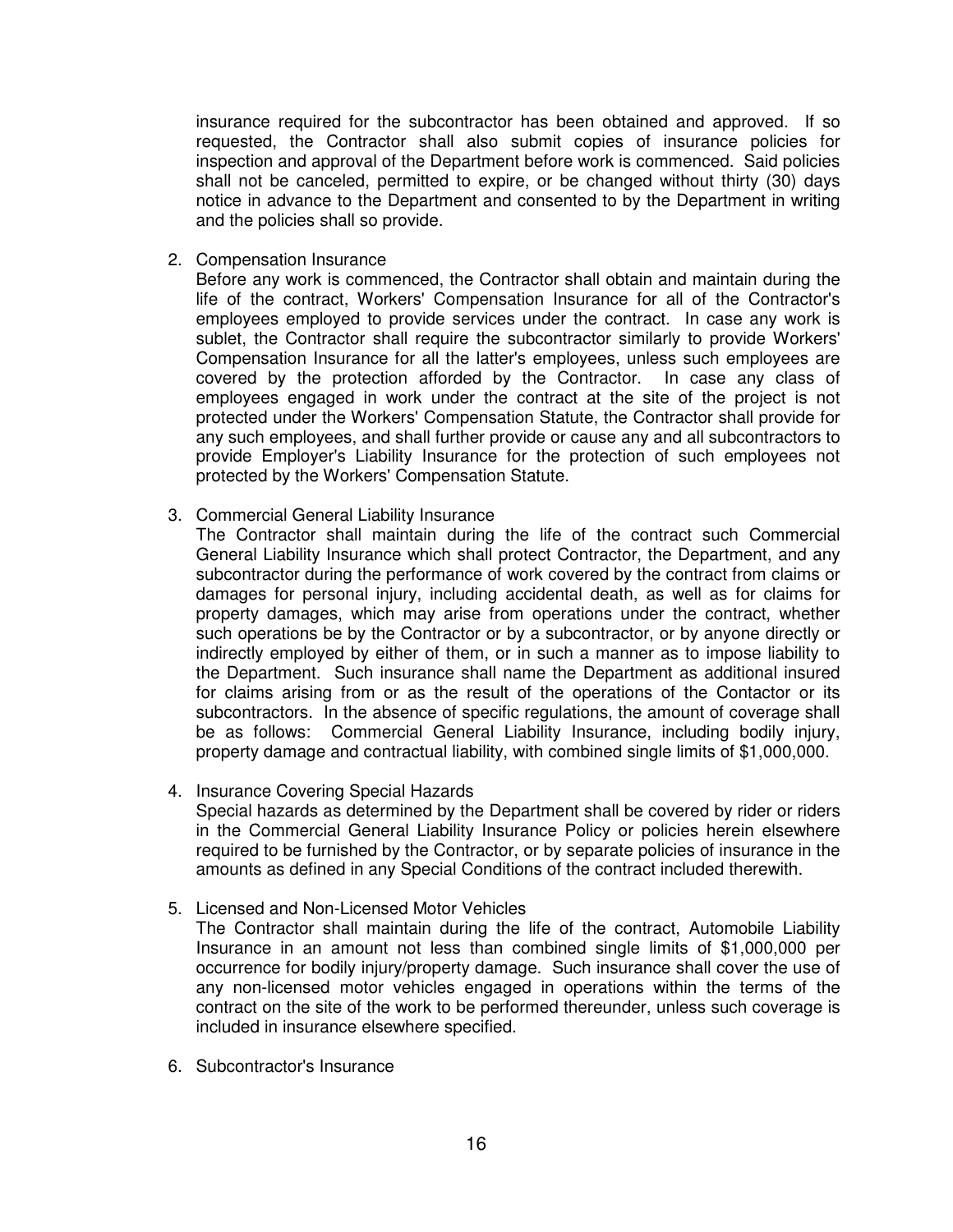The Contractor shall require that any and all subcontractors, which are not protected under the Contractor's own insurance policies, take and maintain insurance of the same nature and in the same amounts as required of the Contractor.

#### **H. Resources Available to Contractor**

DHH/ OBH/ ELMHS will have an assigned staff member who will be responsible for primary oversight of the contract. This individual will schedule meetings to discuss progress of activities and problems identified.

#### **I. Contact Personnel**

All work performed by the contract will be monitored by the contract monitor:

Dee Mondrick, Stakeholder Affairs Department of Health and Hospitals Office of Behavioral Health Eastern Louisiana Mental Health System P.O. Box 498 Jackson, LA 70748 Phone: 225-634-0150 Email: Dee.Mondrick@la.gov

# **J. Term of Contract**

The contract shall commence on or near the date approximated in the Schedule of Events. The term of this contract is for a period of 36 months. The continuation of this contract is contingent upon the appropriation of funds by the legislature to fulfill the requirements of the contract.

#### **K. Payment**

The contractor shall submit deliverables in accordance with established timelines and shall submit itemized invoices monthly or as defined in the contract terms. Payment of invoices is subject to approval of Janet O'Dell, CFO/ ELMHS.

### **III. PROPOSALS**

### **A. General Information**

This section outlines the provisions which govern determination of compliance of each proposer's response to the RFP. The Department shall determine, at its sole discretion, whether or not the requirements have been reasonably met. Omissions of required information shall be grounds for rejection of the proposal by the Department.

### **B. Contact After Solicitation Deadline**

After the date for receipt of proposals, no proposer-initiated contact relative to the solicitation will be allowed between the proposers and DHH until an award is made.

### **C. Code of Ethics**

Proposers are responsible for determining that there will be no conflict or violation of the Ethics Code if their company is awarded the contract. The Louisiana Board of Ethics is the only entity which can officially rule on ethics issues.

### **D. Rejection and Cancellation**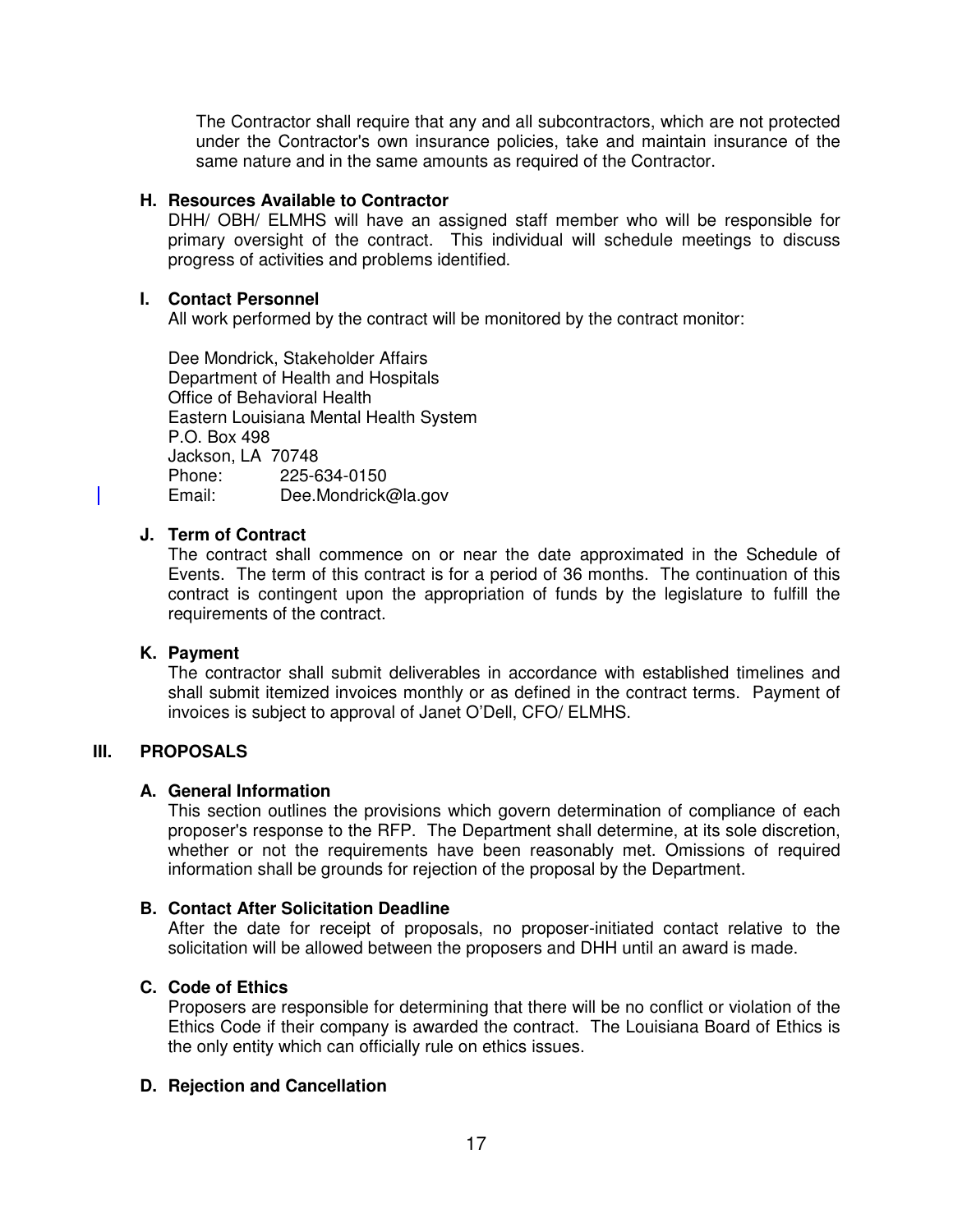Issuance of this solicitation does not constitute a commitment by DHH to award a contract or contracts. The Department reserves the right to reject all proposals received in response to this solicitation.

In accordance with the provisions of R.S. 39:2192, in awarding contracts after August 15, 2010, any public entity is authorized to reject a proposal or bid from, or not award the contract to, a business in which any individual with an ownership interest of five percent or more, has been convicted of, or has entered a plea of guilty or nolo contendere to any state felony or equivalent federal felony crime committed in the solicitation or execution of a contract or bid awarded under the laws governing public contracts under the provisions of Chapter 10 of Title 38 of the Louisiana Revised Statutes of 1950, professional, personal, consulting, and social services procurement under the provisions of Chapter 16 of this Title, or the Louisiana Procurement Code under the provisions of Chapter 17 of this Title.

#### **E. Award Without Discussion**

The Secretary of DHH reserves the right to make an award without presentations by proposers or further discussion of proposals received.

#### **F. Assignments**

Any assignment, pledge, joint venture, hypothecation of right or responsibility to any person, firm or corporation should be fully explained and detailed in the proposal. Information as to the experience and qualifications of proposed subcontractors or joint ventures should be included in the proposal. In addition, written commitments from any subcontractors or joint ventures should be included as part of the proposal.

## **G. Errors and Omissions**

The state reserves the right to make corrections due to minor errors of proposer identified in proposals by State or the proposer. The State, at its option, has the right to request clarification or additional information from proposer.

### **H. Proposal Cost**

The proposer assumes sole responsibility for any and all costs associated with the preparation and reproduction of any proposal submitted in response to this RFP, and shall not include this cost or any portion thereof in the proposed contract price.

#### **I. Ownership of Proposal**

All proposals become the property of the Department and will not be returned to the proposer. The Department retains the right to use any and all ideas or adaptations of ideas contained in any proposal received in response to this solicitation. Selection or rejection of the offer will not affect this right. Once a contract is awarded, all proposals will become subject to the Louisiana Public Records Act.

#### **J. Procurement Library/Resources Available To Proposer**

Agency documents relating to the pertinent areas of proposals are available for review during business hours (8:00 am CT – 4:30 pm CT) at Eastern Louisiana Mental Health System, Center Building, 4502 Highway 951, Jackson, LA 70748. Requests for an appointment to view documents must be made through Renee Mascarella by calling (225) 634-0227. Work space is available. Items may not be removed. Charges for copying at twenty-five cents (.25) per copy are payable at the time copies are made.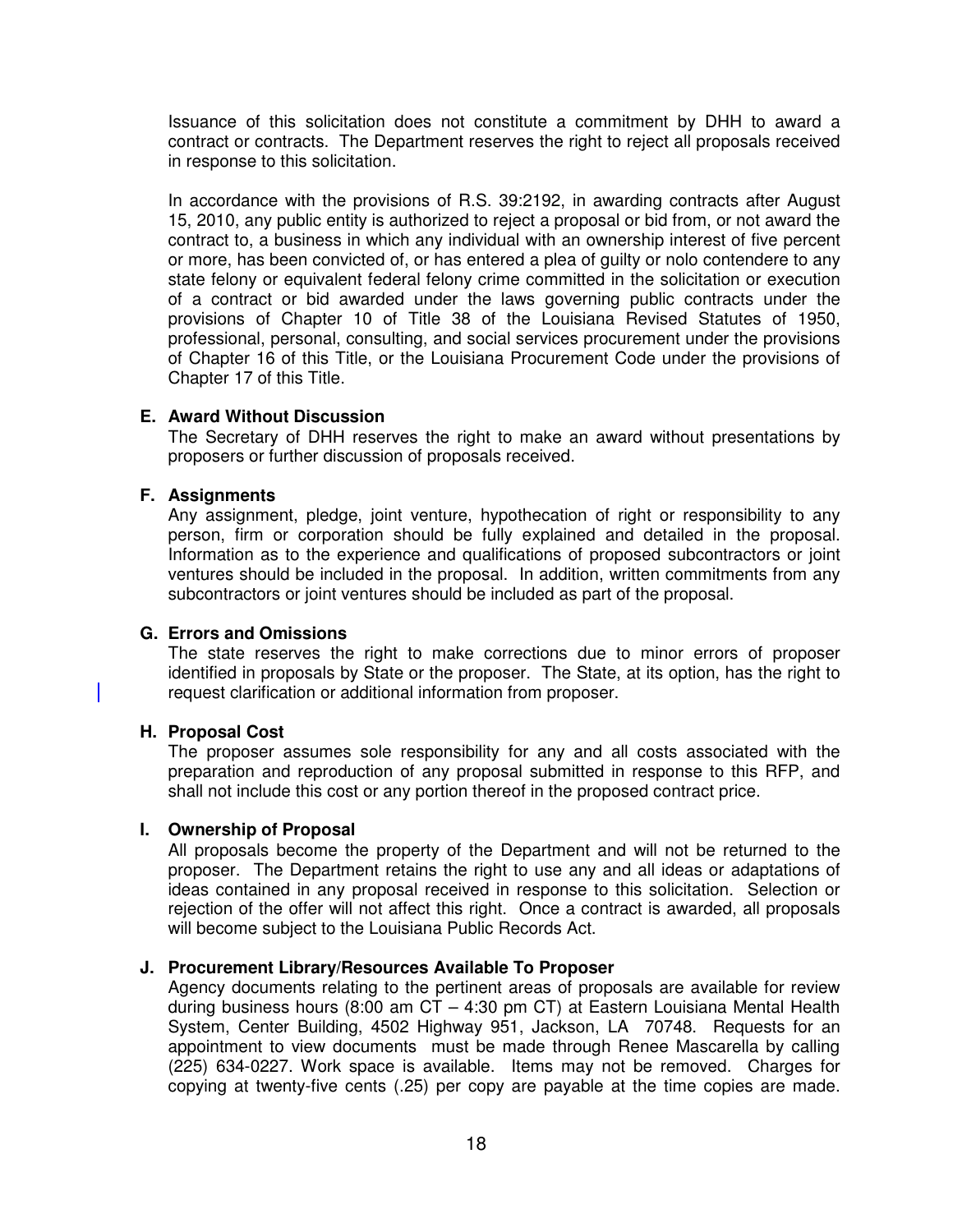Cash is not acceptable; checks and money orders are to be made payable to Department of Health and Hospitals.

#### **K. Proposal Submission**

- 1. All proposals must be received by the due date and time indicated on the Schedule of Events. Proposals received after the due date and time will not be considered. It is the sole responsibility of each proposer to assure that its proposal is delivered at the specified location prior to the deadline. Proposals which, for any reason, are not so delivered will not be considered.
- 2. Proposer shall submit one (1) original hard copy (the Certification Statement must have original signature signed in ink) and should submit one (1) electronic copy (flash drive or cd) and ten (10) hard copies of each proposal. No facsimile or emailed proposals will be accepted. The cost proposal and financial statements should be submitted separately from the technical proposal; however, for mailing purposes, all packages may be shipped in one container.
- 3. Proposals must be submitted via U.S. mail, courier or hand delivered to:

If courier or hand delivered: Mary Fuentes Department of Health and Hospitals Division of Contracts and Procurement Support 628 N.  $4^{\text{th}}$  Street,  $5^{\text{th}}$  Floor Baton Rouge, LA 70802

If delivered via US Mail: Mary Fuentes Department of Health and Hospitals Division of Contracts and Procurement Support P.O. Box 1526 Baton Rouge, LA 70821-1526

### **L. Proprietary and/or Confidential Information**

- 1. The designation of certain information as trade secrets and/or privileged or confidential proprietary information shall only apply to the technical portion of the proposal. The cost proposal will not be considered confidential under any circumstances. Any proposal copyrighted or marked as confidential or proprietary in its entirety may be rejected without further consideration or recourse.
- 2. For the purposes of this RFP, the provisions of the Louisiana Public Records Act (La. R.S. 44.1 et. seq.) will be in effect. Pursuant to this Act, all proceedings, records, contracts, and other public documents relating to this RFP shall be open to public inspection. Proposers are reminded that while trade secrets and other proprietary information submitted in conjunction with this RFP may not be subject to public disclosure, protections must be claimed by the proposer at the time of submission of its Technical Proposal. Proposers should refer to the Louisiana Public Records Act for further clarification.
- 3. The proposer must clearly designate the part of the proposal that contains a trade secret and/or privileged or confidential proprietary information as "confidential" in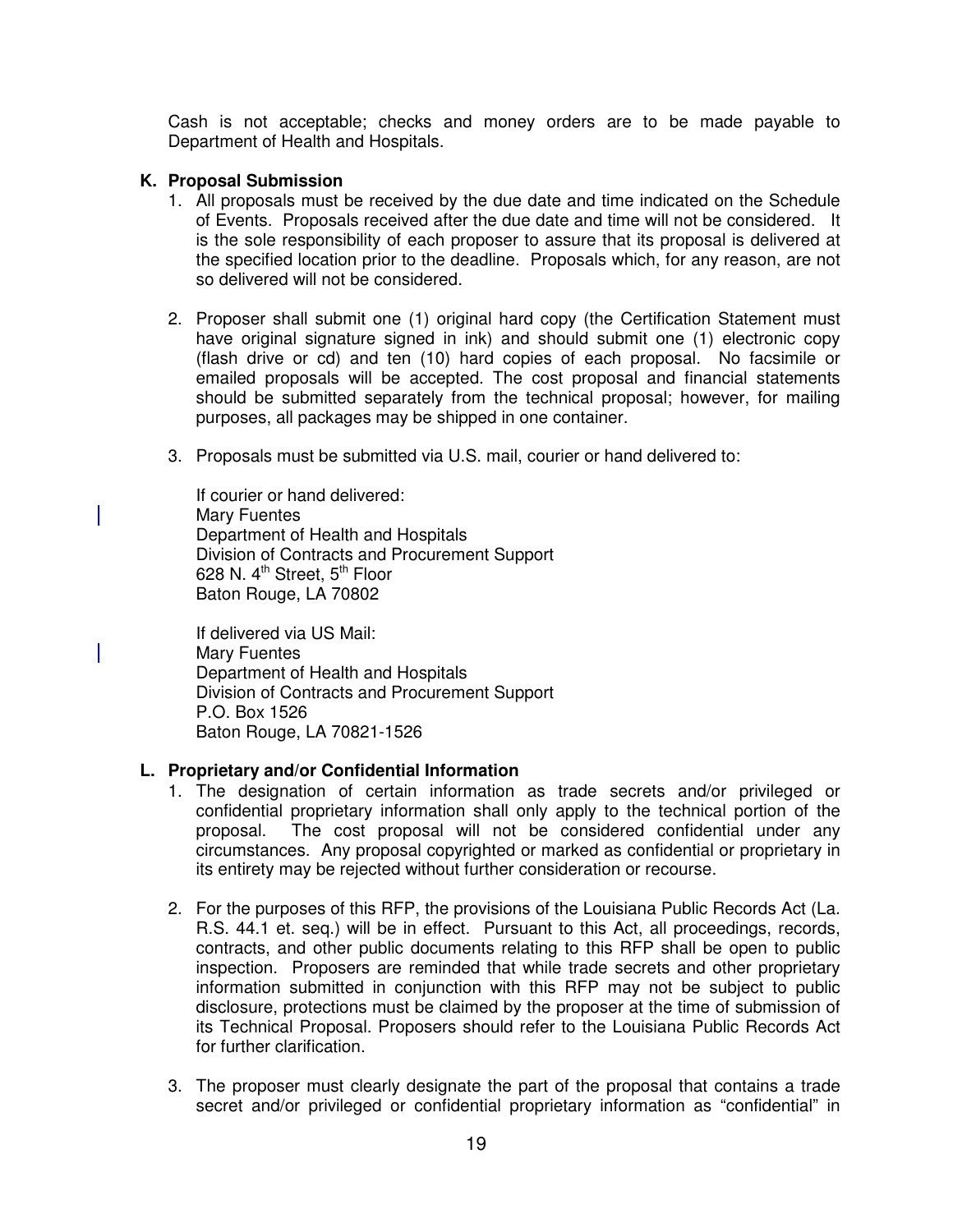order to claim protection, if any, from disclosure. The proposer shall mark the cover sheet of the proposal with the following legend, specifying the specific section(s) of the proposal sought to be restricted in accordance with the conditions of the legend:

"The data contained in pages \_\_\_\_\_ of the proposal have been submitted in confidence and contain trade secrets and/or privileged or confidential information and such data shall only be disclosed for evaluation purposes, provided that if a contract is awarded to this proposer as a result of or in connection with the submission of this proposal, the State of Louisiana shall have the right to use or disclose the data therein to the extent provided in the contract. This restriction does not limit the State of Louisiana's right to use or disclose data obtained from any source, including the proposer, without restrictions."

- 4. Further, to protect such data, each page containing such data shall be specifically identified and marked "CONFIDENTIAL".
- 5. Proposers must be prepared to defend the reasons why the material should be held confidential. If a competing proposer or other person seeks review or copies of another proposer's confidential data, DHH will notify the owner of the asserted data of the request. If the owner of the asserted data does not want the information disclosed, it must take legal action as necessary to restrain DHH from releasing information DHH believes to be public record.
- 6. **If the proposal contains confidential information, a redacted copy of the proposal must be submitted.** If a redacted copy is not submitted, DHH may consider the entire proposal to be public record. When submitting the redacted copy, it should be clearly marked on the cover as - "REDACTED COPY". The redacted copy should also state which sections or information has been removed."
- 7. Any proposal marked as confidential or proprietary in its entirety may be rejected without further consideration or recourse.

### **M. Proposal Format**

- 1. An item-by-item response to the Request for Proposals is requested.
- 2. There is no intent to limit the content of the proposals, and proposers may include any additional information deemed pertinent. Emphasis should be on simple, straightforward and concise statements of the proposer's ability to satisfy the requirements of the RFP.

#### **N. Requested Proposal Outline:**

- Introduction/Administrative Data
- Work Plan/Project Execution
- Relevant Corporate Experience
- Personnel Qualifications
- Additional Information
- Corporate Financial Condition
- Cost and Pricing Analysis

#### **O. Proposal Content**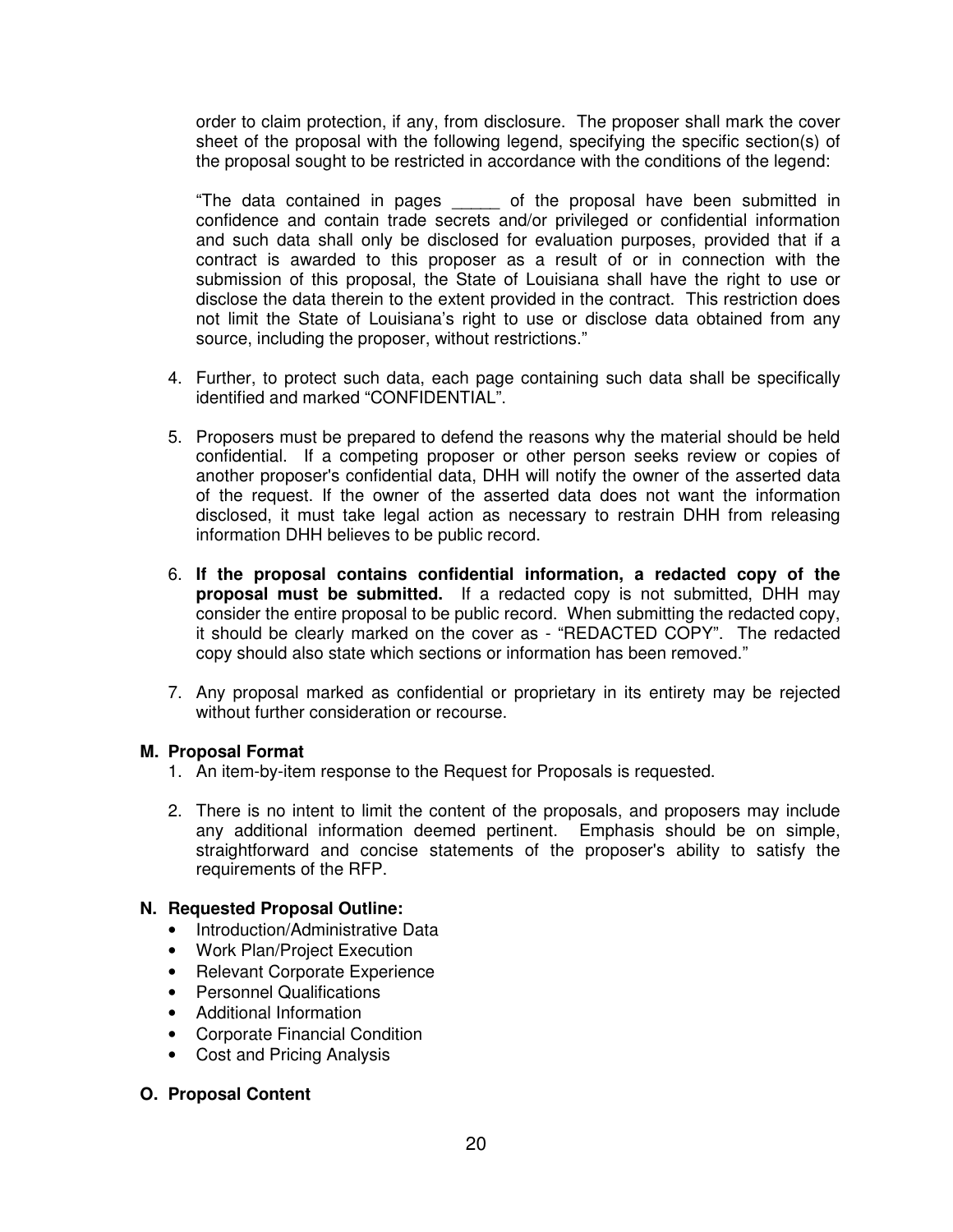- 1. Proposals should include information that will assist the Department in determining the level of quality and timeliness that may be expected. The agency shall determine, at its sole discretion, whether or not the RFP provisions have been reasonably met. The proposal should describe the background and capabilities of the proposer, give details on how the services will be provided, and shall include a breakdown of proposed costs. It should also include information that will assist the Department in determining the level of quality and timeliness that may be expected. Work samples may be included as part of the proposal.
- 2. Proposals should address how the proposer intends to assume complete responsibility for timely performance of all contractual responsibilities in accordance with federal and state laws, regulations, policies, and procedures.
- 3. Proposals should define proposer's functional approach in providing services and identify the tasks necessary to meet the RFP requirements of the provision of services, as outlined in Section II.
- 4. Introduction/Administrative Data
	- a. The introductory section should contain summary information about the proposer's organization. This section should state proposer's knowledge and understanding of the needs and objectives of DHH/OBH/ELMHS as related to the scope of this RFP. It should further cite its ability to satisfy provisions of the Request for Proposals.
	- b. This introductory section should include a description of how the proposer's organizational components communicate and work together in both an administrative and functional capacity from the top down. This section should contain a brief summary setting out the proposer's management philosophy including, but not limited to, the role of Quality Control, Professional Practices, Supervision, Distribution of Work and Communication Systems. This section should include an organizational chart displaying the proposer's overall structure.
	- c. This section should also include the following information:
		- i. Location of Active Office with Full Time Personnel, include all office locations (address) with full time personnel.
		- ii. Name and address of principal officer;
		- iii. Name and address for purpose of issuing checks and/or drafts;
		- iv. For corporations, a statement listing name(s) and address(es) of principal owners who hold five percent interest or more in the corporation.
		- v. If out-of-state proposer, give name and address of local representative; if none, so state;
		- vi. If any of the proposer's personnel named is a current or former Louisiana state employee, indicate the Agency where employed, position, title, termination date, and social security number;
		- vii. If the proposer was engaged by DHH within the past twenty-four (24) months, indicate the contract number and/or any other information available to identify the engagement; if not, so state; and
		- viii. Proposer's state and federal tax identification numbers.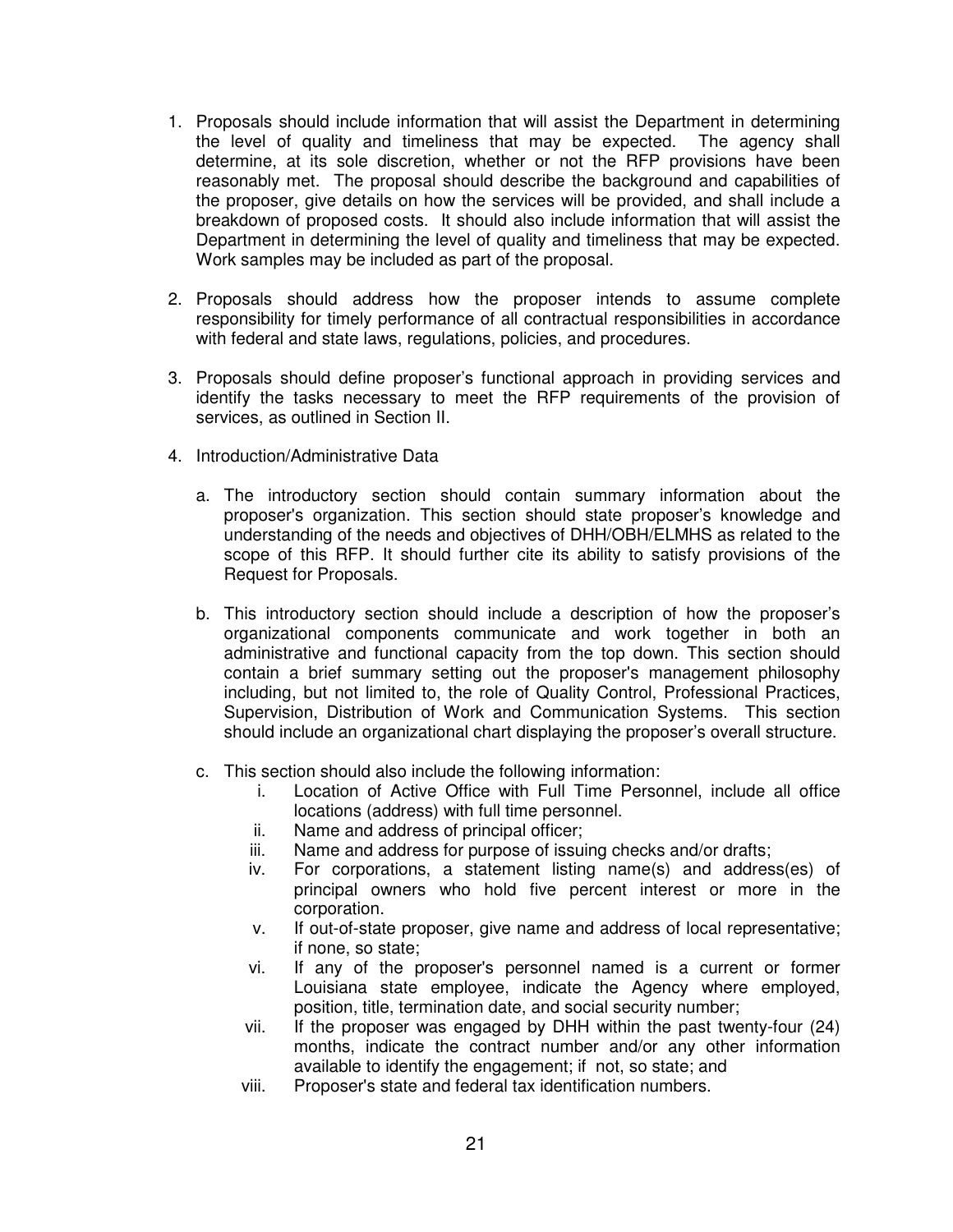- ix. Veteran/Hudson Initiative: Proposer should demonstrate participation in Vegeran Initiative and Hudson Initiative Small Entrepreneurships or explanation if not applicable (See Attachment I).
- d. The following information **must** be included in the proposal:
	- i. Certification Statement: The proposer must sign and submit an original Certification Statement (See Attachment II).
- 5. Work Plan/Project Execution

The proposer should articulate an understanding of, and ability to effectively implement services as outlined within Section II of the RFP. In this section the proposer should state the approach it intends to use in achieving each objective of the project as outlined, including a project work plan and schedule for implementation. In particular, the proposer should:

- a. Provide a written explanation of the organizational structures of both operations and program administration, and how those structures will support service implementation. Individual components should include plans for supervision, training, technical assistance, as well as collaboration as appropriate.
- b. Provide a strategic overview including all elements to be provided.
- c. Demonstrate an ability to hire staff with the necessary experience and skill set that will enable them to effectively meet the needs of consumers served.
- d. Demonstrate an understanding of, and ability to implement, the various types of organizational strategies to be integrated within the day to day operations, which are critical in organizing their functioning and maximizing productivity.
- e. Demonstrate knowledge of services to be provided and effective strategies to achieve objectives and effective service delivery.
- f. Describe approach and strategy for project oversight and management.
- g. Articulate the need for, and the ability to implement, a plan for continuous quality improvement; this includes (but is not limited to) reviewing the quality of services provided and staff productivity.
- h. Demonstrate an understanding of and ability to implement data collection as needed.
- i. Explain processes that will be implemented in order to complete all tasks and phases of the project in a timely manner, as outlined within Section II.
- j. Articulate the ability to develop and implement an All Hazards Response plan in the event of an emergency event.
- k. Refer to specific documents and reports that can be produced as a result of completing tasks, to achieve the requested deliverables.
- l. Identify all assumptions or constraints on tasks.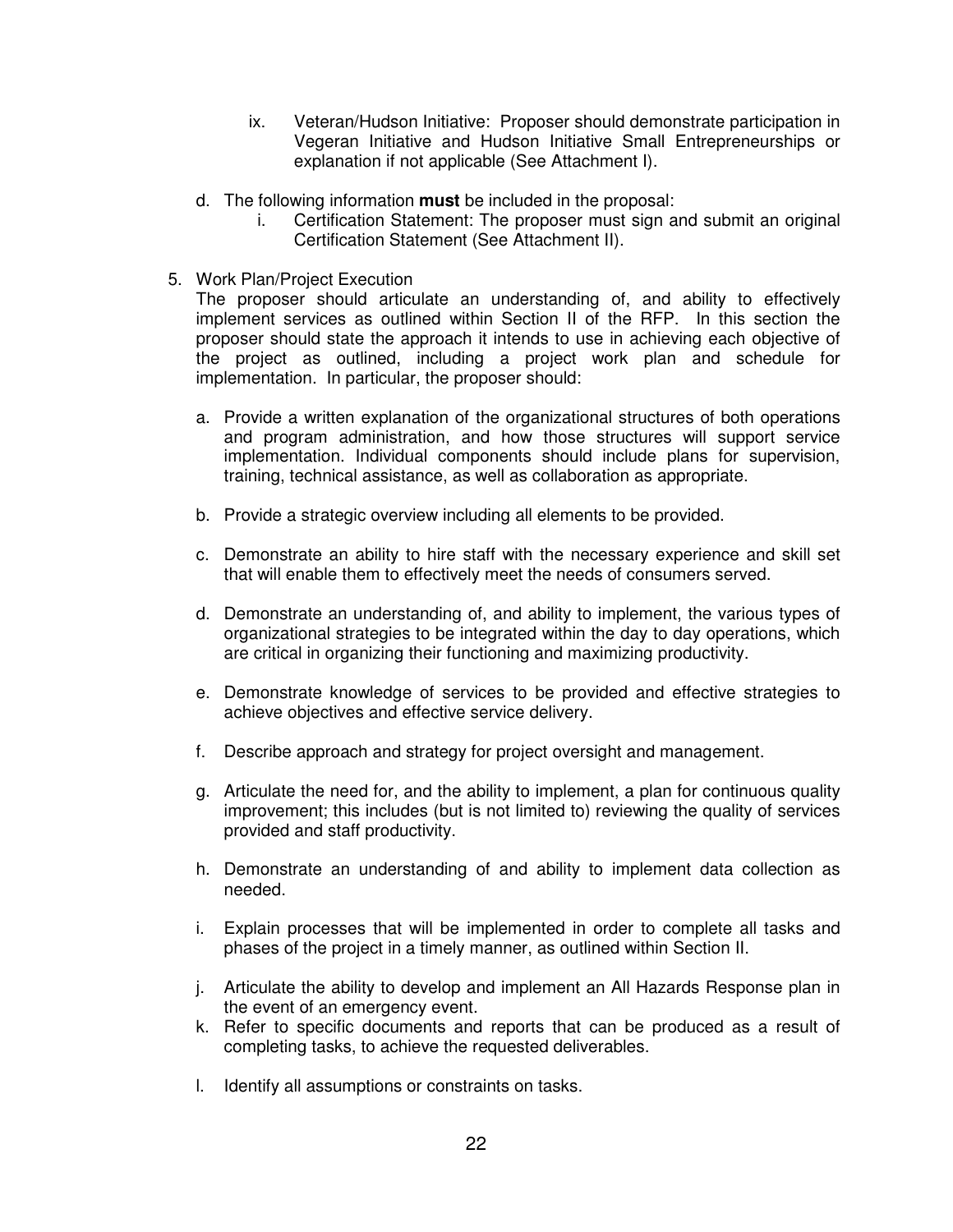- m. Discuss what flexibility exists within the work plan to address unanticipated problems which might develop during the contract period.
- n. If the proposer intends to subcontract for portions of the work, the proposer should include specific designations of the tasks to be performed by the subcontractor.
- o. Document procedures to protect the confidentiality of records in DHH databases, including records in databases that may be transmitted electronically via e-mail or the Internet.
- 6. Relevant Corporate Experience
	- a. The proposal should indicate the firm has a record of prior successful experience in the design and implementation of the services sought through this RFP. Proposers should include statements specifying the extent of responsibility on prior projects and a description of the projects scope and similarity to the projects outlined in this RFP. All experience under this section should be in sufficient detail to allow an adequate evaluation by the Department. The proposer should have, within the last 24 months completed a similar type project. Proposers should give at least two customer references for projects completed in at least the last 24 months. References should include the name, email address and telephone number of each contact person.
	- b. In this section, a statement of the proposer's involvement in litigation that could affect this work should be included. If no such litigation exists, proposer should so state.
- 7. Personnel Qualifications
	- a. The purpose of this section is to evaluate the relevant experience, resources, and qualifications of the proposed staff to be assigned to this project. The experience of proposer's personnel in implementing similar services to those to be provided under this RFP will be evaluated. The adequacy of personnel for the proposed project team will be evaluated on the basis of project tasks assigned, allocation of staff, professional skill mix, and level of involvement of personnel.
	- b. Proposers should state job responsibilities, workload and lines of supervision. An organizational chart identifying individuals and their job titles and major job duties should be included. The organizational chart should show lines of responsibility and authority.
	- c. Job descriptions, including the percentage of time allocated to the project and the number of personnel should be included and should indicate minimum education, training, experience, special skills and other qualifications for each staff position as well as specific job duties identified in the proposal. Job descriptions should indicate if the position will be filled by a sub-contractor.
	- d. Key personnel and the percentage of time directly assigned to the project should be identified.
	- e. Résumés of all known personnel should be included. Resumes of proposed personnel should include, but not be limited to: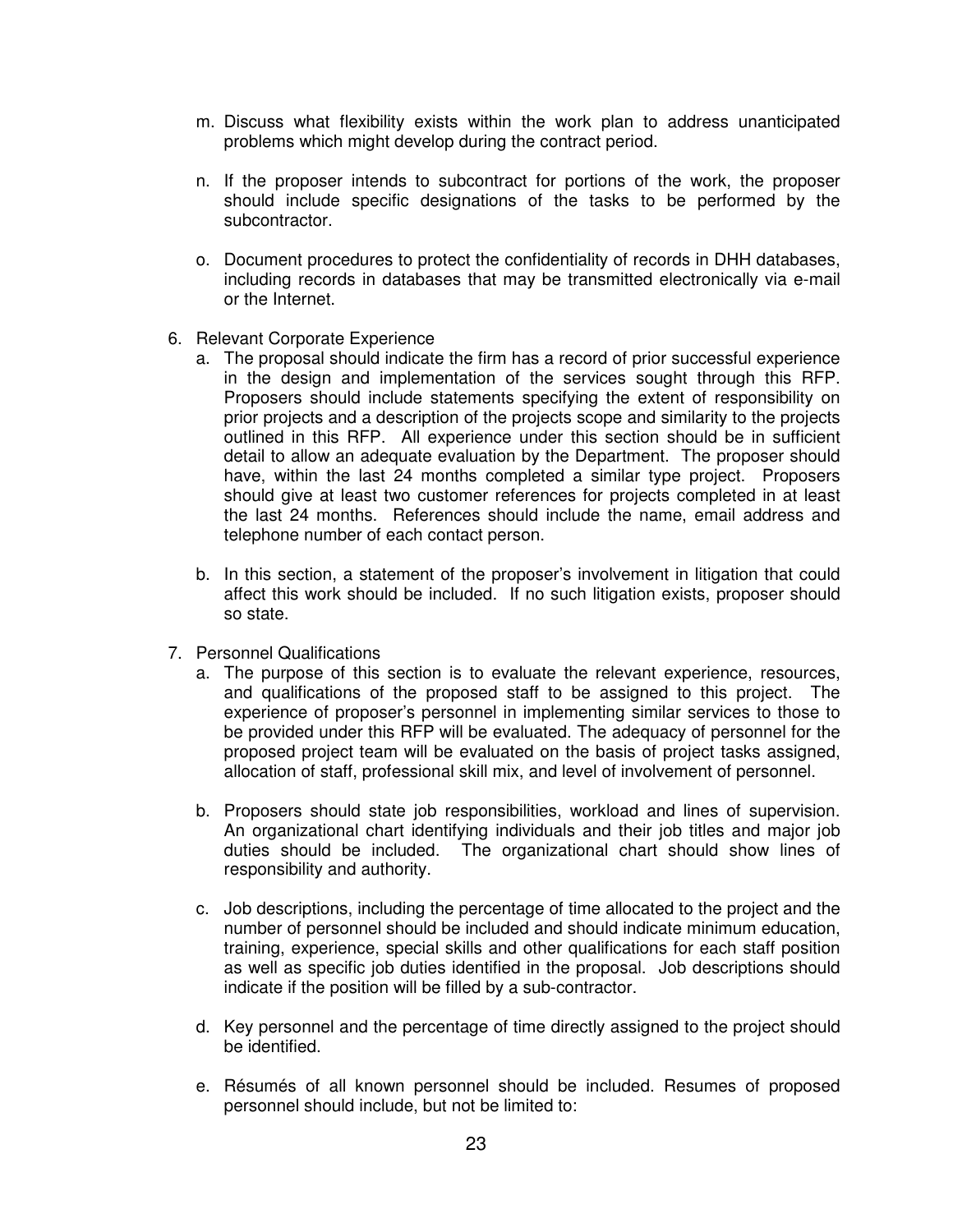- Experience with proposer,
- Previous experience in projects of similar scope and size.
- Educational background, certifications, licenses, special skills, etc.
- f. If subcontractor personnel will be used, the proposer should clearly identify these persons, if known, and provide the same information requested for the proposer's personnel.
- 8. Additional Information

As an appendix to its proposal, if available, proposers should provide copies of any policies and procedures manuals applicable to this contract, inclusive of organizational standards or ethical standards. This appendix should also include a copy of proposer's All Hazards Response Plan, if available.

- 9. Corporate Financial Condition
	- a. The organization's financial solvency will be evaluated. The proposer's ability to demonstrate adequate financial resources for performance of the contract or the ability to obtain such resources as required during performance under this contract will be considered.
	- b. Proposal should include for each of the last three (3) years, copies of financial statements, preferably audited, including at least a balance sheet and profit and loss statement, or other appropriate documentation which would demonstrate to the Department the proposer's financial resources sufficient to conduct the project.
- 10. Cost and Pricing Analysis
	- a. Proposer shall specify costs for performance of tasks. Proposal shall include all anticipated costs of successful implementation of all deliverables outlined. An item by item breakdown of costs, to include travel and all other reimbursable expenses, shall be included in the proposal at a total cost per patient per day, and that cost per patient per day will be billed monthly for occupied beds.
	- b. Proposers shall submit the breakdown in a similar format to the attached sample cost template form (See Attachment V) for each year of the contract to demonstrate how cost was determined.

### **P. Evaluation Criteria**

The following criteria will be used to evaluate proposals:

- 1. Evaluations will be conducted by a Proposal Review Committee.
- 2. Evaluations of the financial statements will be conducted by a member of the DHH Fiscal Division.
- 3. Scoring will be based on a possible total of 100 points and the proposal with the highest total score will be recommended for award.
- 4. Cost Evaluation: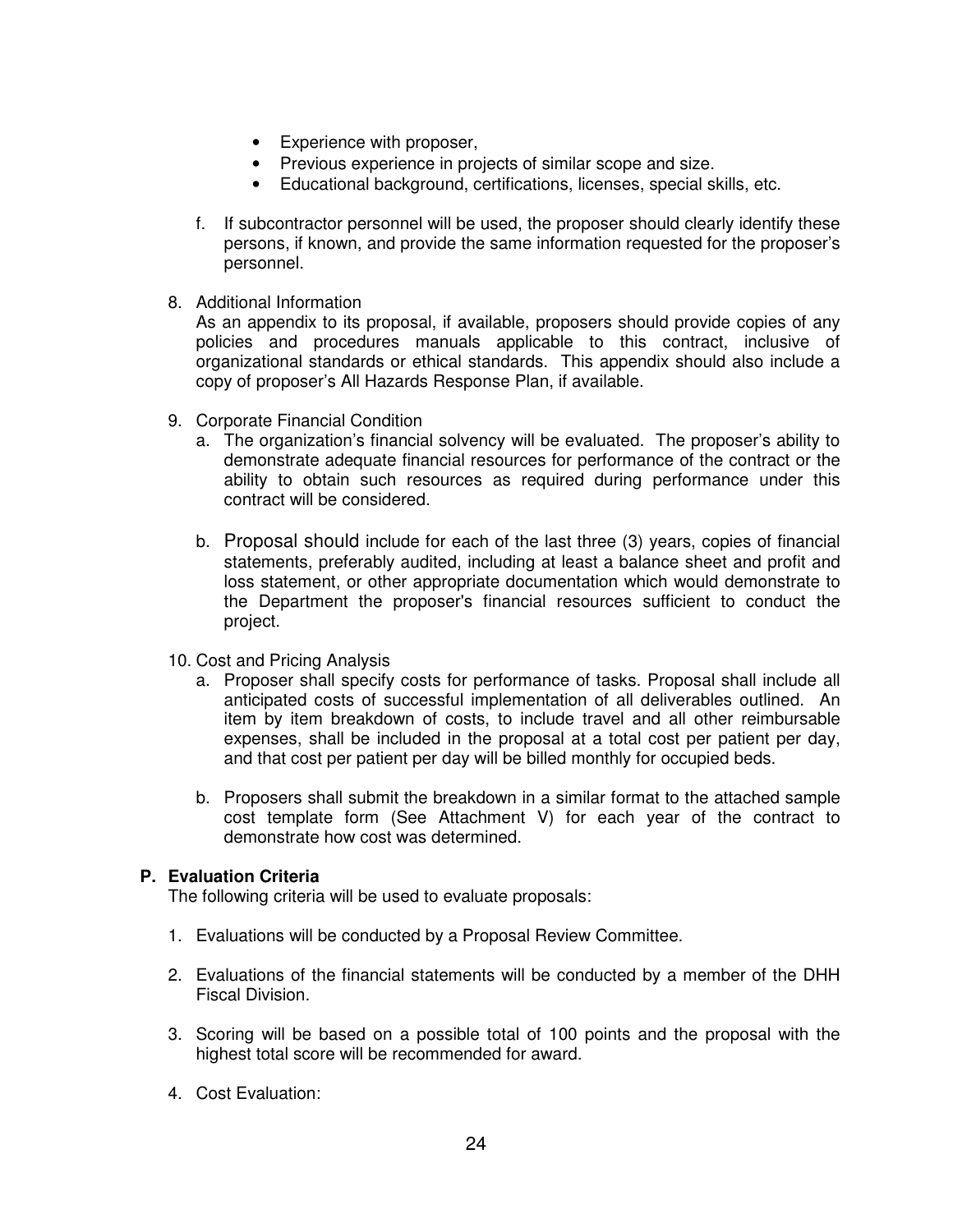a. The proposer with the lowest total cost for all three years shall receive 25 points. Other proposers shall receive points for cost based upon the following formula:

 $CPS = (LPC/PC)^* 25$ 

CPS = Cost Proposal Score LPC = Lowest Proposal Cost of all proposers PC = Individual Proposal Cost

- b. The assignment of the 25 points based on the above formula will be calculated by a member of the DHH Contracts Office staff.
- c. The DHH Deputy Undersecretary may provide information to the Proposal Review Committee in its evaluation of the additional 5 points.

|  | 5. Evaluation Criteria and Assigned Weights: |  |  |  |  |  |
|--|----------------------------------------------|--|--|--|--|--|
|--|----------------------------------------------|--|--|--|--|--|

| <b>Evaluation Criteria</b>         | <b>Assigned Weight</b> |
|------------------------------------|------------------------|
| Introduction/Understanding of RFP  | 5                      |
| <b>Work Plan/Project Execution</b> | 20                     |
| Corporate Experience               | 15                     |
| <b>Qualification of Personnel</b>  | 20                     |
| <b>Financial Statements</b>        | 5                      |
| Cost                               | 25                     |
| Hudson/Veterans Initiatives        | 10                     |
| <b>Total Points</b>                |                        |

**Q. On-Site Presentations/Demonstrations**  Not Required for this RFP**.** 

#### **R. Announcement of Award**

The Department will award the contract to the proposer with the highest graded proposal and deemed to be in the best interest of the Department. All proposers will be notified of the contract award. The Department will notify the successful proposer and proceed to negotiate contract terms.

#### **IV. CONTRACTUAL INFORMATION**

- A. The contract between DHH and the Contractor shall include the standard DHH contract form (CF-1/attached) including a negotiated scope of work, the RFP and its amendments and addenda, and the Contractor's proposal. The attached CF-1 contains basic information and general terms and conditions of the contract to be awarded.
- B. Mutual Obligations and Responsibilities: The state requires that the mutual obligations and responsibilities of DHH and the successful proposer be recorded in a written contract. While final wording will be resolved at contract time, the intent of the provisions will not be altered and will include all provisions as specified in the attached CF-1.
- C. Retainage-The Department shall secure a retainage of 10% from all billings under the contract as surety for performance. On successful completion of contract deliverables, the retainage amount may be released on an annual basis.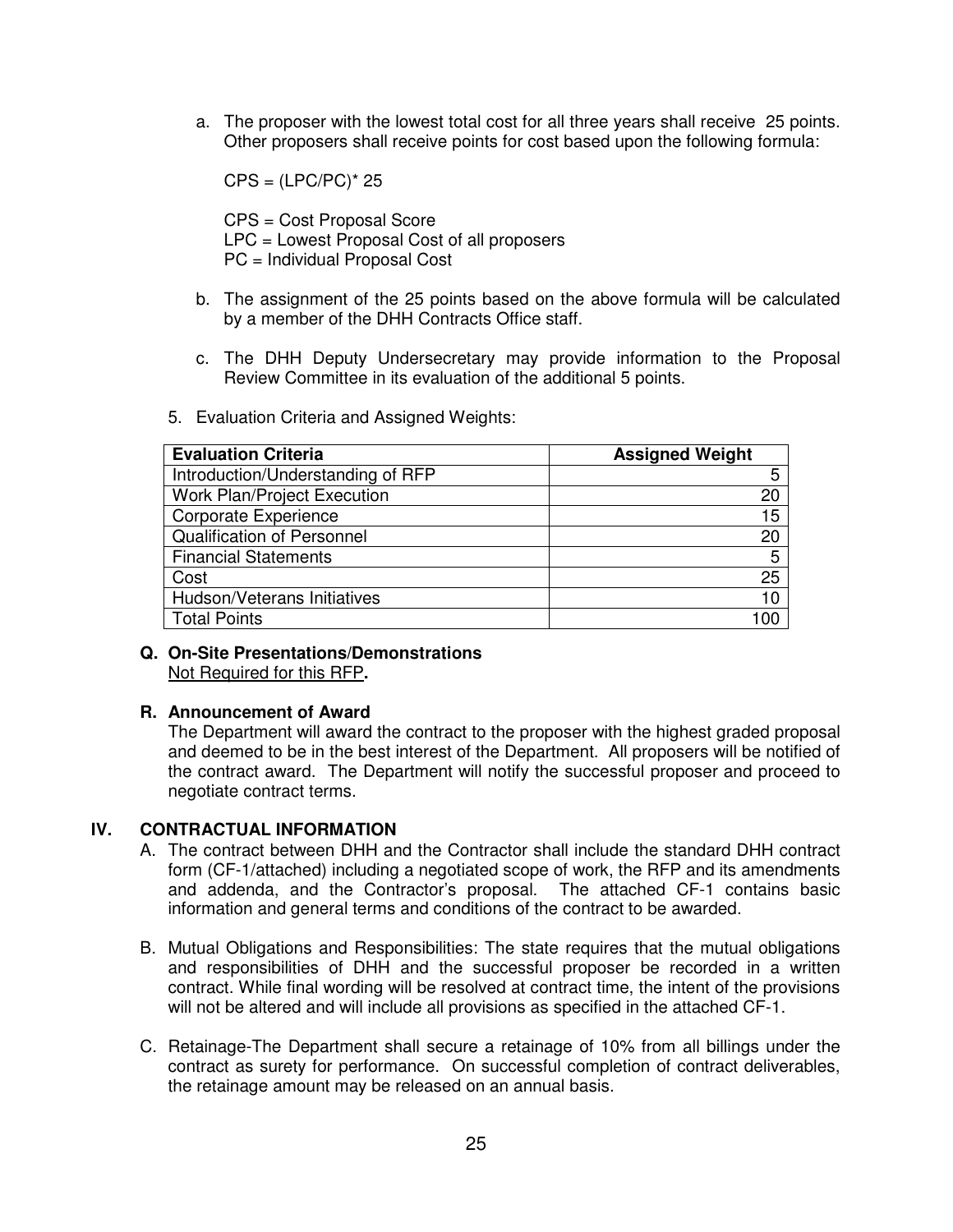- D. In addition, to terms of the CF-1 and supplements, the following will be incorporated into the contract awarded through this RFP:
	- 1. Personnel Assignments: The Contractor's key personnel assigned to this contract may not be replaced without the written consent of the Department. Such consent shall not be unreasonably withheld or delayed provided an equally qualified replacement is offered. Key personnel for these purposes will be determined during contract negotiation.
	- 2. Force Majeure: The contractor and the Department are excused from performance under contract for any period they may be prevented from performance by an Act of God, strike, war, civil disturbance, epidemic or court order.
	- 3. Order of Precedence: The contract shall, to the extent possible, be construed to give effect to all provisions contained therein; however, where provisions conflict, the intent of the parties shall be determined by giving a first priority to provisions of the contract excluding the RFP and the proposal; second priority to the provisions of the RFP; and third priority to the provisions of the proposal.
	- 4. Entire Agreement: This contract, together with the RFP and addenda issued thereto by the Department, the proposal submitted by the contractor in response to the Department's RFP, and any exhibits specifically incorporated herein by reference constitute the entire agreement between the parties with respect o the subject matter.
	- 5. Board Resolution/Signature Authority: The contractor, if a corporation, shall secure and attach to the contract a formal Board Resolution indicating the signatory to the contract is a corporate representative and authorized to sign said contract.
	- 6. Warranty to Comply with State and Federal Regulations: The contractor shall warrant that it shall comply with all state and federal regulations as they exist at the time of the contract or as subsequently amended.
	- 7. Warranty of Removal of Conflict of Interest: The contractor shall warrant that it, its officers, and employees have no interest and shall not acquire any interest, direct or indirect, which conflicts in any manner or degree with the performance of services hereunder. The contractor shall periodically inquire of its officers and employees concerning such conflicts, and shall inform the Department promptly of any potential conflict. The contractor shall warrant that it shall remove any conflict of interest prior to signing the contract.
	- 8. If the contractor is a corporation, the following requirement must be met prior to execution of the contract:
		- a. If a for-profit corporation whose stock is not publicly traded-the contractor must file a Disclosure of Ownership form with the Louisiana Secretary of State.
		- b. If the contractor is a corporation not incorporated under the laws of the State of Louisiana-the contractor must obtain a Certificate of Authority pursuant to R.S. 12:301-302 from the Louisiana Secretary of State.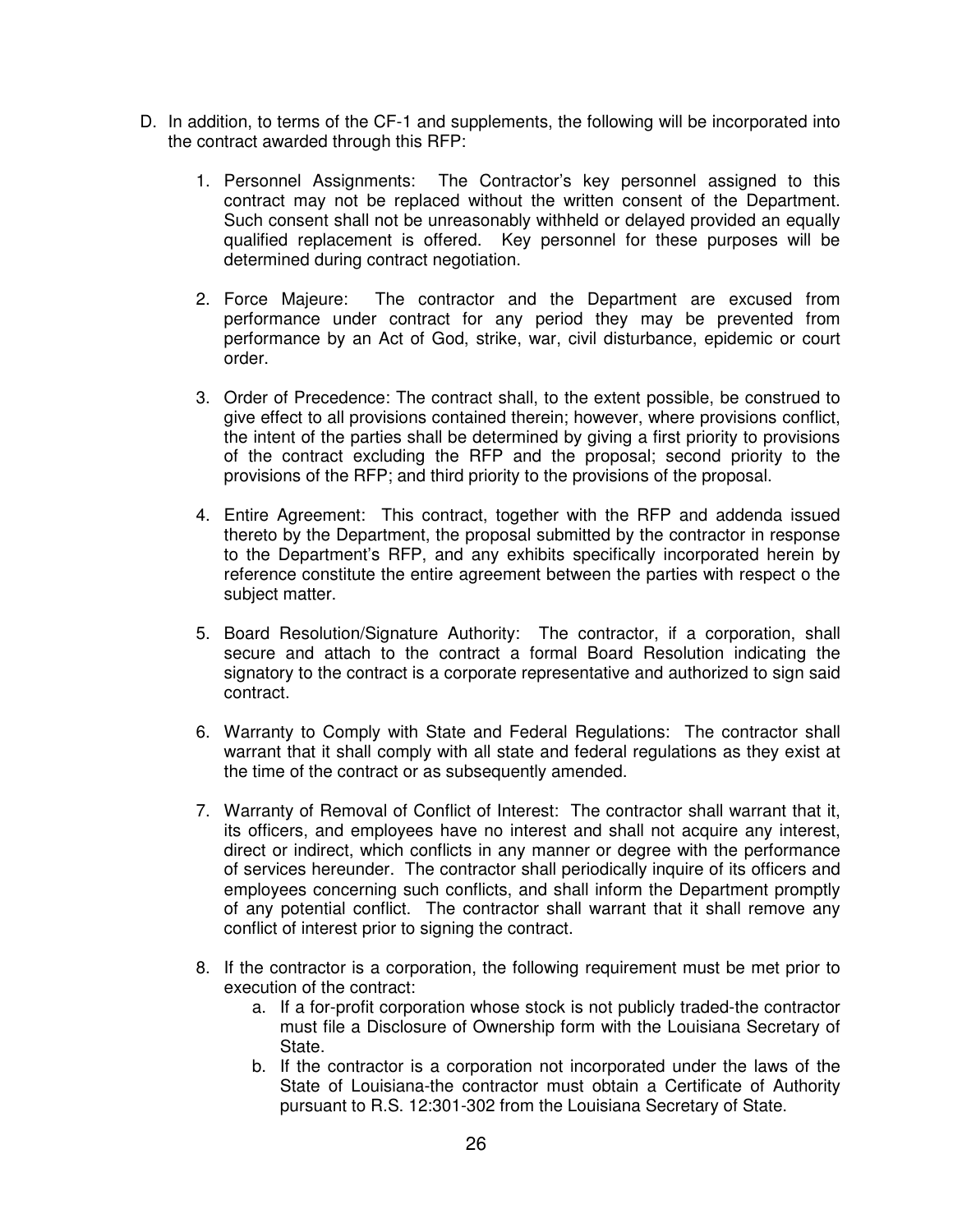c. The contractor must provide written assurance to the agency from contractor's legal counsel that the contractor is not prohibited by its articles of incorporation, bylaws or the laws under which it is incorporated from performing the services required under the contract.

Attachments:

- I. Veteran and Hudson Initiatives<br>II. Certification Statement
- **Certification Statement**
- III. DHH Standard Contract Form (CF-1)<br>IV. HIPAA
- IV. HIPAA<br>V. Sample
- Sample Cost Breakdown Template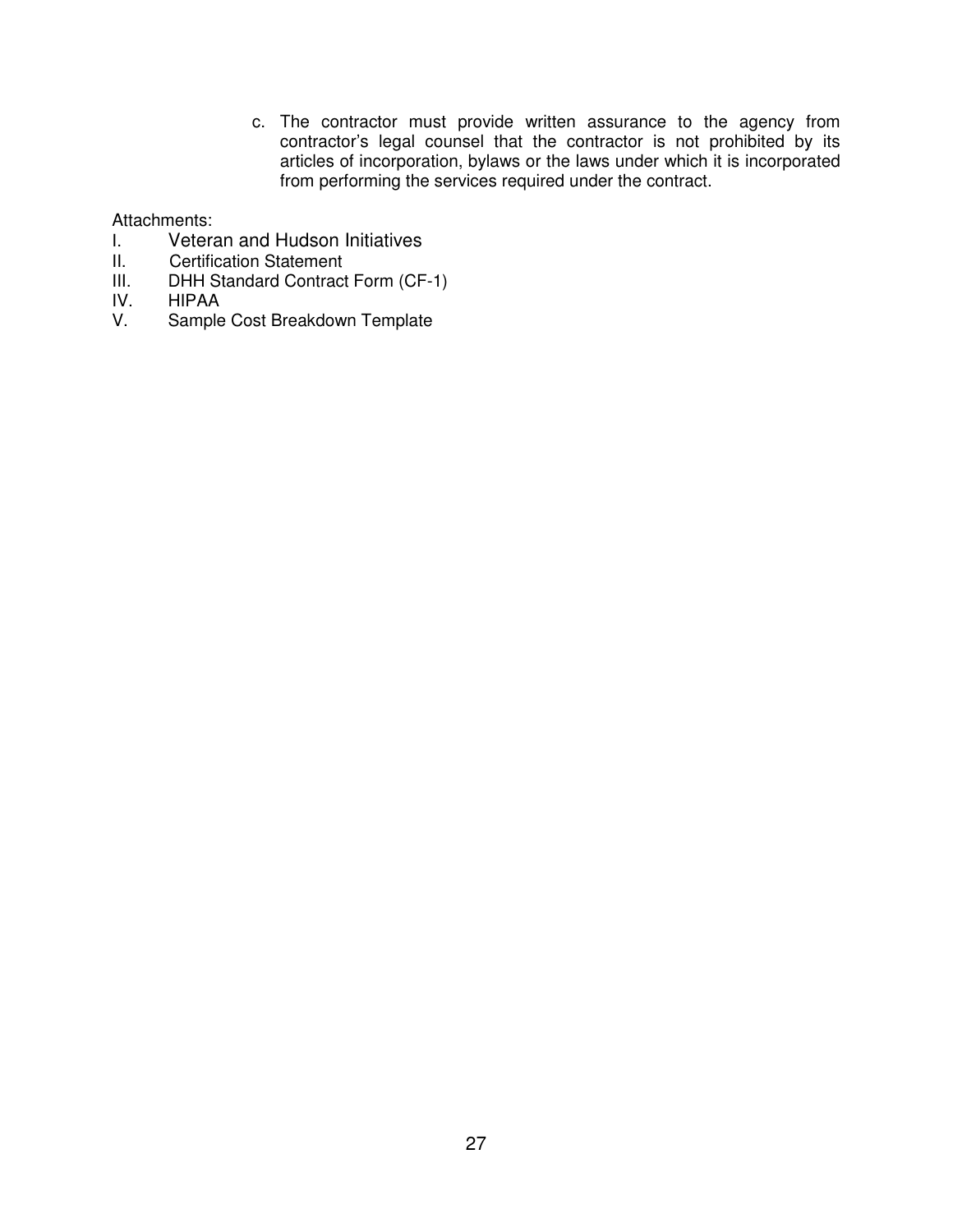# **Attachment I**

# **Veteran-Owned and Service-Connected Small Entrepreneurships (Veteran Initiative) and Louisiana Initiative for Small Entrepreneurships (Hudson Initiative) Programs**  *Participation of Veteran Initiative and Hudson Initiative small entrepreneurships will be scored as*

# *part of the technical evaluation.*

The State of Louisiana Veteran and Hudson Initiatives are designed to provide additional opportunities

for Louisiana-based small entrepreneurships (sometimes referred to as LaVet's and SE's respectively) to

participate in contracting and procurement with the state. A certified Veteran-Owned and Service-

Connected Disabled Veteran-Owned small entrepreneurship (LaVet) and a Louisiana Initiative for Small

Entrepreneurships (Hudson Initiative) small entrepreneurship are businesses that have been certified by

the Louisiana Department of Economic Development. All eligible vendors are encouraged to become

certified. Qualification requirements and online certification are available at https://smallbiz.1ouisianaforward.com/index 2.asp.

Ten percent (10%) of the total evaluation points on this RFP are reserved for proposers who are themselves a certified Veteran or Hudson Initiative small entrepreneurship or who will engage the

participation of one or more certified Veteran or Hudson Initiatives small entrepreneurships as subcontractors.

A current list of certified Veteran-Owned and Service-Connected Disabled Veteran-Owned and Hudson

Initiative small entrepreneurships may be obtained from the Louisiana Economic Development Certification System at https://smallbiz.1ouisianaforward.comlindex 2.asp. Additionally, a list of Hudson

and Veteran Initiative small entrepreneurships, which have been certified by the Louisiana Department of

Economic Development and who have opted to register in the State of Louisiana LaGov Supplier Portal

https://lagoverpvendor.doa.louisiana.gov/irj/portal/anonymous?guest\_user=self\_reg may be accessed

from the State of Louisiana Procurement and Contract (LaPAC) Network

http://wwwprd.doa.louisiana.gov/osp/lapac/vendor/srchven.asp. When using this site, determine the

search criteria (i.e. alphabetized list of all certified vendors, by commodities, etc.) and select SmallE,

VSE, or DVSE.

Reserved points shall be added to the applicable proposers' evaluation score as follows: Proposer Status and Reserved Points

Proposer is a certified small entrepreneurship: Full amount of the reserved points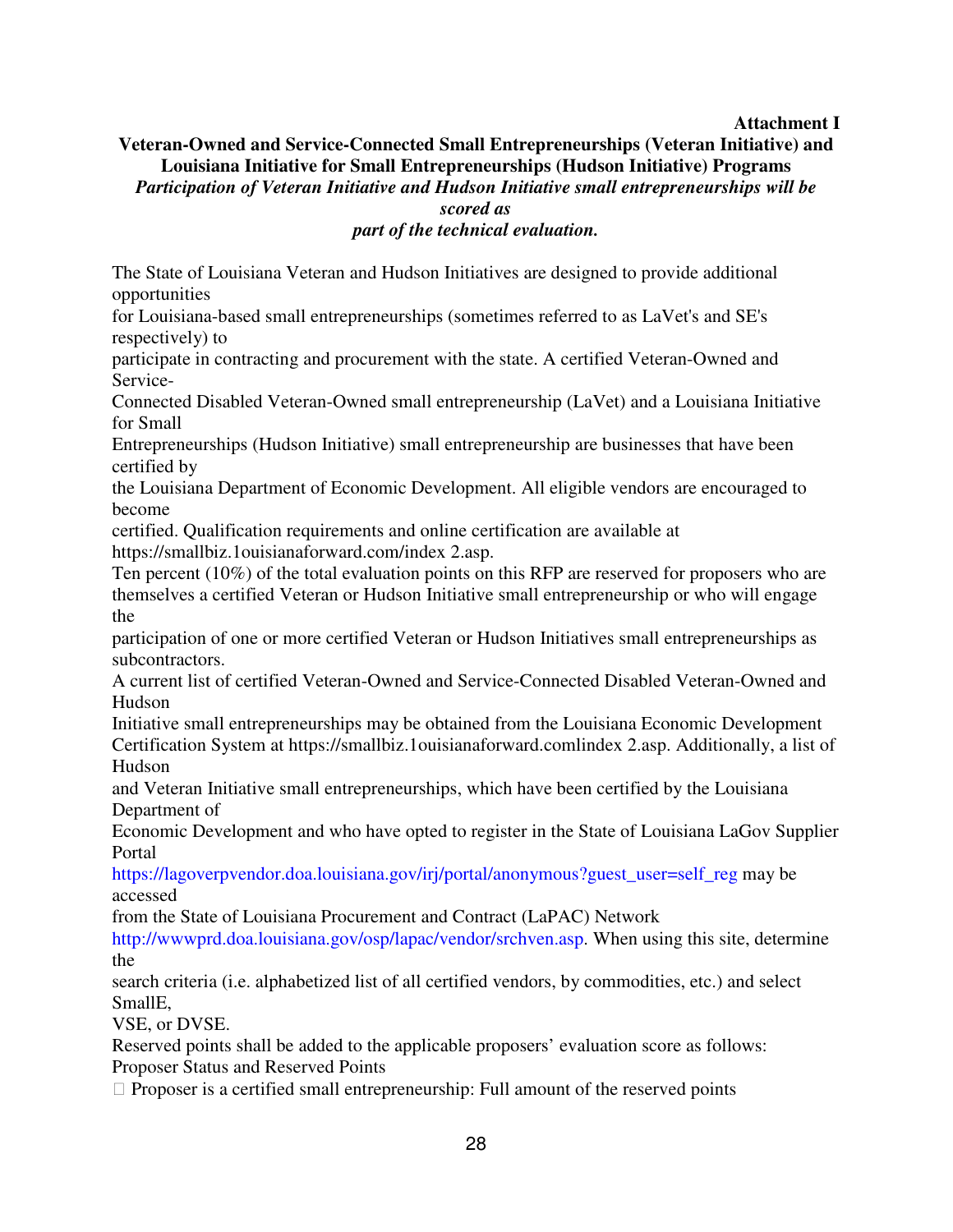Proposer is not a certified small entrepreneurship but has engaged one or more certified small entrepreneurships to participate as subcontractors:

- $-1$  participating small entrepreneurship:  $1/5<sub>th</sub>$  of the reserved points
- 2 participating small entrepreneurships: 2/5ths of the reserved points
- 3 participating small entrepreneurships: 3/5ths of the reserved points
- 4 participating small entrepreneurships: 4/5ths of the reserved points
- 5 or more participating small entrepreneurships: Full amount of the reserved points

If a proposer is not a certified small entrepreneurship as described herein, but plans to use certified small

entrepreneurship(s), proposer shall include in their proposal the names of their certified Veteran Initiative

or Hudson Initiative small entrepreneurship subcontractor(s), a description of the work each will perform,

and the dollar value of each subcontract.

During the term of the contract and at expiration, the Contractor will also be required to report VeteranOwned

and Service-Connected Disabled Veteran-Owned and Hudson Initiative small entrepreneurship subcontractor or distributor participation and the dollar amount of each.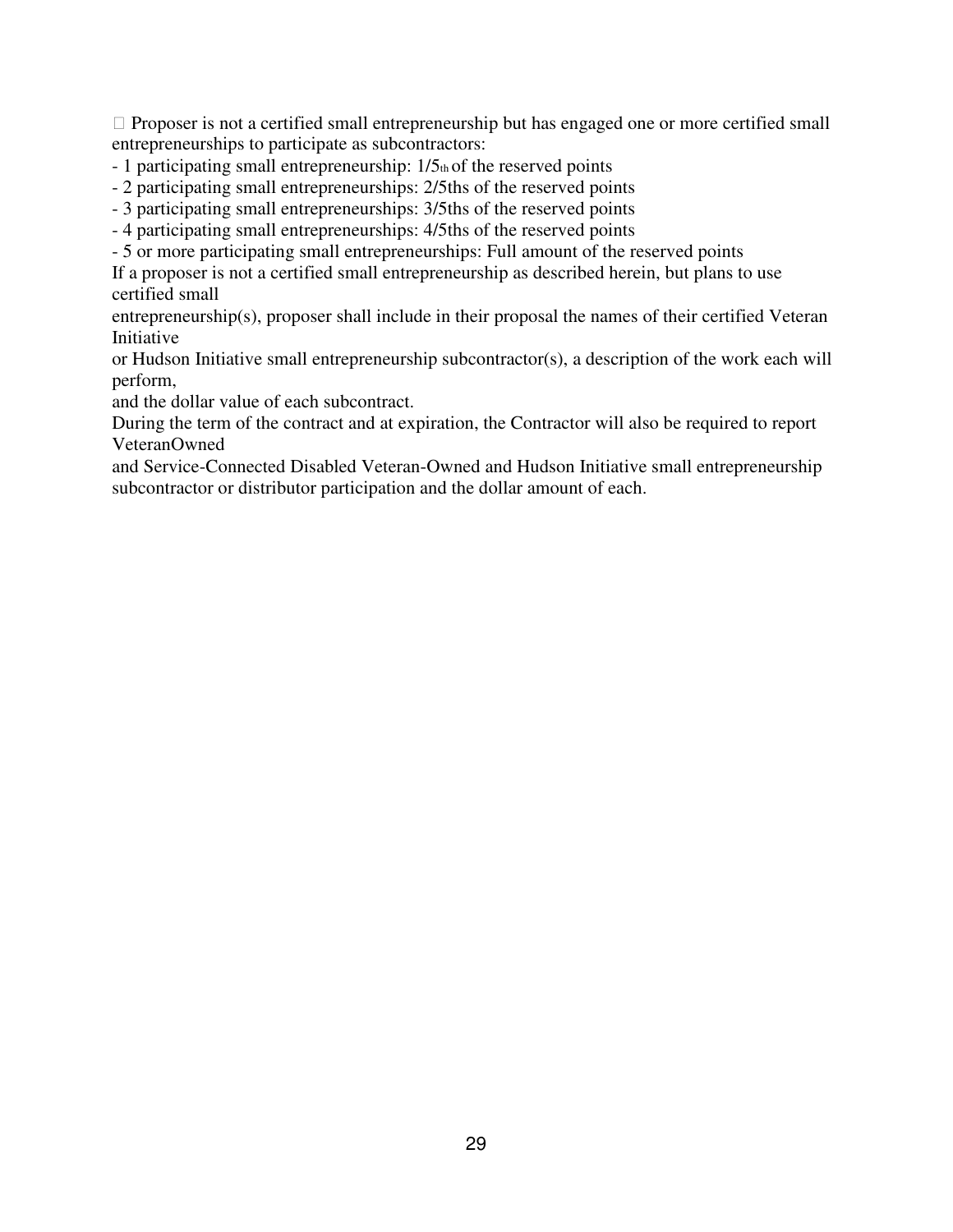# CERTIFICATION STATEMENT ATTACHMENT I I

The undersigned hereby acknowledges she/he has read and understands all requirements and specifications of the Request for Proposals (RFP), including attachments.

**OFFICIAL CONTACT.** The State requests that the Proposer designate one person to receive all documents and the method in which the documents are best delivered. Identify the Contact name and fill in the information below: (Print Clearly)

| Date                         |  |
|------------------------------|--|
|                              |  |
| <b>Official Contact Name</b> |  |
|                              |  |
| <b>Email Address</b>         |  |
|                              |  |
| Fax Number with Area Code    |  |
|                              |  |
| <b>Telephone Number</b>      |  |
|                              |  |
| <b>Street Address</b>        |  |
|                              |  |
| City, State, and Zip         |  |

Proposer certifies that the above information is true and grants permission to the Department to contact the above named person or otherwise verify the information I have provided.

By its submission of this proposal and authorized signature below, proposer certifies that:

- 1. The information contained in its response to this RFP is accurate;
- 2. Proposer accepts the procedures, evaluation criteria, contract terms and conditions, and all other administrative requirements set forth in this RFP.
- 3. Proposer accepts the procedures, evaluation criteria, mandatory contract terms and conditions, and all other administrative requirements set forth in this RFP.
- 4. Proposer's technical and cost proposals are valid for at least 120 days from the date of proposer's signature below;
- 5. Proposer understands that if selected as the successful Proposer, it will have (3) three business days from the date of delivery of initial contract in which to complete contract negotiations, if any, and execute the final contract document. The Department has the option to waive this deadline if actions or inactions by the Department cause the delay.
- 6. Proposer certifies, by signing and submitting a proposal for \$25,000 or more, that their company, any subcontractors, or principals are not suspended or debarred by the General Services Administration (GSA) in accordance with the requirements in OMB Circular A-133. (A list of parties who have been suspended or debarred can be viewed via the internet at www.epls.gov).

| Authorized Signature:  |                                                                 |
|------------------------|-----------------------------------------------------------------|
| Typed or Printed Name: | (Original signature only. No electronic or photocopy accepted.) |
| Title:                 |                                                                 |
| <b>Company Name:</b>   |                                                                 |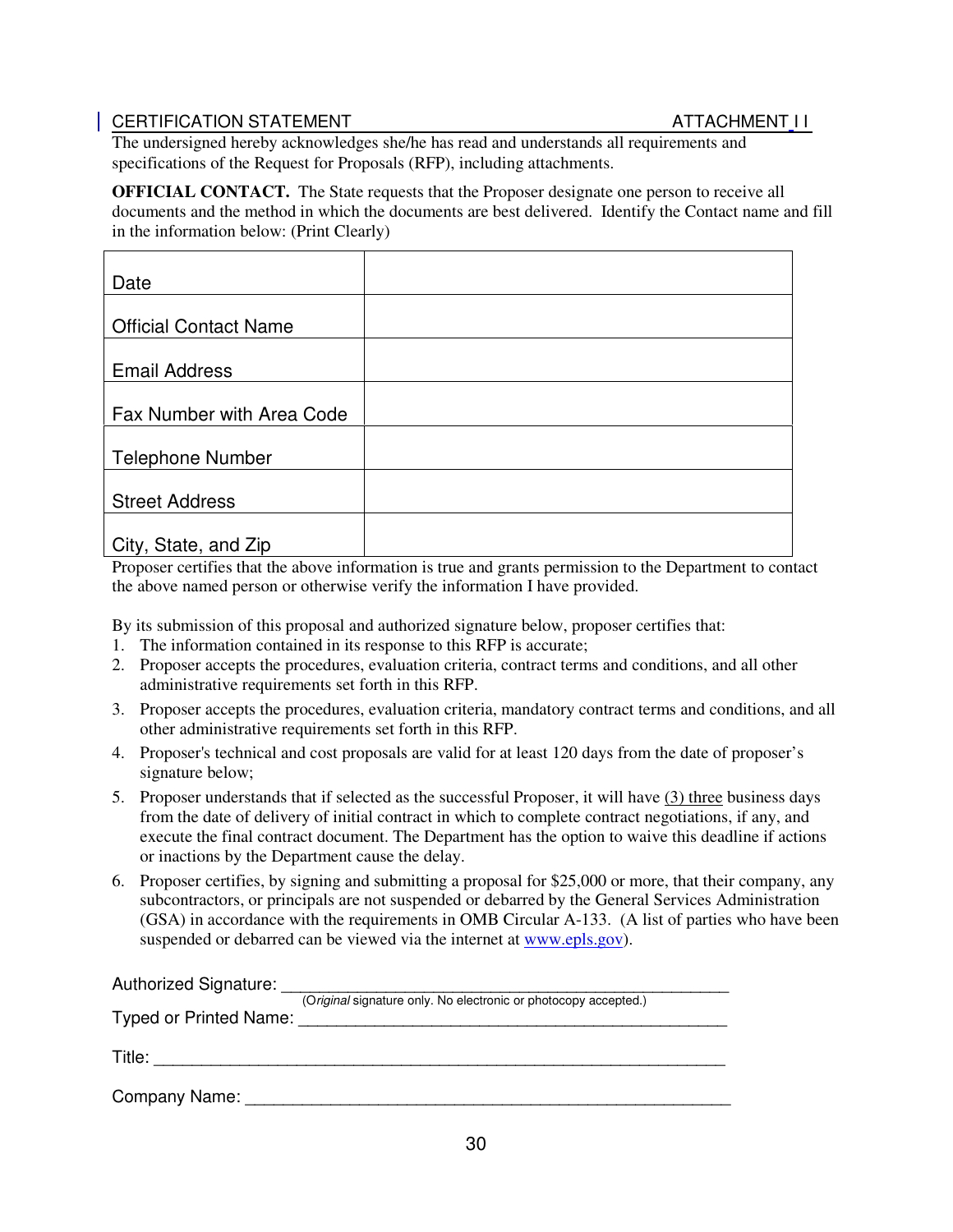#### Attachment III DHH - CF - 1

#### **CONTRACT BETWEEN STATE OF LOUISIANA DEPARTMENT OF HEALTH AND HOSPITALS**

|     | <b>AND</b>                                                                                                                                                                                                                                                                                                                                                                                                                    |                              |                       |    |                                                                         |                                    |                                                      |                                                  |
|-----|-------------------------------------------------------------------------------------------------------------------------------------------------------------------------------------------------------------------------------------------------------------------------------------------------------------------------------------------------------------------------------------------------------------------------------|------------------------------|-----------------------|----|-------------------------------------------------------------------------|------------------------------------|------------------------------------------------------|--------------------------------------------------|
|     | <b>FOR</b>                                                                                                                                                                                                                                                                                                                                                                                                                    |                              |                       |    |                                                                         |                                    |                                                      |                                                  |
|     | $\Box$ Personal Services                                                                                                                                                                                                                                                                                                                                                                                                      | $\Box$ Professional Services | □ Consulting Services |    |                                                                         | □ Social Services                  |                                                      |                                                  |
| 1)  | <b>Contractor (Legal Name if Corporation)</b>                                                                                                                                                                                                                                                                                                                                                                                 |                              |                       | 5) | Security #                                                              | Federal Employer Tax ID# or Social | $(11$ digits)                                        |                                                  |
| (2) | <b>Street Address</b>                                                                                                                                                                                                                                                                                                                                                                                                         |                              |                       | 6) | Parish(es) Served                                                       |                                    |                                                      |                                                  |
|     | <b>City and State</b>                                                                                                                                                                                                                                                                                                                                                                                                         |                              | <b>Zip Code</b>       | 7) |                                                                         | License or Certification #         |                                                      |                                                  |
| 3)  | <b>Telephone Number</b>                                                                                                                                                                                                                                                                                                                                                                                                       |                              |                       | 8) | <b>Contractor Status</b>                                                |                                    |                                                      |                                                  |
| 4)  | <b>Mailing Address (if different)</b>                                                                                                                                                                                                                                                                                                                                                                                         |                              |                       |    | Subrecipient:<br>Corporation:<br>For Profit:<br><b>Publicly Traded:</b> |                                    | $\Box$ Yes<br>$\Box$ Yes<br>$\Box$ Yes<br>$\Box$ Yes | $\Box$ No<br>$\Box$ No<br>$\Box$ No<br>$\Box$ No |
|     | <b>City and State</b><br><b>Zip Code</b><br>8a) CFDA#(Federal Grant #)                                                                                                                                                                                                                                                                                                                                                        |                              |                       |    |                                                                         |                                    |                                                      |                                                  |
| 9)  | <b>Brief Description Of Services To Be Provided:</b><br>Include description of work to be performed and objectives to be met; description of reports or other deliverables and dates to<br>be received (when applicable). In a consulting service, a resume of key contract personnel performing duties under the terms of<br>the contract and amount of effort each will provide under terms of contract should be attached. |                              |                       |    |                                                                         |                                    |                                                      |                                                  |
| 10) | <b>Effective Date</b><br>11)<br><b>Termination Date</b>                                                                                                                                                                                                                                                                                                                                                                       |                              |                       |    |                                                                         |                                    |                                                      |                                                  |
|     | 12) This contract may be terminated by either party upon giving thirty (30) days advance written notice to the other party with or<br>without cause but in no case shall continue beyond the specified termination date.                                                                                                                                                                                                      |                              |                       |    |                                                                         |                                    |                                                      |                                                  |
|     | 13) Maximum Contract Amount                                                                                                                                                                                                                                                                                                                                                                                                   |                              |                       |    |                                                                         |                                    |                                                      |                                                  |
|     | 14) Terms of Payment<br>If progress and/or completion of services are provided to the satisfaction of the initiating Office/Facility, payments are to be<br>made as follows: (stipulate rate or standard of payment, billing intervals, invoicing provisions, etc.). Contractor obligated to<br>submit final invoices to Agency within fifteen (15) days after termination of contract.                                       |                              |                       |    |                                                                         |                                    |                                                      |                                                  |
|     | <b>PAYMENT WILL BE MADE</b><br><b>Name</b><br><b>ONLY UPON APPROVAL OF:</b>                                                                                                                                                                                                                                                                                                                                                   |                              |                       |    |                                                                         |                                    |                                                      |                                                  |
|     |                                                                                                                                                                                                                                                                                                                                                                                                                               | <b>Title</b>                 |                       |    |                                                                         | <b>Phone Number</b>                |                                                      |                                                  |

15) **Special or Additional Provisions which are incorporated herein, if any (IF NECESSARY, ATTACH SEPARATE SHEET AND REFERENCE):**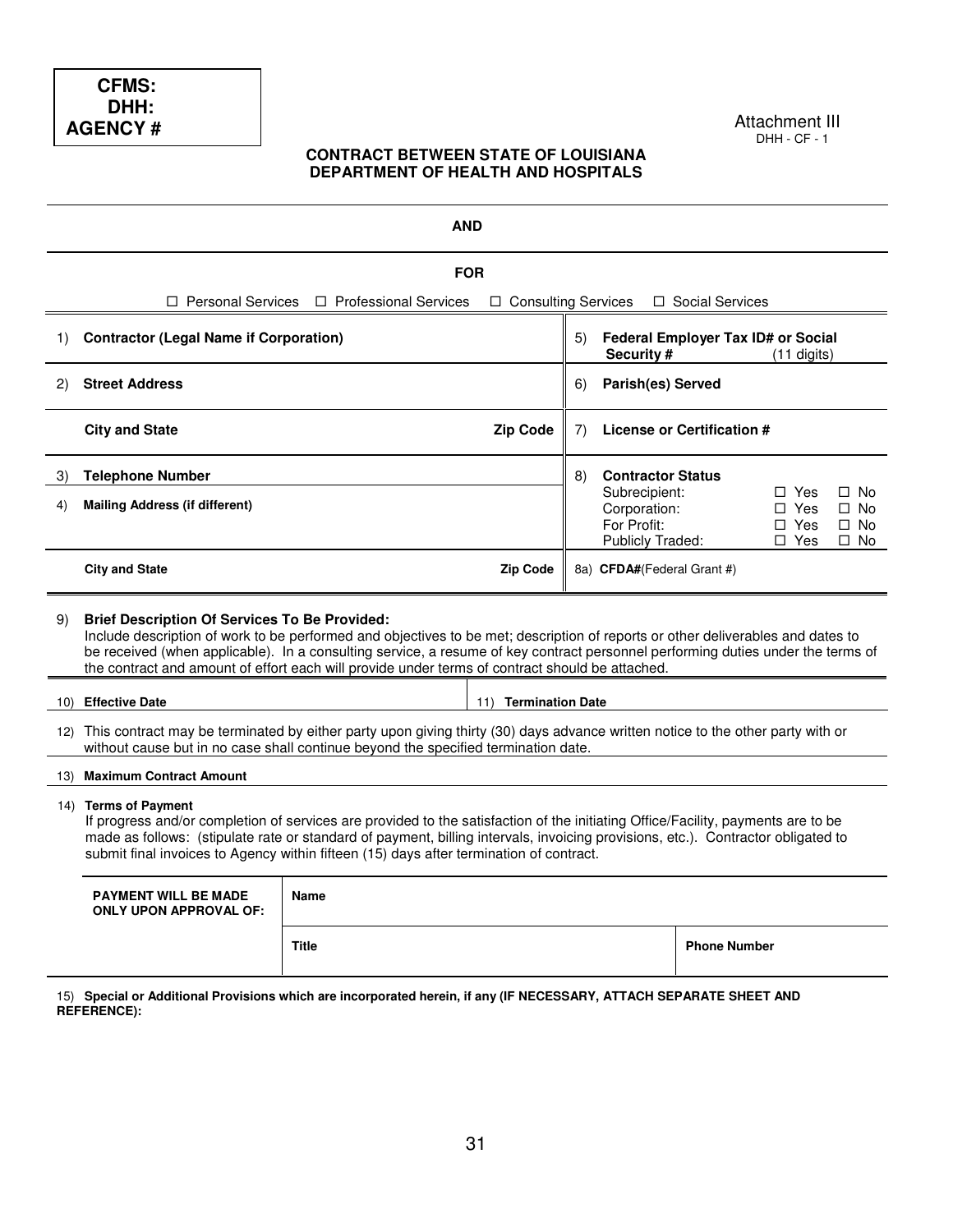#### **During the performance of this agreement, the Contractor hereby agrees to the following terms and conditions:**

- 1. Contractor hereby agrees to adhere as applicable to the mandates dictated by Titles VI and VII of the Civil Rights Act of 1964, as amended; the Vietnam Era Veterans' Readjustment Assistance Act of 1974; Americans with Disabilities Act of 1990 as amended; the Rehabilitation Act of 1973 as amended; Sec. 202 of Executive Order 11246 as amended, and all applicable requirements imposed by or pursuant to the regulations of the U. S. Department of Health and Human Services. Contractor agrees not to discriminate in the rendering of services to and/or employment of individuals because of race, color, religion, sex, age, national origin, handicap, political beliefs, disabled veteran, veteran status, or any other non-merit factor.
- 2. Contractor shall abide by the laws and regulations concerning confidentially which safeguard information and the patient/client confidentiality. Information obtained shall not be used in any manner except as necessary for the proper discharge of Contractor's obligations. (The Contractor shall establish, subject to review and approval of the Department, confidentiality rules and facility access procedures.)
- 3. The State Legislative Auditor, Office of the Governor, Division of Administration, and Department Auditors or those designated by the Department shall have the option of auditing all accounts pertaining to this contract during the contract and for a three year period following final payment. Contractor grants to the State of Louisiana, through the Office of the Legislative Auditor, Department of Health and Hospitals, and Inspector General's Office, Federal Government and/or other such officially designated body the right to inspect and review all books and records pertaining to services rendered under this contract, and further agrees to guidelines for fiscal administration as may be promulgated by the Department. Records will be made available during normal working hours.

Contractor shall comply with federal and state laws and/or DHH Policy requiring an audit of the Contractor's operation as a whole or of specific program activities. Audit reports shall be sent within thirty (30) days after the completion of the audit, but no later than six (6) months after the end of the audit period. If an audit is performed within the contract period, for any period, four (4) copies of the audit report shall be sent to the Department of Health and Hospitals, Attention: **Division of Fiscal Management, P.O. Box 91117, Baton Rouge, LA 70821-3797** and one (1) copy of the audit shall be sent to the **originating DHH Office.**

- 4. Contractor agrees to retain all books, records and other documents relevant to the contract and funds expended thereunder for at least four (4) years after final payment or as prescribed in 45 CFR 74:53 (b) whichever is longer. Contractor shall make available to the Department such records within thirty (30) days of the Department's written request and shall deliver such records to the Department's central office in Baton Rouge, Louisiana, all without expense to the Department. Contractor shall allow the Department to inspect, audit or copy records at the contractor's site, without expense to the Department.
- 5. Contractor shall not assign any interest in this contract and shall not transfer any interest in the same (whether by assignment or novation), without written consent of the Department thereto, provided, however, that claims for money due or to become due to Contractor from the Department under this contract may be assigned to a bank, trust company or other financial institution without advanced approval. Notice of any such assignment or transfer shall be promptly furnished to the Department and the Division of Administration, Office of Contractual Review.
- 6. Contractor hereby agrees that the responsibility for payment of taxes from the funds received under this contract shall be Contractor's. The contractor assumes responsibility for its personnel providing services hereunder and shall make all deductions for withholding taxes, and contributions for unemployment compensation funds, and shall maintain, at Contractor's expense, all necessary insurance for its employees, including but not limited to automobile insurance, workers' compensation and general liability insurance.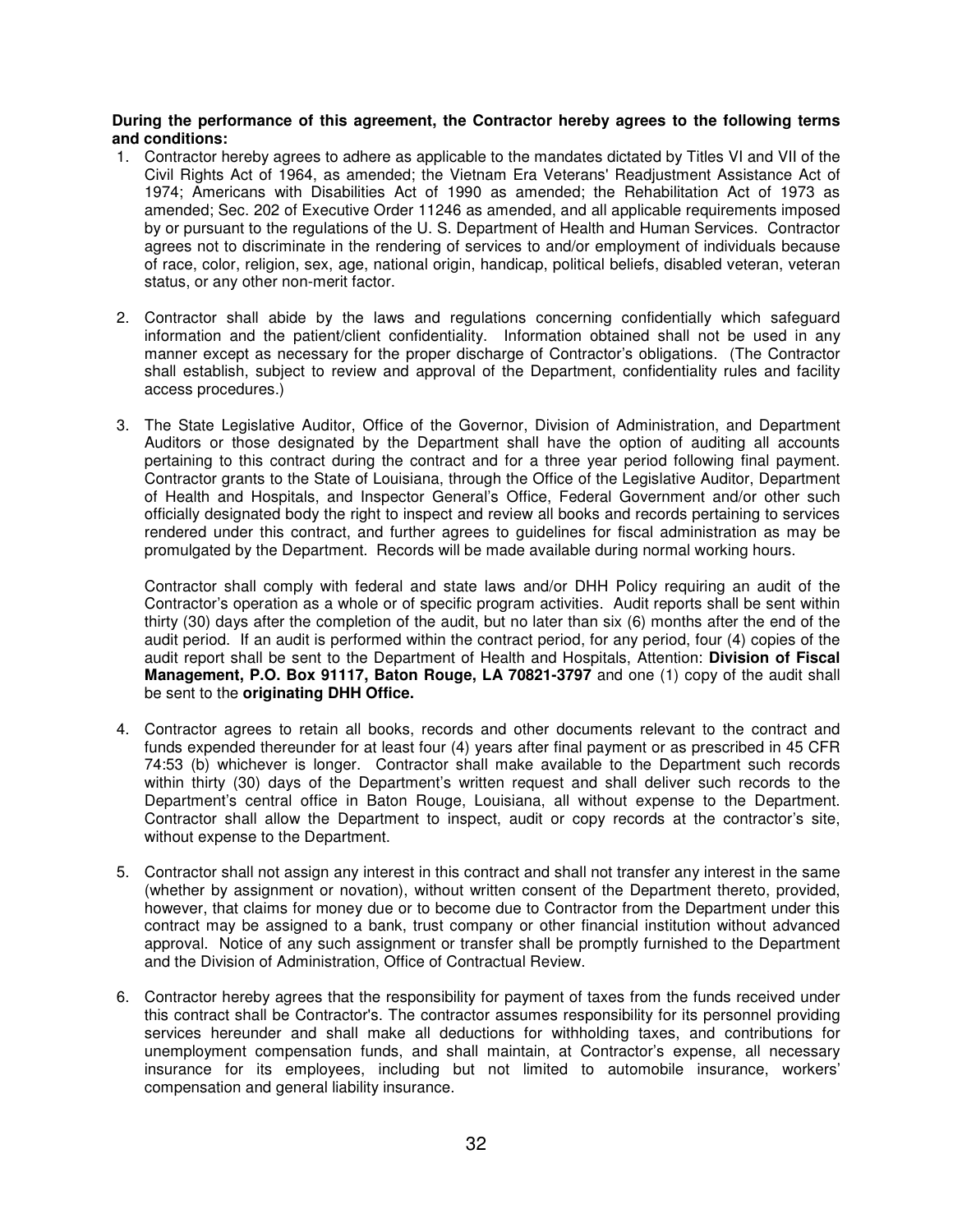- 7. Contractor shall obtain and maintain during the contract term all necessary insurance including automobile insurance, workers' compensation insurance, and general liability insurance. The required insurances shall protect the Contractor, the Department of Health and Hospitals, and the State of Louisiana from all claims related to Contractor's performance of this contract. Certificates of Insurance shall be filed with the Department for approval. Said policies shall not be canceled, permitted to expire, or be changed without thirty (30) days advance written notice to the Department. Commercial General Liability Insurance shall provide protection during the performance of work covered by the contract from claims or damages for personal injury, including accidental death, as well as claims for property damages, with combined single limits prescribed by the Department.
- 8. In cases where travel and related expenses are required to be identified separate from the fee for services, such costs shall be in accordance with State Travel Regulations. The contract contains a maximum compensation which shall be inclusive of all charges including fees and travel expenses.
- 9. No funds provided herein shall be used to urge any elector to vote for or against any candidate or proposition on an election ballot nor shall such funds be used to lobby for or against any proposition or matter having the effect of law being considered by the legislature or any local governing authority. This provision shall not prevent the normal dissemination of factual information relative to a proposition or any election ballot or a proposition or matter having the effect of law being considered by the legislature or any local governing authority. Contracts with individuals shall be exempt from this provision.
- 10. Should contractor become an employee of the classified or unclassified service of the State of Louisiana during the effective period of the contract, Contractor must notify his/her appointing authority of any existing contract with State of Louisiana and notify the contracting office of any additional state employment. This is applicable only to contracts with individuals.
- 11. All non-third party software and source code, records, reports, documents and other material delivered or transmitted to Contractor by State shall remain the property of State, and shall be returned by Contractor to State, at Contractor's expense, at termination or expiration of this contract. All non-third party software and source code, records, reports, documents, or other material related to this contract and/or obtained or prepared by Contractor in connection with the performance of the services contracted for herein shall become the property of State, and shall be returned by Contractor to State, at Contractor's expense, at termination or expiration of this contract.
- 12. Contractor shall not enter into any subcontract for work or services contemplated under this contract without obtaining prior written approval of the Department. Any subcontracts approved by the Department shall be subject to conditions and provisions as the Department may deem necessary; provided, however, that notwithstanding the foregoing, unless otherwise provided in this contract, such prior written approval shall not be required for the purchase by the contractor of supplies and services which are incidental but necessary for the performance of the work required under this contract. No subcontract shall relieve the Contractor of the responsibility for the performance of contractual obligations described herein.
- 13. No person and no entity providing services pursuant to this contract on behalf of contractor or any subcontractor is prohibited from providing such services by the provisions of R.S. 1113 as amended in the 2008 Regular Session of the Louisiana Legislature.
- 14. No claim for services furnished or requested for reimbursement by Contractor, not provided for in this contract, shall be allowed by the Department. In the event the Department determines that certain costs which have been reimbursed to Contractor pursuant to this or previous contracts are not allowable, the Department shall have the right to set off and withhold said amounts from any amount due the Contractor under this contract for costs that are allowable.
- 15. This contract is subject to and conditioned upon the availability and appropriation of Federal and/or State funds; and no liability or obligation for payment will develop between the parties until the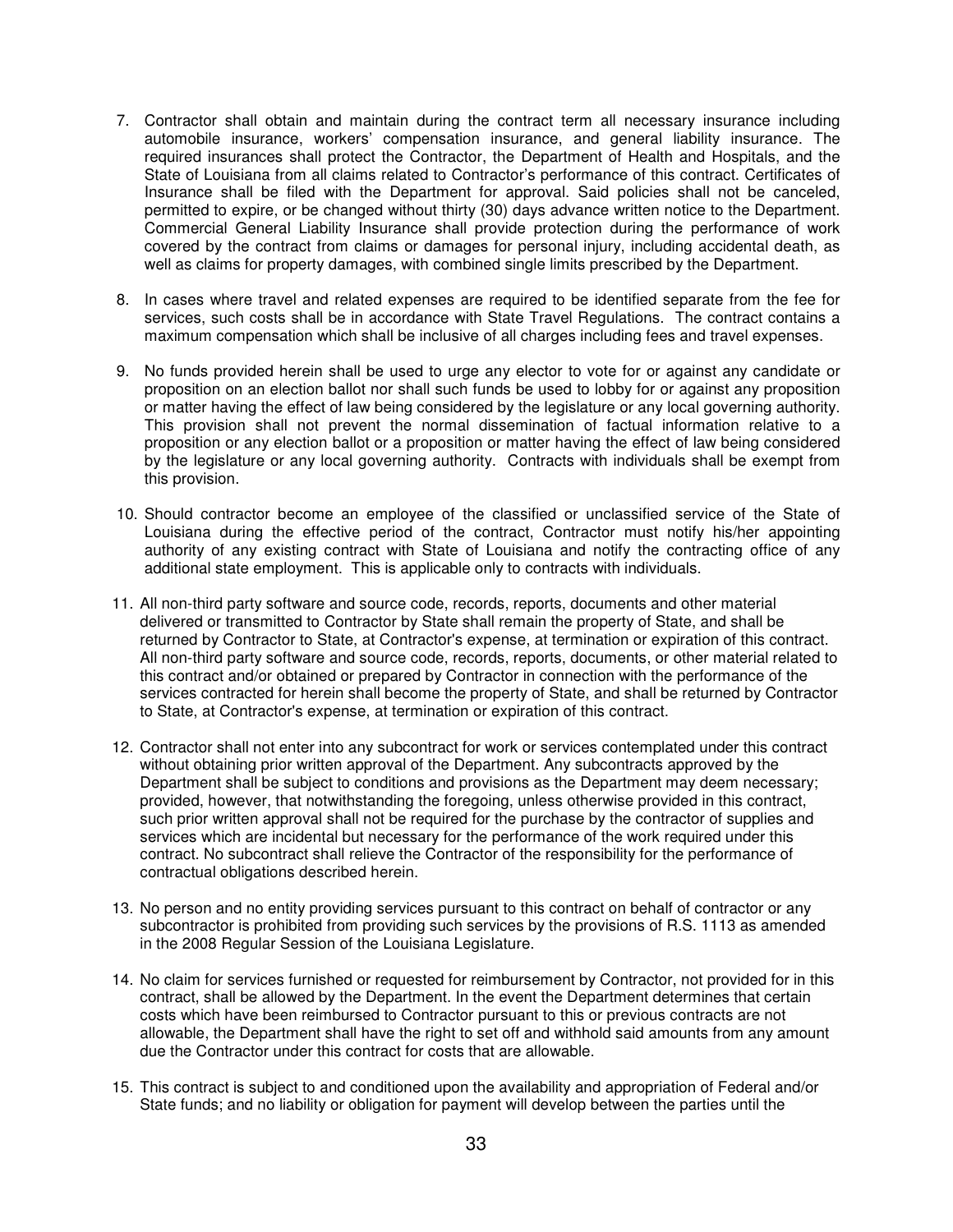contract has been approved by required authorities of the Department; and, if contract exceeds \$20,000, the Director of the Office of Contractual Review, Division of Administration in accordance with La. R.S. 39:1502.

- 16. The continuation of this contract is contingent upon the appropriation of funds from the legislature to fulfill the requirements of the contract. If the Legislature fails to appropriate sufficient monies to provide for the continuation of the contract, or if such appropriation is reduced by the veto of the Governor or by any means provided in the appropriations act to prevent the total appropriation for the year from exceeding revenues for that year, or for any other lawful purpose, and the effect of such reduction is to provide insufficient monies for the continuation of the contract, the contract shall terminate on the date of the beginning of the first fiscal year for which funds are not appropriated.
- 17. Any alteration, variation, modification, or waiver of provisions of this contract shall be valid only when reduced to writing, as an amendment duly signed, and approved by required authorities of the Department; and, if contract exceeds \$20,000, approved by the Director of the Office of Contractual Review, Division of Administration. Budget revisions approved by both parties in cost reimbursement contracts do not require an amendment if the revision only involves the realignment of monies between originally approved cost categories.
- 18. Any contract disputes will be interpreted under applicable Louisiana laws and regulations in Louisiana administrative tribunals or district courts as appropriate.
- 19. Contractor will warrant all materials, products and/or services produced hereunder will not infringe upon or violate any patent, copyright, trade secret, or other proprietary right of any third party. In the event of any such claim by any third party against DHH, the Department shall promptly notify Contractor in writing and Contractor shall defend such claim in DHH's name, but at Contractor's expense and shall indemnify and hold harmless DHH against any loss, expense or liability arising out of such claim, whether or not such claim is successful. This provision is not applicable to contracts with physicians, psychiatrists, psychologists or other allied health providers solely for medical services.
- 20. Any equipment purchased under this contract remains the property of the Contractor for the period of this contract and future continuing contracts for the provision of the same services. Contractor must submit vendor invoice with reimbursement request. For the purpose of this contract, equipment is defined as any tangible, durable property having a useful life of at least (1) year and acquisition cost of \$1000.00 or more. The contractor has the responsibility to submit to the Contract Monitor an inventory list of DHH equipment items when acquired under the contract and any additions to the listing as they occur. Contractor will submit an updated, complete inventory list on a quarterly basis to the Contract Monitor. Contractor agrees that upon termination of contracted services, the equipment purchased under this contract reverts to the Department. Contractor agrees to deliver any such equipment to the Department within 30 days of termination of services.
- 21. Contractor agrees to protect, indemnify and hold harmless the State of Louisiana, DHH, from all claims for damages, costs, expenses and attorney fees arising in contract or tort from this contract or from any acts or omissions of Contractor's agents, employees, officers or clients, including premises liability and including any claim based on any theory of strict liability. This provision does not apply to actions or omissions for which LA R.S. 40:1299.39 provides malpractice coverage to the contractor, nor claims related to treatment and performance of evaluations of persons when such persons cause harm to third parties (R.S. 13:5108.1(E)). Further it does not apply to premises liability when the services are being performed on premises owned and operated by DHH.
- 22. Any provision of this contract is severable if that provision is in violation of the laws of the State of Louisiana or the United States, or becomes inoperative due to changes in State and Federal law, or applicable State or Federal regulations.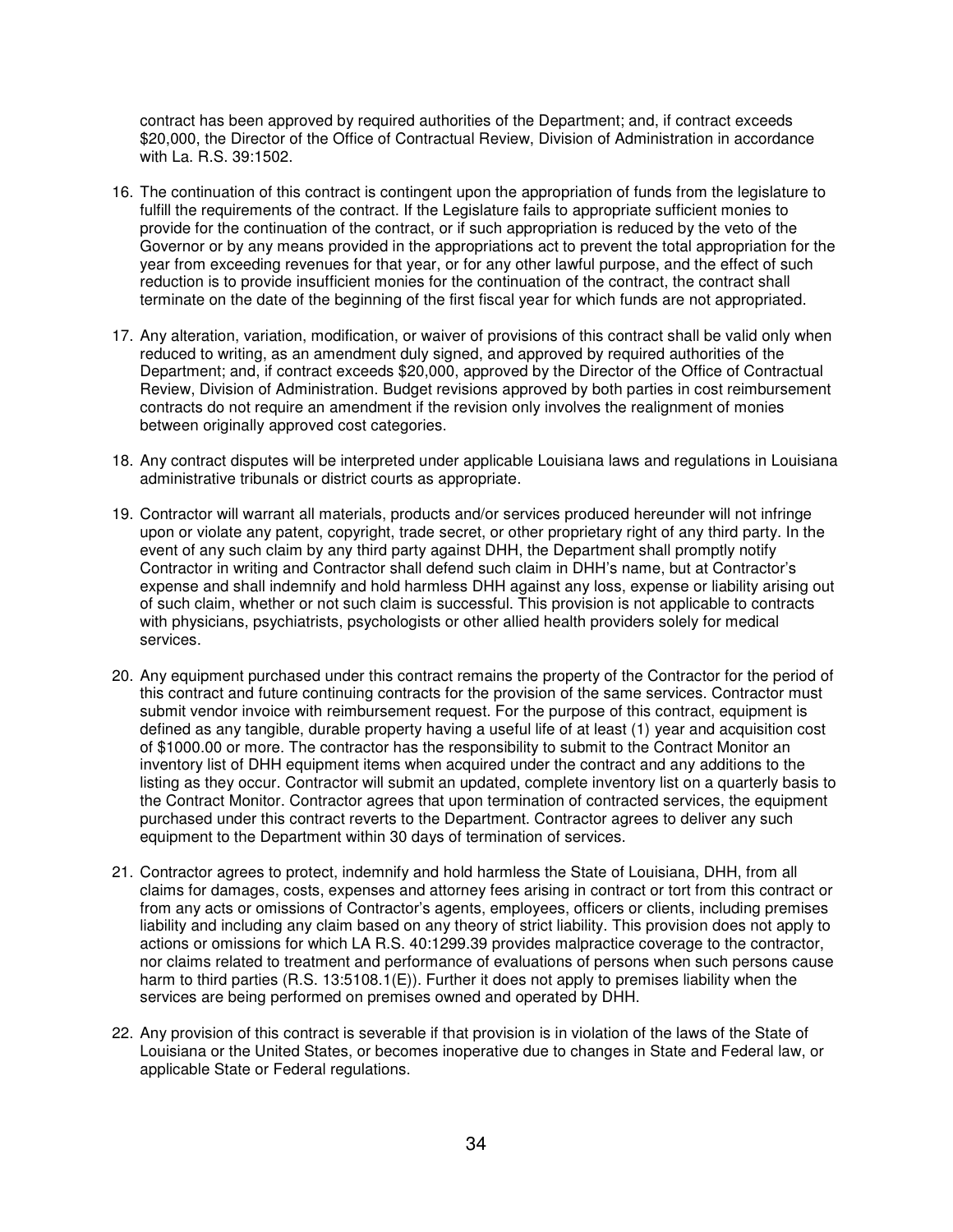23. Contractor agrees that the current contract supersedes all previous contracts, negotiations, and all other communications between the parties with respect to the subject matter of the current contract.

#### **THIS CONTRACT CONTAINS OR HAS ATTACHED HERETO ALL THE TERMS AND CONDITIONS AGREED UPON BY THE CONTRACTING PARTIES. IN WITNESS THEREOF, THIS CONTRACT IS SIGNED ON THE DATE INDICATED BELOW.**

|                  |             | <b>STATE OF LOUISIANA</b><br>DEPARTMENT OF HEALTH AND HOSPITALS           |             |
|------------------|-------------|---------------------------------------------------------------------------|-------------|
| <b>SIGNATURE</b> | <b>DATE</b> | <b>SIGNATURE</b>                                                          | <b>DATE</b> |
| <b>NAME</b>      |             | <b>NAME</b>                                                               |             |
| <b>TITLE</b>     |             | Secretary, Department of Health and Hospitals or Designee<br><b>TITLE</b> |             |
|                  |             |                                                                           |             |
| <b>SIGNATURE</b> | <b>DATE</b> | <b>SIGNATURE</b>                                                          | <b>DATE</b> |
| <b>NAME</b>      |             | <b>NAME</b>                                                               |             |
| <b>TITLE</b>     |             | <b>TITLE</b>                                                              |             |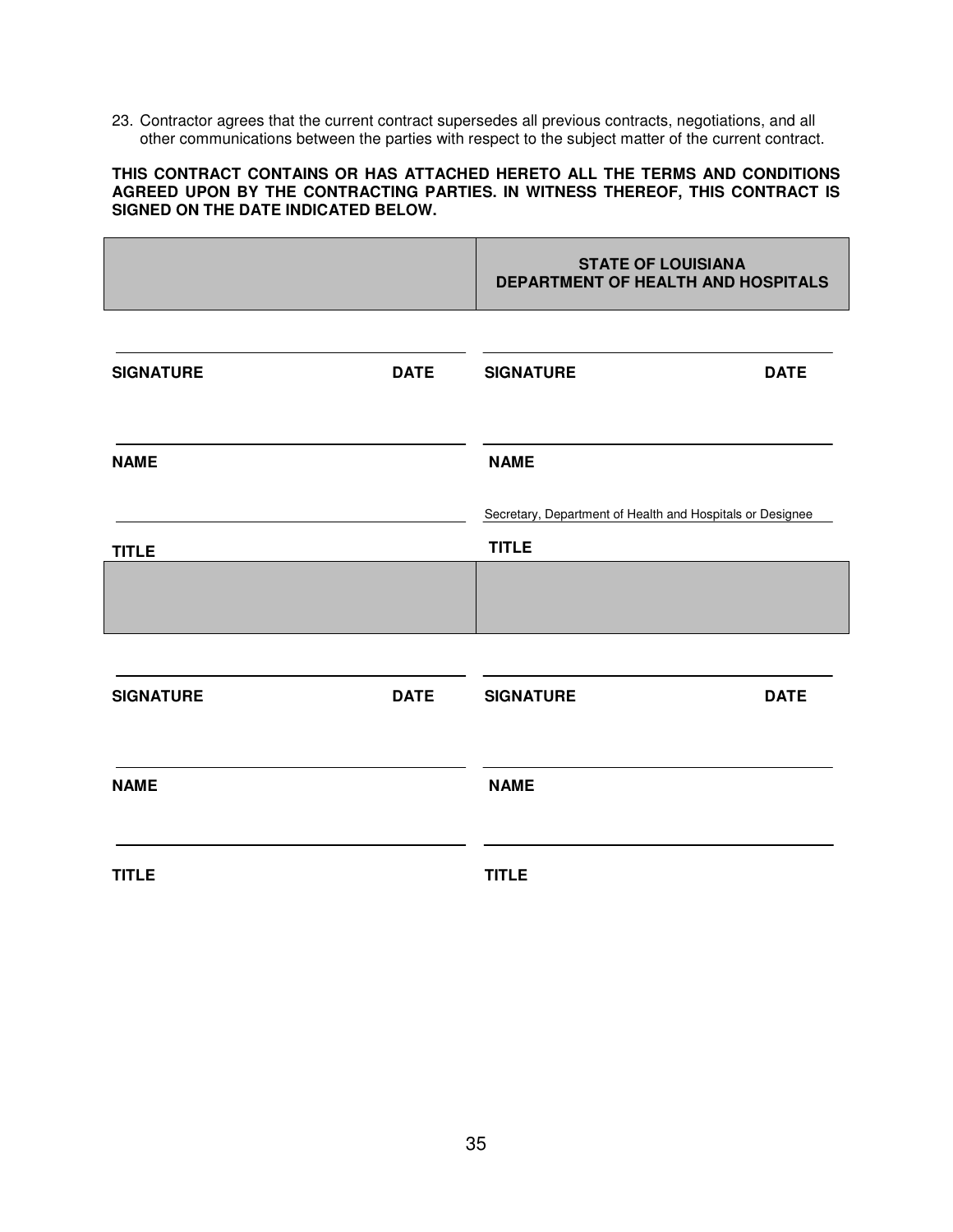(Rev. 1/04)

# **HIPAA Business Associate Addendum:**

This Business Associate Addendum is hereby made a part of this contract in its entirety as Attachment to the contract.

- 1. The U. S. Department of Health and Human Services has issued final regulations, pursuant to the Health Insurance Portability and Accountability Act of 1996 ("HIPAA"), governing the privacy of individually identifiable health information. See 45 CFR Parts 160 and 164 (the "HIPAA Privacy Rule"). The Department of Health and Hospitals, ("DHH"), as a "Covered Entity" as defined by HIPAA, is a provider of health care, a health plan, or otherwise has possession, custody or control of health care information or records.
- 2. "Protected health information" ("PHI") means individually identifiable health information including all information, data, documentation and records, including but not limited to demographic, medical and financial information that relates to the past, present, or future physical or mental health or condition of an individual; the provision of health care to an individual or payment for health care provided to an individual; and that identifies the individual or which DHH believes could be used to identify the individual.

"Electronic protected health information" means PHI that is transmitted by electronic media or maintained in electronic media.

"Security incident" means the attempted or successful unauthorized access, use, disclosure, modification, or destruction of information or interference with system operations in an information system.

- 3. Contractor is considered a Business Associate of DHH, as contractor either: (A) performs certain functions on behalf of or for DHH involving the use or disclosure of protected individually identifiable health information by DHH to contractor, or the creation or receipt of PHI by contractor on behalf of DHH; or (B) provides legal, actuarial, accounting, consulting, data aggregation, management, administrative, accreditation, financial or social services for DHH involving the disclosure of PHI.
- 4. Contractor agrees that all PHI obtained as a result of this contractual agreement shall be kept confidential by contractor, its agents, employees, successors and assigns as required by HIPAA law and regulations and by this contract and addendum.
- 5. Contractor agrees to use or disclose PHI solely (A) for meeting its obligations under this contract, or (B) as required by law, rule or regulation or as otherwise permitted under this contract or the HIPAA Privacy Rule.
- 6. Contractor agrees that at termination of the contract, or upon request of DHH, whichever occurs first, contractor will return or destroy (at the option of DHH) all PHI received or created by contractor that contractor still maintains in any form and retain no copies of such information; or if such return or destruction is not feasible, contractor will extend the confidentiality protections of the contract to the information and limit further uses and disclosure to those purposes that make the return or destruction of the information infeasible.
- 7. Contractor will ensure that its agents, employees, subcontractors or others to whom it provides PHI received by or created by contractor on behalf of DHH agree to the same restrictions and conditions that apply to contractor with respect to such information. Contractor also agrees to take all reasonable steps to ensure that its employees', agents' or subcontractors' actions or omissions do not cause contractor to breach the terms of this Addendum. Contractor will use all appropriate safeguards to prevent the use or disclosure of PHI other than pursuant to the terms and conditions of this contract and Addendum.
- 8. Contractor shall, within 3 days of becoming aware of any use or disclosure of PHI, other than as permitted by this contract and Addendum, report such disclosure in writing to the person(s) named in section 14 (Terms of Payment), page 1 of the CF-1.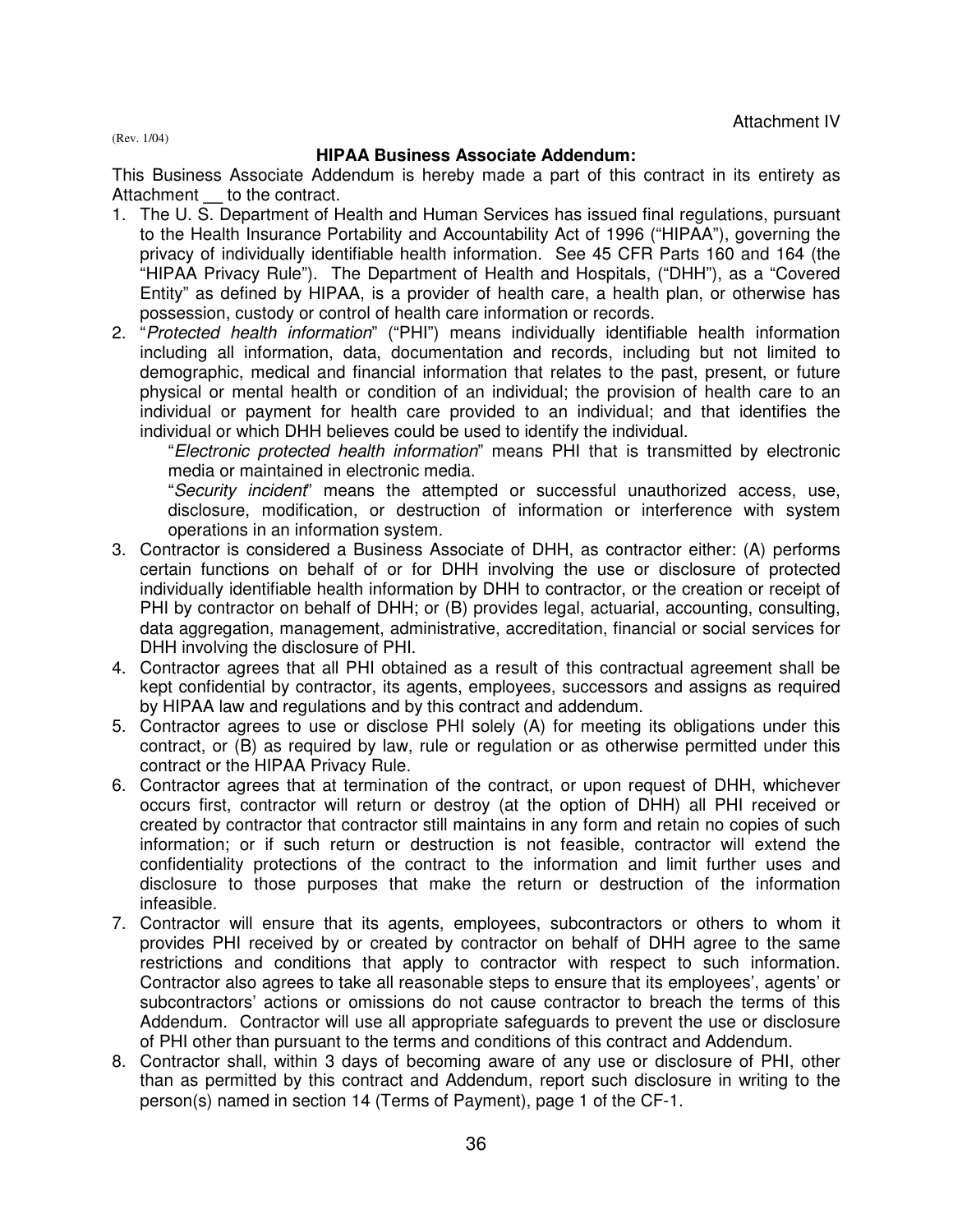- 9. Contractor shall make available such information in its possession which is required for DHH to provide an accounting of disclosures in accordance with 45 CFR 164.528. In the event that a request for accounting is made directly to contractor, contractor shall forward such request to DHH within two (2) days of such receipt. Contractor shall implement an appropriate record keeping process to enable it to comply with the requirements of this provision. Contractor shall maintain data on all disclosures of PHI for which accounting is required by 45 CFR 164.528 for at least six (6) years after the date of the last such disclosure.
- 10. Contractor shall make PHI available to DHH upon request in accordance with 45 CFR 164.524.
- 11. Contractor shall make PHI available to DHH upon request for amendment and shall incorporate any amendments to PHI in accordance with 45 CFR 164.526.
- 12. Contractor shall make its internal practices, books, and records relating to the use and disclosure of PHI received from or created or received by contractor on behalf of DHH available to the Secretary of the U. S. DHHS for purposes of determining DHH's compliance with the HIPAA Privacy Rule.
- 13. Compliance with Security Regulations:

In addition to the other provisions of this Addendum, if Contractor creates, receives, maintains, or transmits electronic PHI on DHH's behalf, Contractor shall, no later than April 20, 2005:

(A) Implement administrative, physical, and technical safeguards that reasonably and appropriately protect the confidentiality, integrity, and availability of the electronic protected health information that it creates, receives, maintains, or transmits on behalf of DHH;

(B) Ensure that any agent, including a subcontractor, to whom it provides such information agrees to implement reasonable and appropriate safeguards to protect it; and

(C) Report to DHH any security incident of which it becomes aware.

- 14. Contractor agrees to indemnify and hold DHH harmless from and against all liability and costs, including attorneys' fees, created by a breach of this Addendum by contractor, its agents, employees or subcontractors, without regard to any limitation or exclusion of damages provision otherwise set forth in the contract.
- 15. Notwithstanding any other provision of the contract, DHH shall have the right to terminate the contract immediately if DHH determines that contractor has violated any material term of this Addendum.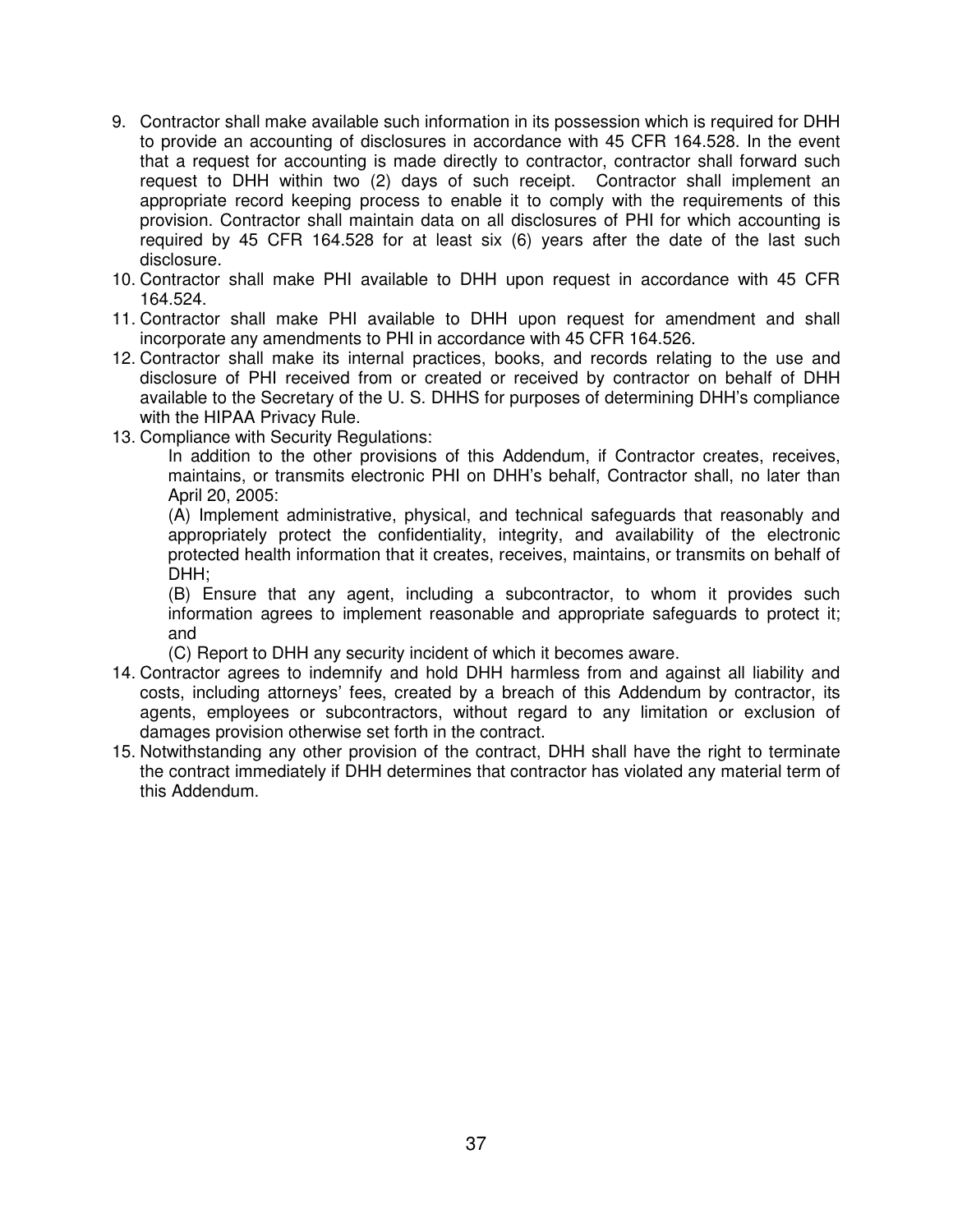Attachment V Sample Cost Template

| <b>Administrative Staff</b><br>(list by position)<br><b>Direct Labor Staff</b><br>(list by position)<br><b>Contracted Staff</b><br>(list by position)<br><b>Benefits</b><br><b>Operating Costs:</b><br>Rent<br><b>Utilities</b><br>Telephone<br>Insurance<br>Other (List):<br>Office Supplies (List)<br><b>Professional Services (list)</b><br>Other Direct Costs (list)<br>Per Diem Rate | Year 1 Hourly Rate Total |  |
|-------------------------------------------------------------------------------------------------------------------------------------------------------------------------------------------------------------------------------------------------------------------------------------------------------------------------------------------------------------------------------------------|--------------------------|--|
|                                                                                                                                                                                                                                                                                                                                                                                           |                          |  |
|                                                                                                                                                                                                                                                                                                                                                                                           |                          |  |
|                                                                                                                                                                                                                                                                                                                                                                                           |                          |  |
|                                                                                                                                                                                                                                                                                                                                                                                           |                          |  |
|                                                                                                                                                                                                                                                                                                                                                                                           |                          |  |
|                                                                                                                                                                                                                                                                                                                                                                                           |                          |  |
|                                                                                                                                                                                                                                                                                                                                                                                           |                          |  |
|                                                                                                                                                                                                                                                                                                                                                                                           |                          |  |
|                                                                                                                                                                                                                                                                                                                                                                                           |                          |  |
|                                                                                                                                                                                                                                                                                                                                                                                           |                          |  |
|                                                                                                                                                                                                                                                                                                                                                                                           |                          |  |
|                                                                                                                                                                                                                                                                                                                                                                                           |                          |  |
|                                                                                                                                                                                                                                                                                                                                                                                           |                          |  |
|                                                                                                                                                                                                                                                                                                                                                                                           |                          |  |
|                                                                                                                                                                                                                                                                                                                                                                                           |                          |  |
|                                                                                                                                                                                                                                                                                                                                                                                           |                          |  |
|                                                                                                                                                                                                                                                                                                                                                                                           |                          |  |
|                                                                                                                                                                                                                                                                                                                                                                                           |                          |  |
|                                                                                                                                                                                                                                                                                                                                                                                           |                          |  |
|                                                                                                                                                                                                                                                                                                                                                                                           |                          |  |
|                                                                                                                                                                                                                                                                                                                                                                                           |                          |  |
|                                                                                                                                                                                                                                                                                                                                                                                           |                          |  |
|                                                                                                                                                                                                                                                                                                                                                                                           |                          |  |
|                                                                                                                                                                                                                                                                                                                                                                                           |                          |  |
|                                                                                                                                                                                                                                                                                                                                                                                           |                          |  |
|                                                                                                                                                                                                                                                                                                                                                                                           |                          |  |
|                                                                                                                                                                                                                                                                                                                                                                                           |                          |  |
|                                                                                                                                                                                                                                                                                                                                                                                           |                          |  |
|                                                                                                                                                                                                                                                                                                                                                                                           |                          |  |
|                                                                                                                                                                                                                                                                                                                                                                                           |                          |  |
|                                                                                                                                                                                                                                                                                                                                                                                           |                          |  |
|                                                                                                                                                                                                                                                                                                                                                                                           |                          |  |
|                                                                                                                                                                                                                                                                                                                                                                                           |                          |  |
|                                                                                                                                                                                                                                                                                                                                                                                           |                          |  |
|                                                                                                                                                                                                                                                                                                                                                                                           |                          |  |
|                                                                                                                                                                                                                                                                                                                                                                                           |                          |  |
|                                                                                                                                                                                                                                                                                                                                                                                           |                          |  |
|                                                                                                                                                                                                                                                                                                                                                                                           |                          |  |
|                                                                                                                                                                                                                                                                                                                                                                                           |                          |  |
|                                                                                                                                                                                                                                                                                                                                                                                           |                          |  |
|                                                                                                                                                                                                                                                                                                                                                                                           |                          |  |
|                                                                                                                                                                                                                                                                                                                                                                                           |                          |  |
|                                                                                                                                                                                                                                                                                                                                                                                           |                          |  |
|                                                                                                                                                                                                                                                                                                                                                                                           |                          |  |
|                                                                                                                                                                                                                                                                                                                                                                                           |                          |  |
|                                                                                                                                                                                                                                                                                                                                                                                           |                          |  |

Note: Use this sample template to prepare a cost breakdown **for each year** of the contract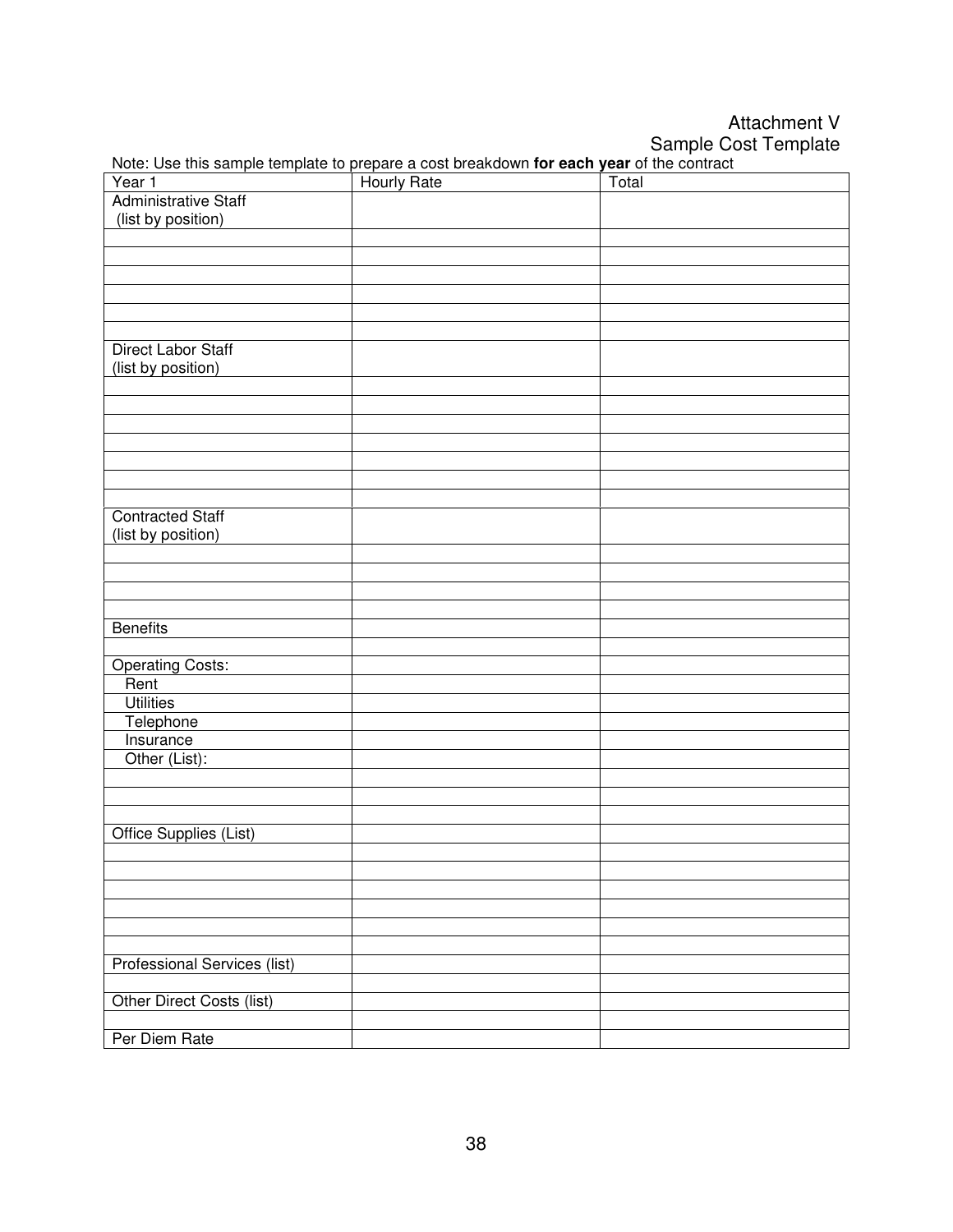Attachment V Sample Cost Template

|                                     | Year 2 Hourly Rate Total |  |
|-------------------------------------|--------------------------|--|
| <b>Administrative Staff</b>         |                          |  |
| (list by position)                  |                          |  |
|                                     |                          |  |
|                                     |                          |  |
|                                     |                          |  |
|                                     |                          |  |
|                                     |                          |  |
|                                     |                          |  |
| <b>Direct Labor Staff</b>           |                          |  |
| (list by position)                  |                          |  |
|                                     |                          |  |
|                                     |                          |  |
|                                     |                          |  |
|                                     |                          |  |
|                                     |                          |  |
|                                     |                          |  |
|                                     |                          |  |
| <b>Contracted Staff</b>             |                          |  |
| (list by position)                  |                          |  |
|                                     |                          |  |
|                                     |                          |  |
|                                     |                          |  |
|                                     |                          |  |
| <b>Benefits</b>                     |                          |  |
|                                     |                          |  |
| <b>Operating Costs:</b>             |                          |  |
| Rent                                |                          |  |
| <b>Utilities</b>                    |                          |  |
| Telephone                           |                          |  |
| Insurance                           |                          |  |
| Other (List):                       |                          |  |
|                                     |                          |  |
|                                     |                          |  |
|                                     |                          |  |
| Office Supplies (List)              |                          |  |
|                                     |                          |  |
|                                     |                          |  |
|                                     |                          |  |
|                                     |                          |  |
|                                     |                          |  |
|                                     |                          |  |
| <b>Professional Services (list)</b> |                          |  |
|                                     |                          |  |
| Other Direct Costs (list)           |                          |  |
|                                     |                          |  |
| Per Diem Rate                       |                          |  |

Note: Use this sample template to prepare a cost breakdown **for each year** of the contract